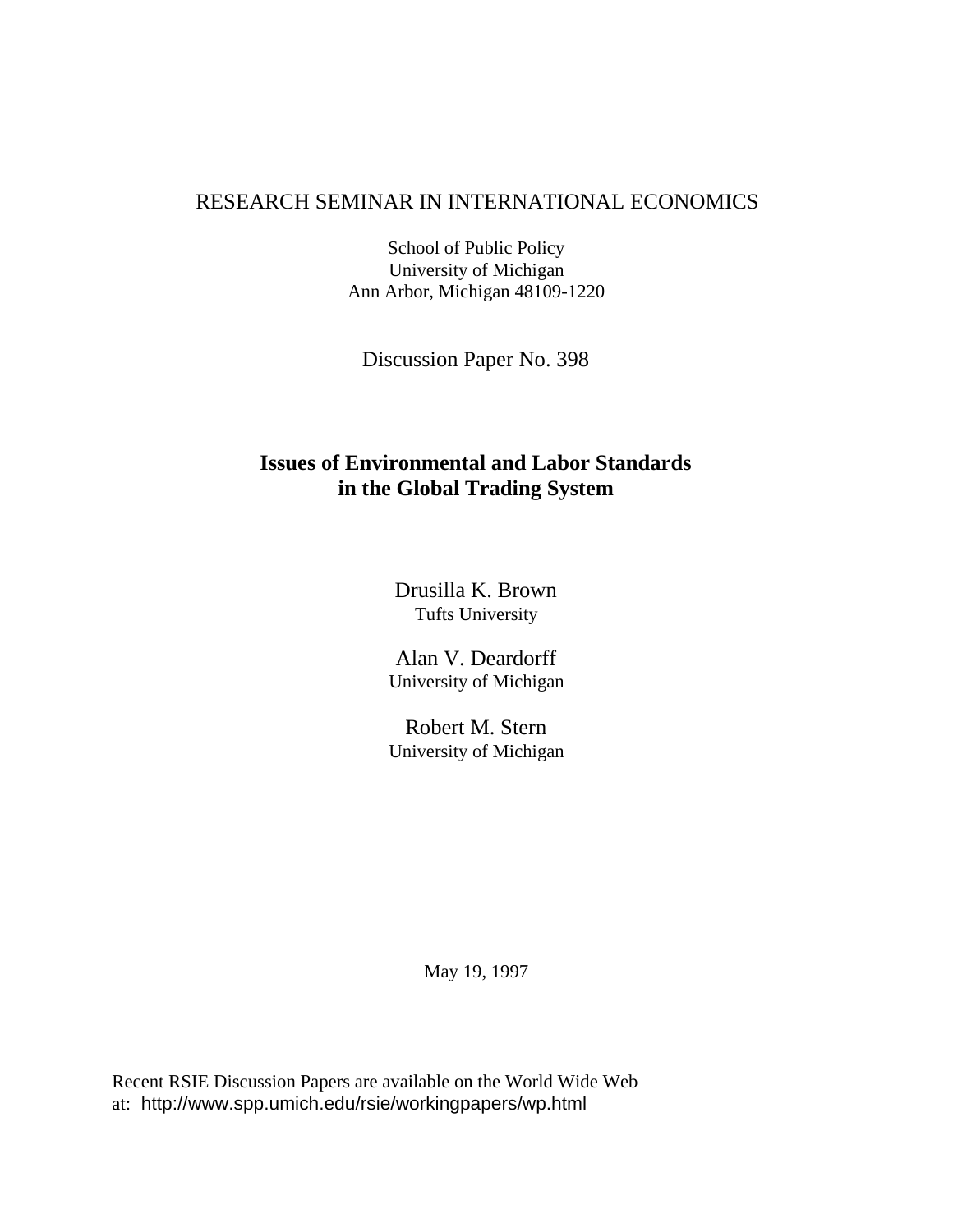# **ABSTRACT**

# **Issues of Environmental and Labor Standards in the Global Trading System**

**Drusilla K. Brown, Tufts University Alan V. Deardorff, University of Michigan Robert M. Stern, University of Michigan**

For Presentation at the Conference on "Globalization, Technological Change, and the Welfare State," American Institute for Contemporary German Studies, The Johns Hopkins University, Washington, D.C., June 9-10, 1997.

There have been increasing calls in recent years in the United States and other major industrialized countries for actions designed to harmonize domestic policies, institutions, and practices especially with regard to trade-related environmental and labor standards. As pointed out by Anderson (1996) and Bhagwati (1996), these calls for action have been motivated by a host of moral, economic, structural, and political factors. The purpose of our paper is to investigate the analytics, empirical evidence, institutional arrangements, and available policy options for addressing the issues involved. The paper deals first with the definition and scope of environmental and labor standards and then with the rationales that have been put forward calling for their. Theoretical aspects of the economic effects of environmental and labor standards are considered, and a summary of the available empirical evidence is provided Finally, the monitoring and enforcement of environmental and labor standards are discussed, followed by conclusions and implications for policy.

**Keywords:** Labor Standards **Correspondence:** Environmental Standards Trade Policy Robert M. Stern

**JEL Subject Code:** F13 Trade Policy University of Michigan Q28 Government Policy, Environmental Ann Arbor, MI 48109-1220 J38 Public Policy, Wages

School of Public Policy

Tel. 313-764-2373 Fax. 313-763-9181 E-mail: rmstern@umich.ed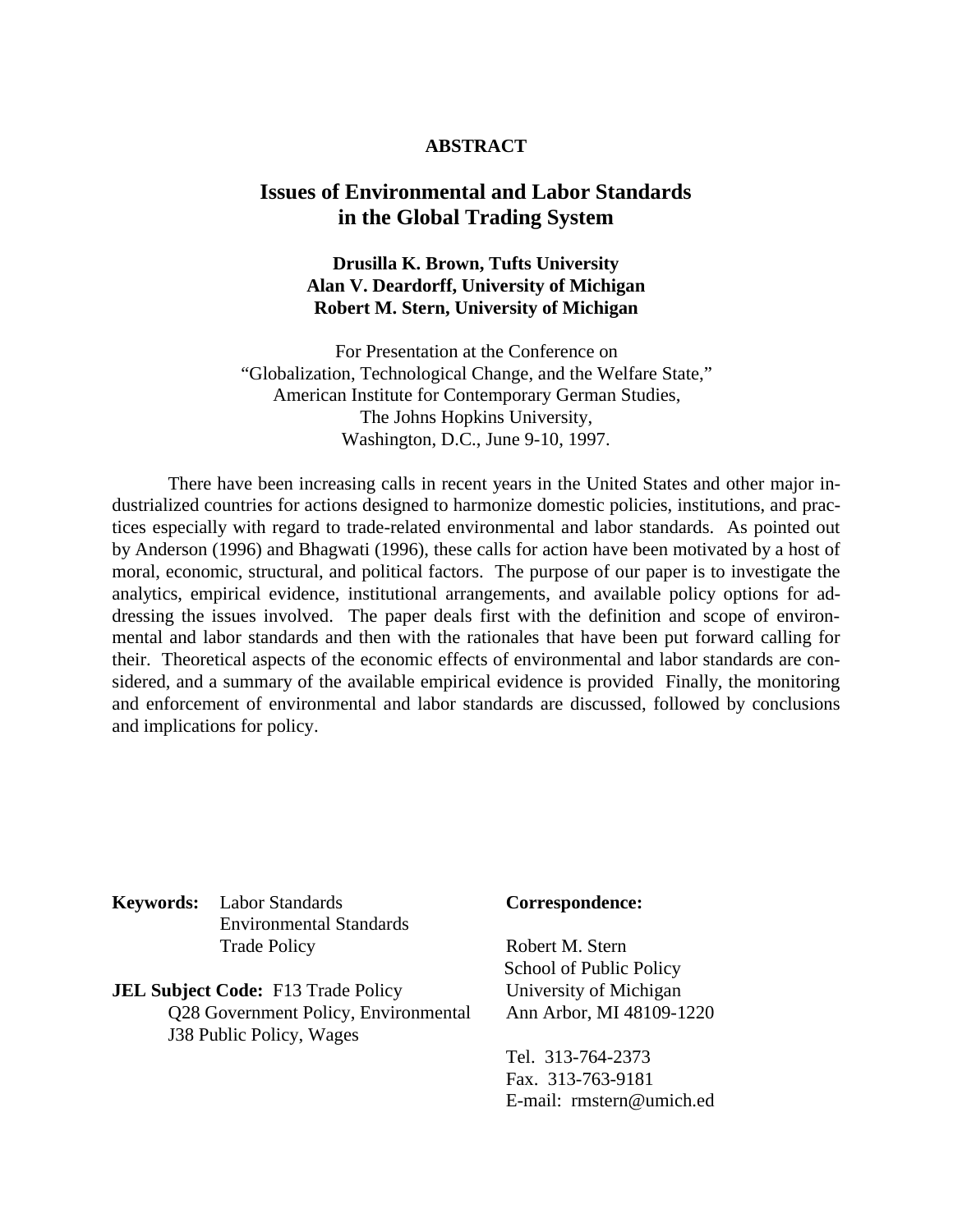#### **Issues of Environmental and Labor Standards in the Global Trading System**

# **Drusilla K. Brown, Tufts University Alan V. Deardorff, University of Michigan Robert M. Stern, University of Michigan**

# **I. Introduction**

There have been increasing calls in recent years in the United States and other major industrialized countries for actions designed to harmonize domestic policies, institutions, and practices especially with regard to trade-related environmental and labor standards. As pointed out by Anderson (1996) and Bhagwati (1996), these calls for action have been motivated by a host of moral, economic, structural, and political factors. The purpose of our paper is to investigate the analytics, empirical evidence, institutional arrangements, and available policy options for addressing the issues involved.

The paper is structured as follows. Section II deals with the definition and scope of environmental and labor standards and Section III with the rationales that have been put forward calling for the harmonization of these standards. Theoretical aspects of the economic effects of environmental and labor standards are considered in Section IV, while Section V summarizes the available empirical evidence. The monitoring and enforcement of environmental and labor standards are discussed in Section VI. Conclusions and implications for policy are presented in Section VII.

# **II. Definition and Scope of Environmental and Labor Standards**

# **Environmental Standards**

As noted in Bhagwati and Srinivasan (1996, p. 160), it is important to distinguish analytically between: (1) environmental problems that are intrinsically *domestic* in nature; and (2) those that are intrinsically *international* because they involve transborder spillovers: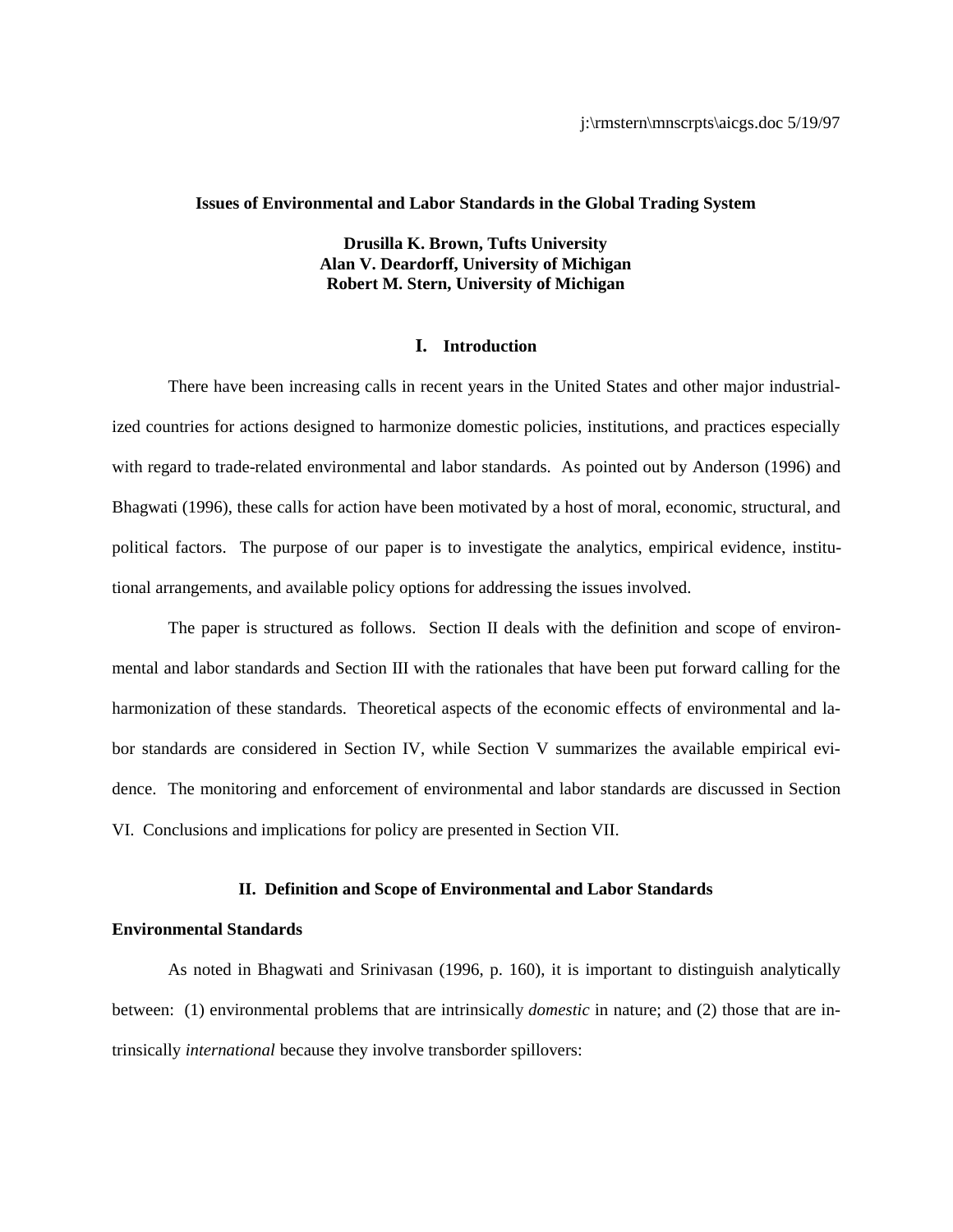"Thus, if India pollutes a lake that is wholly within its borders, the pollution is an intrinsically domestic question. If, however, India pollutes a river that flows into Bangladesh, the pollution is an intrinsically international question. So are the well-known problems of acid rain, ozone-layer depletion, and global warming. These intrinsically international problems of the environment raise questions that interface with trade questions both in common and in different ways from the intrinsically domestic problems."

Domestic environmental problems often arise because of some type of domestic market failure, in particular a negative externality that is associated with the behavior of producers and/or consumers who fail to internalize the social costs of their actions. In this case, the externality could be addressed, in principle, by means of a Coasian-type negotiation between the parties affected. But such a negotiation might not be feasible if there are substantial numbers of people who would have to be involved. This means therefore that the governmental authorities might have to impose a tax to make up for the difference between private and social costs. What is noteworthy is that such a tax would ideally be imposed on the production or consumption activity that is generating the negative externality. It would be inappropriate (i.e., second-best) therefore to use a tax on trade in such circumstances since trade is not the source of the externality.

In the case of transborder or global-type environmental problems, similar reasoning would apply. That is, such international environmental problems could be addressed in Coasian fashion by collective negotiations between or among the countries involved. If this proves not to be feasible, again the most desirable policy is for governments to impose a tax directly on the domestic production or consumption that is the source of the problem. To tax international trade per se would not be an efficient policy. It would be second-best.

Depending on their stage of development, per capita income, and political, social, and cultural conditions that shape preferences, countries will clearly differ in the recognition that they grant to environmental issues and the policies that are used to deal with these issues. In particular, it is well established that, as nations attain higher levels of income, there is a definite tendency to institute policies to cope with domestic environmental problems. The situation regarding transborder or global-type environmental problems is more complex, however, insofar as it calls for intercountry cooperation. Thus, as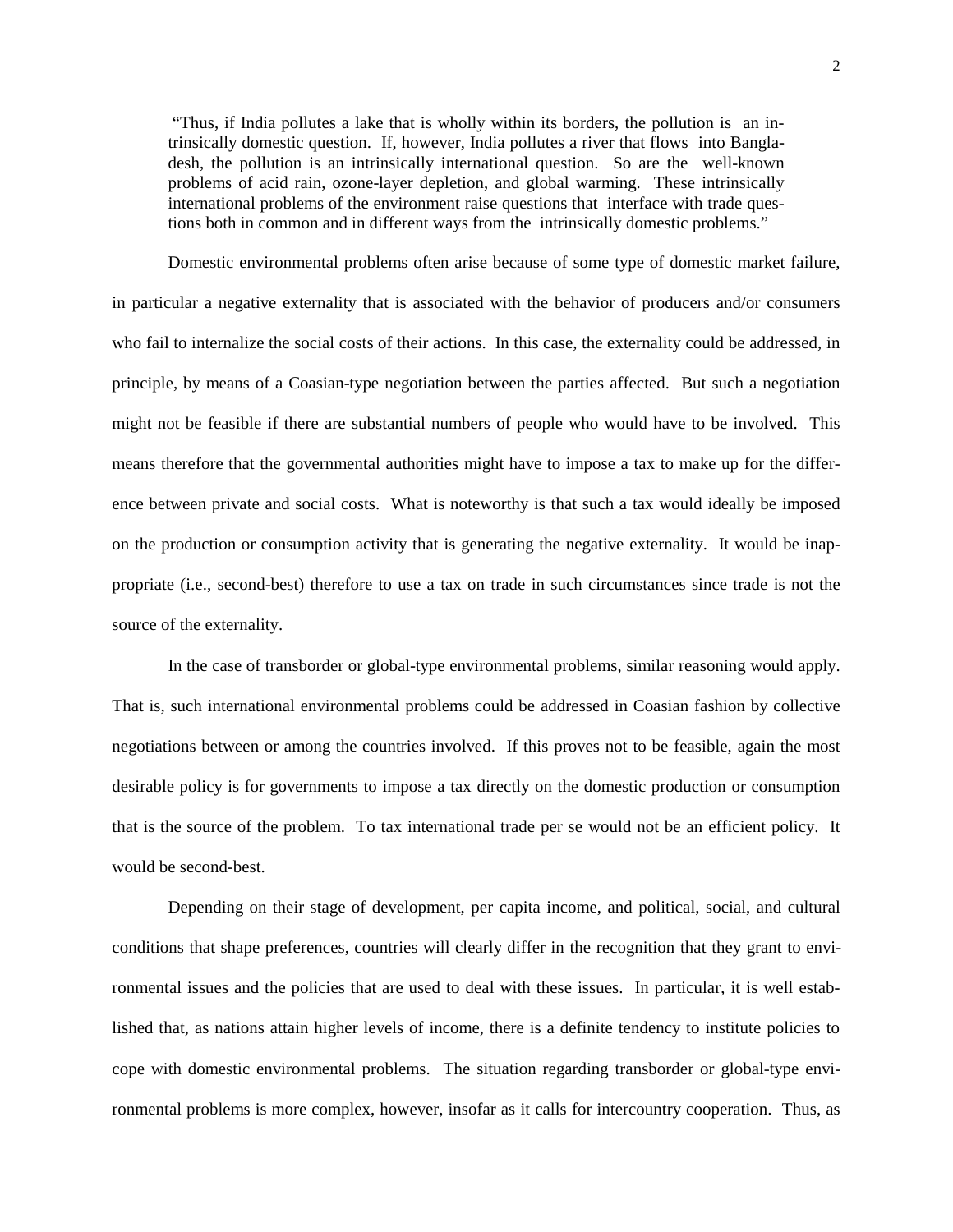Anderson (1996) points out, there are problems of free riding and differences between high- and lowincome countries in the recognition granted to how important the problems are and how the costs of alleviating the problems should be shared.

The foregoing discussion takes it for granted that the environmental problems at issue can be characterized as "physical spillovers," as for example would be typified by environmental pollution. But, as Anderson (1996, pp. 3-4) notes, "psychological spillovers" may be important as well:

"An example of a psychological spillover is that people may grieve if another country's activities threaten a particular animal or plant species in its jurisdiction.... Or they may grieve if they believe that the desires of another country's citizens for higher environmental...standards in their country are not being recognized sufficiently by their national government (a political market failure). Some would argue that psychological spillovers are less worthy of consideration than physical spillovers, not least because they are less measurable, less objective, and hence offer more scope for environmentalists to be 'captured' by traditional protectionists. Others would counter that there is so much uncertainty about the extent and effects of physical spillovers that they too are subjective and hence are qualitatively no different from psychological spillovers. Nor is there any reason *a priori* to presume that physical spillovers are more important than psychological ones in some 'willingness-to-pay' sense. Again, though, richer people are likely to place a larger value on such psychological spillovers than poorer people, adding to the gap between North and South in terms of perceptions about the need for international mechanisms to deal with these problems."

We know that, in real life, governments are often prone to use trade taxes or other types of trade

interventions in dealing with domestic market failures, despite the economic costs that are involved. As we will note below, the proponents of such measures often view international trade as the mechanism by which the negative externalities generated abroad are transmitted between or among countries. Since our discussion suggests that domestic production/consumption may be the source of the environmental externalities rather than trade per se, it will be important therefore to examine the rationales for recommending trade intervention.

# **Labor Standards**

As in the case of environmental standards, labor standards are multi-faceted and may vary from country to country depending on the stage of development, per capita income, and political, social, and cultural conditions and institutions. It may be difficult therefore to distinguish those labor standards that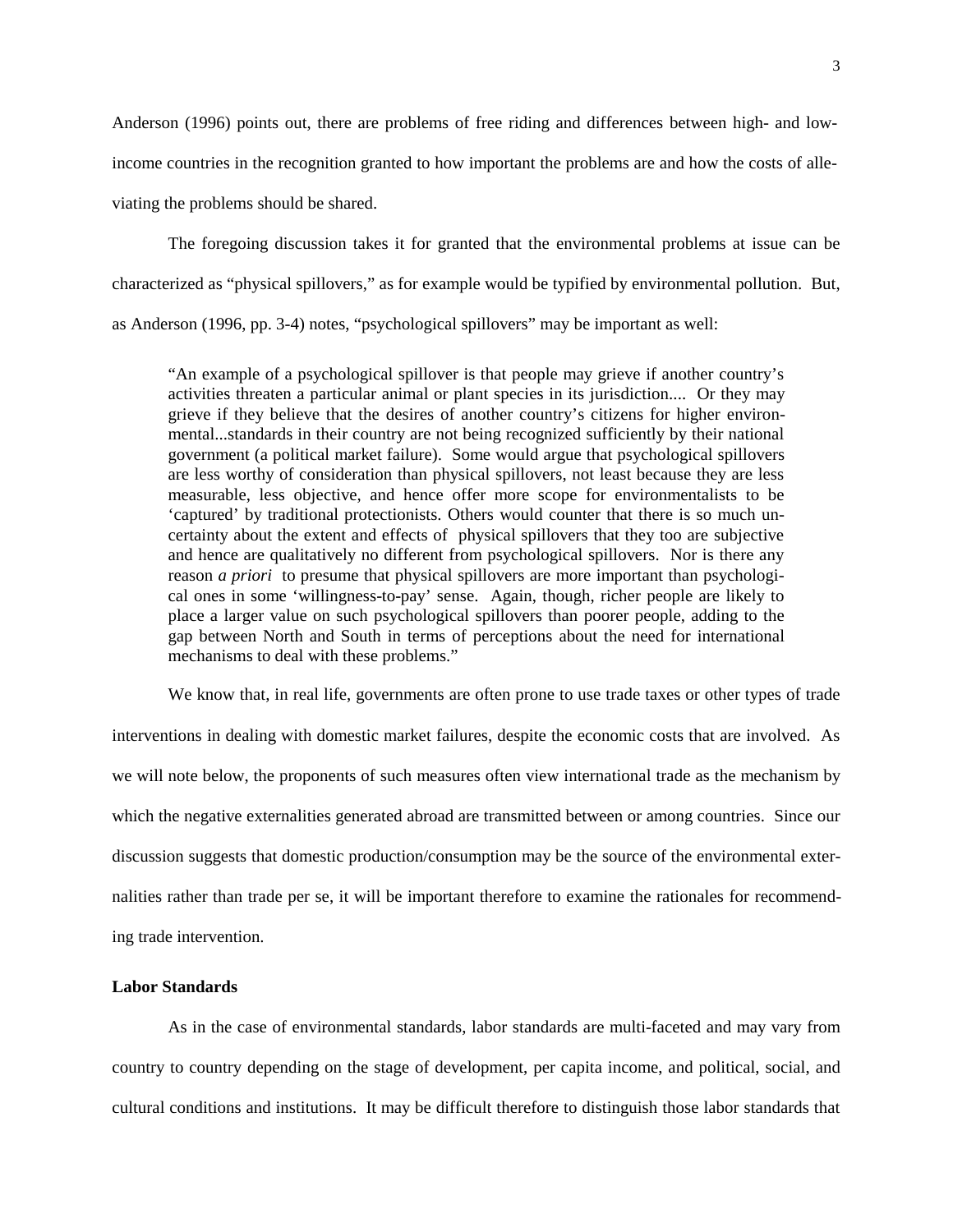everyone would consider to be universal human rights from other labor standards that will depend on given national circumstances. Nonetheless, efforts have been made to identify and achieve consensus on a group of *core* labor standards which ideally should apply universally. For example, according to OECD (1996, p. 26), core labor standards include:

- 1. prohibition of forced labor
- 2. freedom of association

 $\overline{a}$ 

- 3. the right to organize and bargain collectively
- 4. elimination of child labor exploitation
- 5. nondiscrimination in employment

Agreement on the universality of these core labor standards derives from the widespread acceptance and ratification of United Nations Covenants and Conventions as well as an acceptance (though not necessarily ratification) of the pertinent Conventions of the International Labour Organization (ILO) that deal with human rights and labor standards. Besides the aforementioned core standards, there are other labor standards that are less universally accepted and that relate to "acceptable conditions of work," which include: a minimum wage; limitations on hours of work; and occupational safety and health in the workplace.<sup>1</sup>

Concern over international labor standards can be characterized as a psychological rather than a physical spillover as in the case of an environmental externality. Environmental and labor standards thus raise many of the same issues with regard to the appropriateness of trade and other policies designed to

 $1$  Some of the difficulties that may arise in interpreting and implementing core standards and distinguishing between core and other standards are evident in what Fields (1995, p. 13) has proposed as "...a set of *basic labour rights for workers throughout the world....*" See also Aggarwal (1995, pp. 4-5) who proposes that a distinction be drawn between standards related to *labor processes* and standards related to *labor outcomes*. This distinction would apply some definition of what constitutes a "minimum" standard to the determination of basic worker rights in terms of labor processes. Presumably, the point of taking labor processes, rather than outcomes, into account is to make allowance for differences and changes over time in the level of economic development and related factors. What remains unclear, however, as Aggarwal acknowledges, is the difficulty of deciding whether the identification and guarantee of labor processes provide an effective pre-condition for attaining the minimum criteria associated with achieving labor outcomes.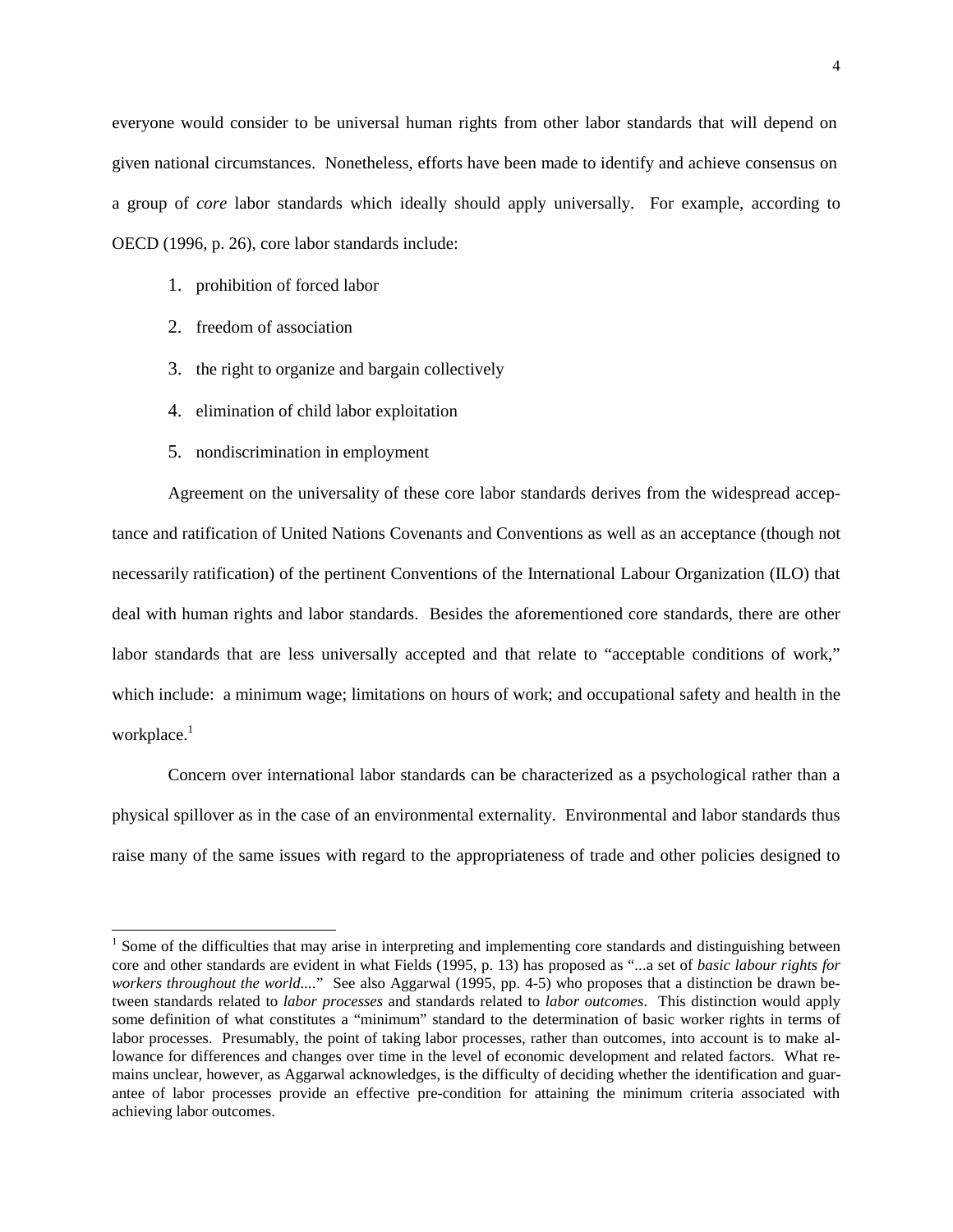deal with market failures. Let us now consider the various reasons that may help to explain why so much attention has been given to the need to harmonize these standards internationally.

# **III. Rationales for Harmonization of Standards**

As already mentioned, Anderson (1996) and Bhagwati (1996) discuss a variety of interrelated factors that in their view are driving the demands for the harmonization of environmental and labor stan-

dards in the United States and elsewhere:

- 1. It is believed on moral grounds that there are certain universal values such as protection of the environment for the common good and the protection of human rights that may justify transcending national borders to attain these values. These ethical considerations extend to questions of how international trade and investment affect the distribution of income between and within countries and whether the policies and practices of some countries give them *unfair* advantages in their international transactions.
- 2. Second, there are structural considerations related to changes in the world economy that have been reflected in the declining importance of the United States, $2$  and the increasing globalization of the world economy and increasing prevalence of footloose industries that may shift their location and mode of operation in short periods of time. There have also been prolonged periods of currency misalignment, particularly the dollar appreciation during the first half of the 1980s, which have altered the competitive positions of U.S. export and import-competing industries and created pressures for import restrictions and for improving access to foreign markets.
- 3. It may be argued that the diversity of domestic policies and institutions can create unfair trading conditions that are manifested in predatory behavior on the part of foreign producers that work to the disadvantage of domestic firms and workers.
- 4. Finally, the demand for protectionism has entered the political realm as policy makers have been pressured by domestic producing interests to institute measures designed to cope with unfair foreign trading practices. It is also commonly argued that unrestrained trade may create a "race to the bottom," in which countries compete with each other by offering lower standards as a means of attracting foreign investment or inducing domestic firms to stay put. Political factors are at work as well in regional trading arrangements, as for example, in the European Union's efforts to harmonize taxes and to implement a Social Charter, and in the side agreements on environment and labor standards that were negotiated to make the NAFTA more acceptable politically to the U.S. Congress.

 $2$  Bhagwati (1988) has referred to this as "the diminished giant syndrome" and likens it to the British climacteric that occurred at the end of the  $19<sup>th</sup>$  century. In both cases, there was a reaction against the relatively open trading practices being followed and calls for policies to counteract the "unfair" trading practices of newly emerging competitors.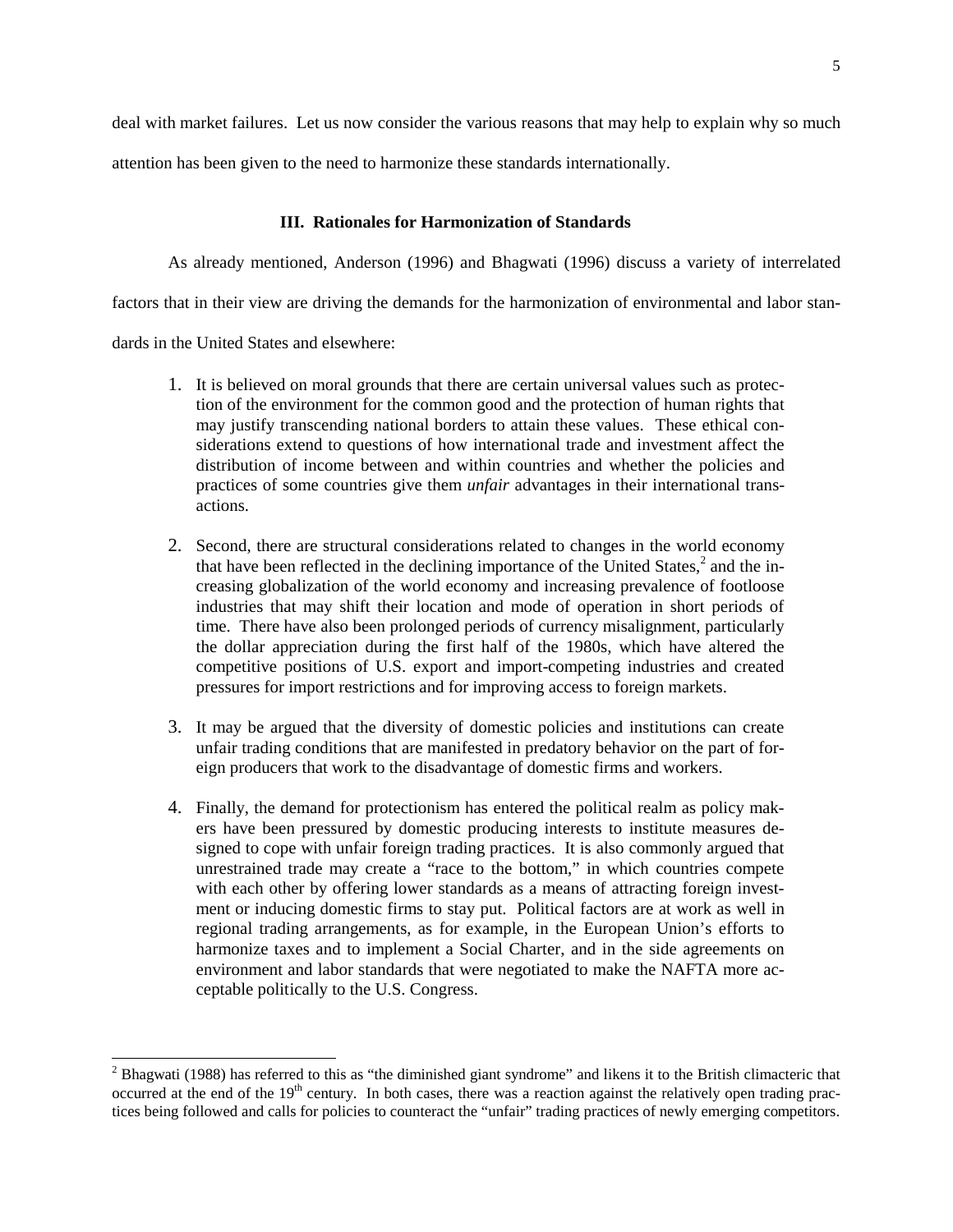The foregoing rationales for the harmonization of standards obviously deserve to be taken seriously. We turn next accordingly to a discussion of some pertinent theoretical considerations that may be helpful in clarifying the issues involved.

#### **IV. Economic Effects of Environmental and Labor Standards: Theoretical Considerations**

In this section, we consider two main issues: (1) the diversity of standards and the case for free trade; and (2) the effects of standards and the international harmonization of standards on economic welfare and the terms of trade of individual nations.

#### **Diversity of Standards and the Case for Free Trade**

 $\overline{a}$ 

As noted in the preceding discussion, environmental and labor standards may vary across nations for a variety of reasons. The issue is whether such diversity of standards alters the case for free trade. This has been investigated in depth by Bhagwati and Srinivasan (1996) and Srinivasan (1995, 1997). The upshot of this theoretical analysis is that the diversity of standards between nations may reflect differences in factor endowments and levels of income, and that such diversity is consistent with the case for free trade. When trade is not balanced and if some minimum standards are to be attained, it will be necessary to have arrangements for international income transfers and domestic tax/subsidies. This will be the case as well when consumers in countries with high standards have a moral preference to raise standards in their trading-partner countries. Further, if there are market failures that prevent the attainment of minimum standards, income transfers and domestic tax/subsidies will be required to achieve optimal conditions for resource allocation and consumer welfare. Finally, the use of trade intervention may hinder rather than improve the attainment of higher standards, and it may be in the collective interests of countries to cooperate in setting standards.<sup>3</sup> We shall have occasion below to examine the implications

 $3$  With respect to labor standards, Srinivasan (1994, 1995, 1996, 1997) argues that, if developed countries with high labor standards are serious in doing something about working conditions in developing countries, the developed countries could lift immigration restrictions and/or provide income transfers to workers and to families in developing countries. His point is that humanitarian concerns need to be reflected in the willingness of citizens in developed countries to assume responsibility and pay financially to enhance the welfare of workers, including children, in developing countries. Similar reasoning about the responsibility and willingness to pay could be extended to environ-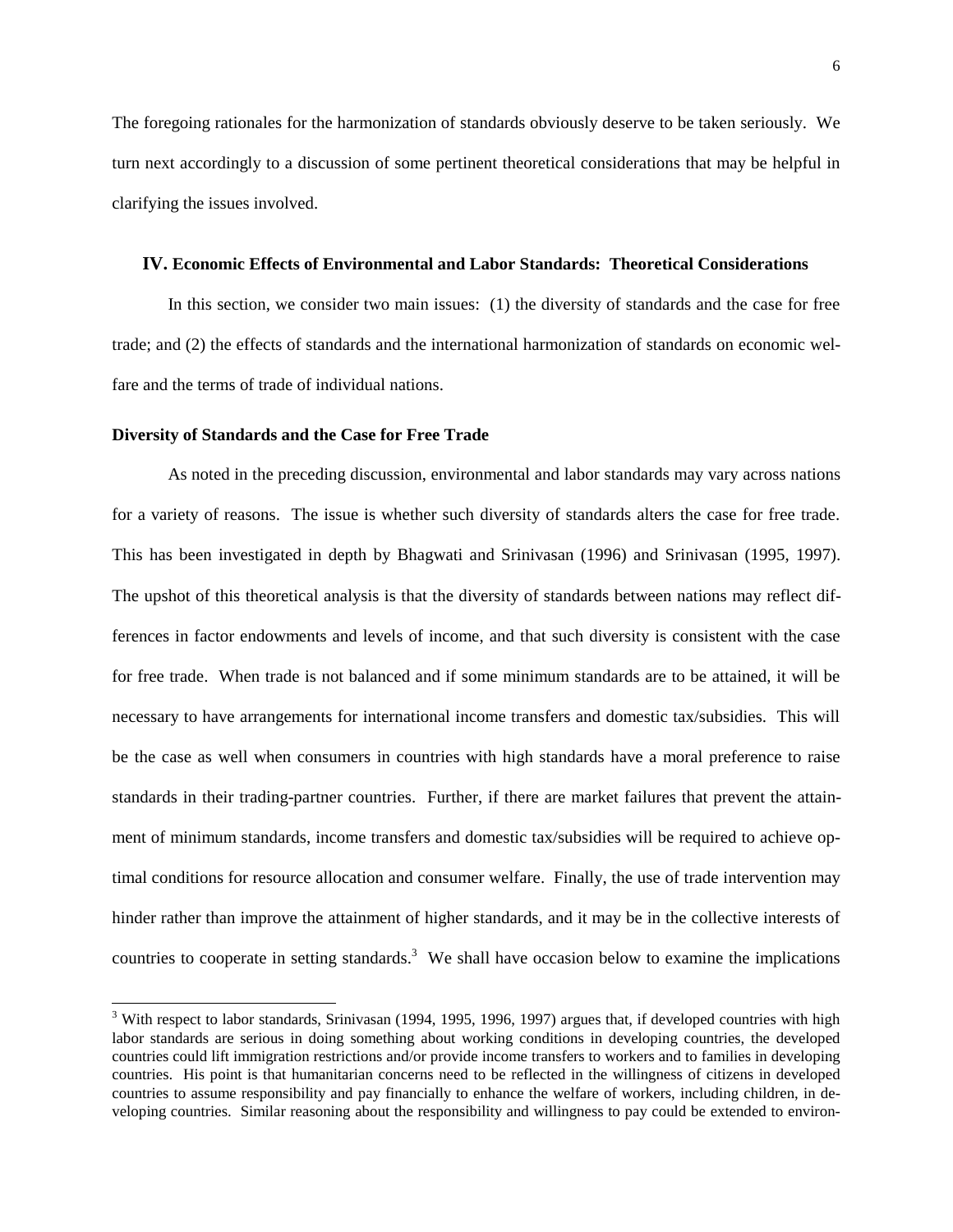of these conclusions in considering the different options for dealing with international differences in environmental and labor standards.

# **International Harmonization of Standards**

Brown, Deardorff, and Stern (BDS, 1996) analyze the effects of labor standards on economic welfare and the terms of trade and do not concern themselves directly with issues of the diversity of standards and the case for free trade. They employ a variety of theoretical models in which national characteristics may determine the outcome of the introduction of labor standards. Their analysis can be extended in principle to environmental issues as well.<sup>4</sup>

A general conclusion emerging from the BDS analysis is that economic welfare is best served when countries act to correct their own domestic market failures. But, since these market failures will likely differ between countries, they conclude that there is no obvious case on welfare grounds for pursuing universal standards and the international harmonization of standards that this may imply. This conclusion is consistent with our preceding discussion, namely that diversity of standards between nations is the norm and is by no means in itself "unfair" so long as the extant standards conform with efficient resource use.<sup>5</sup>

In considering the economic consequences that may result from pursuing the international harmonization of labor standards, BDS conclude that in cases in which low-income countries are relatively labor abundant, harmonization will reduce the effective labor endowment of these countries and thereby the supply of labor-intensive production on the world market. This could improve (worsen) the terms of trade of the low (high) income countries, although this is not what the high-income countries may intend.

BDS further assess arguments for having standards imposed on low-income countries. They note that low-income countries might benefit in case a government is unable for domestic political reasons to

mental issues as well.

<sup>&</sup>lt;sup>4</sup> For a brief theoretical treatment of environmental issues, see Anderson (1996).

<sup>&</sup>lt;sup>5</sup> An exception arises with labor standards in cases of slave labor and what may be considered to be egregious treatment of child labor. Note also, despite the good intentions of government, it may well turn out that the imposition of labor standards may fail to correct a market failure if the preferences of workers are heterogeneous with respect to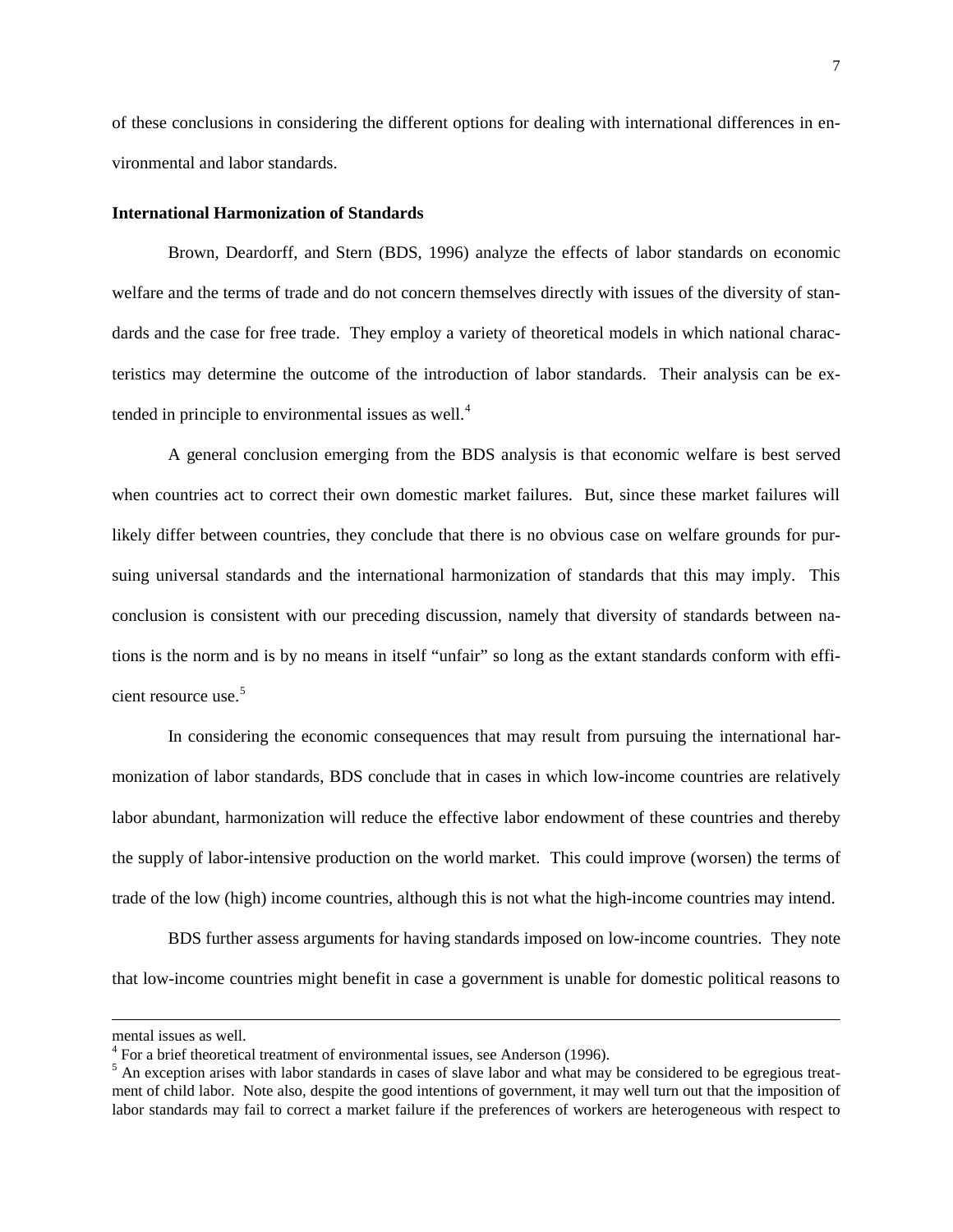enact legislation on its own, although this presumes that the policy in question will indeed correct a market failure. Another possibility is that requiring the guarantee of such standards as the right of workers to organize may serve to reinforce development of democratic institutions. Finally, they ask if there is any justification for high-income countries to take countervailing actions against the ostensibly "unfair" standards of their trading partners. They answer in the negative so long as resources are being employed efficiently. If, nonetheless, a high-income country imposes a tariff or quota on imports from a low-income country, this will be obviously be harmful to the economic interests of the low-income country. In general, then, the case for international harmonization of standards appears rather weak, and it is possible that harmonization could have unintended adverse consequences for the very people they are intended to protect.

# **Standards as Public/Private Goods**

 $\overline{a}$ 

We have already indicated that there may be a moral basis motivating the pursuit of higher environmental and labor standards. Thus, in his analysis of labor standards noted above, Srinivasan made allowance for moral considerations so that consumers could express their concern by a willingness to pay relatively higher prices for goods and services that reflected higher standards. In this connection, there is an issue of whether standards are to be considered as *public* or *private* goods. As long as the same standards appear in the utility functions of more than one individual, the standards are public goods. Suppose, on the other hand, that individual consumers have a sense of virtuousness and derive pleasure from believing that the good they are consuming embodies some acceptably high level of standards. In this case, individual consumers care only about their own satisfaction and not about others, so that standards can be treated as private goods.

This view of higher standards as private goods has been expressed most forcefully by Freeman (1994a), who argues that a market solution based on labeling may be an especially effective way to raise labor standards internationally. He makes the point that labeling has the advantage that consumers pay

what they consider to be acceptable levels of, say, health and safety conditions in the workplace.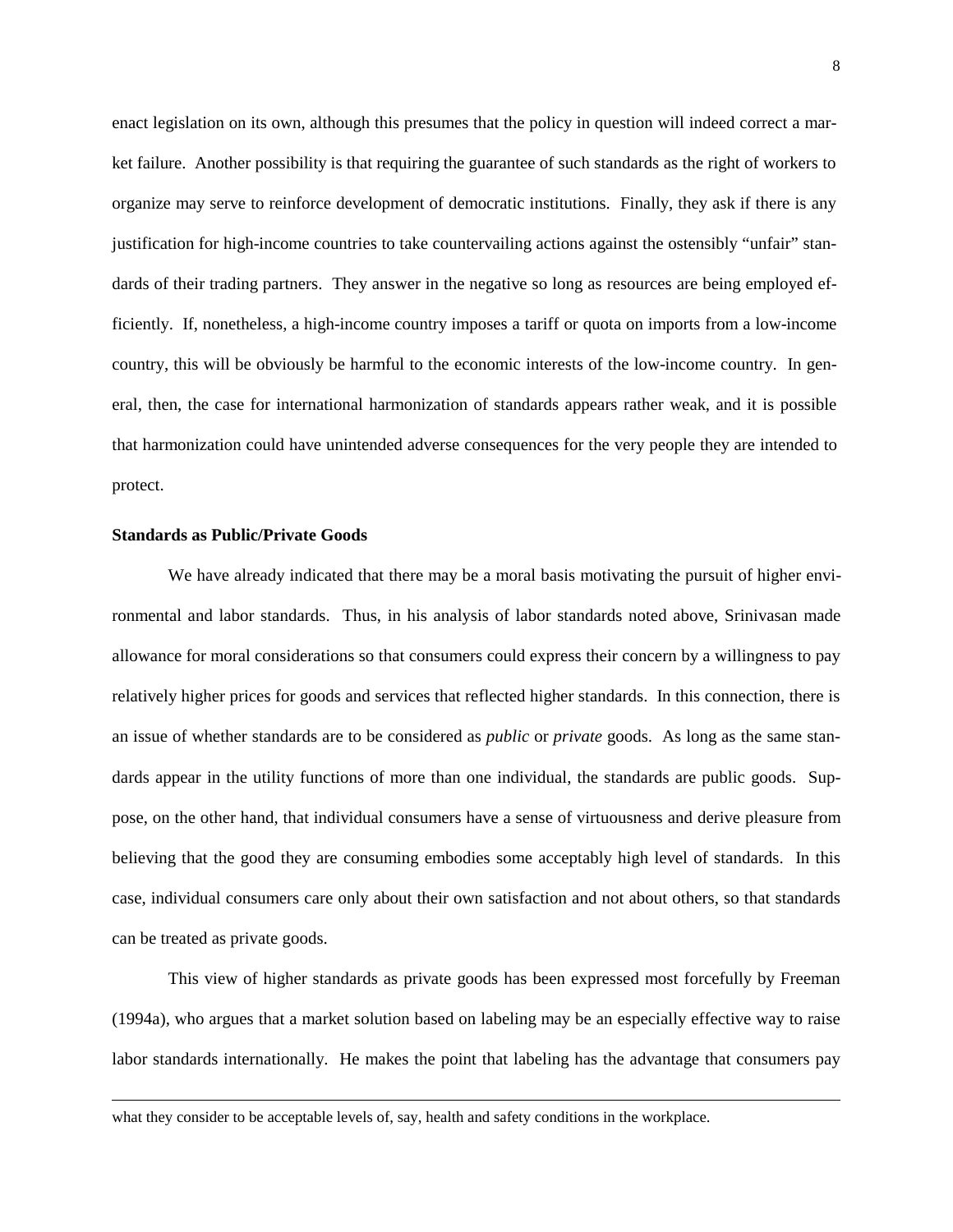more for what they consider morally acceptable, and at the same time foreign suppliers are compensated for their increased costs. Labeling also undercuts protectionist influences.

It is not altogether clear, however, that standards should be considered to be private goods that lend themselves to a market-based treatment depending on supplying all relevant information to consumers. If instead, standards take the form of public goods, as might well be the case for environmental standards, Freeman (p. 30) acknowledges that some type of government action may be called for. In their theoretical analyses, Srinivasan and Brown, Deardorff, and Stern considered cases of domestic market failure in which a governmentally imposed tax/subsidy arrangement would be introduced to correct the distortion and permit the first-best optimum to be attained. While tax/subsidy (price-based) arrangements have a clear theoretical appeal, it is important to recognize that governments often prefer to use nonprice measures (i.e., legal regulation and enforcement) in dealing with standards. According to Freeman (p.29), the choice of different policy measures will depend on given empirical and institutional circumstances, and it is likely that some combination of price-based and regulatory approaches will produce the best results.<sup>6</sup>

While Freeman's analysis and perspective are in many way compelling, his case for consumer labeling may be limited insofar as it rests on treating labor standards as private goods. He does not make clear, moreover, what role the government should play, if any, in providing information to consumers and facilitating labeling and preventing private labeling from being co-opted by producing interests.<sup>7</sup> A further consideration is that transboundary and global environmental issues call for inter-governmental cooperation that would have to be arranged if a system of "eco-labeling" were to be implemented. In any

<sup>&</sup>lt;sup>6</sup> Freeman goes on further to argue that what were referred above as *process-related* labor standards involving prohibition of forced labor, freedom of association, and collective bargaining may be best dealt with by regulatory measures while *outcome-related* standards involving wages and working conditions may be more amenable to marketbased informational and labeling approaches.

 $<sup>7</sup>$  It is by no means a simple matter to devise an effective and equitable labeling scheme. Thus, for example, suppose</sup> that a minimum age standard were set for child labor. This will work only if applied uniformly across producing firms. But the more important issue is what happens to children who were formerly employed but now are below the age standard. If they can instead go to school, that would be a desirable outcome. But it is also possible that they will end up in even worse employment conditions. What it comes down to is whether low-income families in developing countries are able to withstand the loss of their children's income.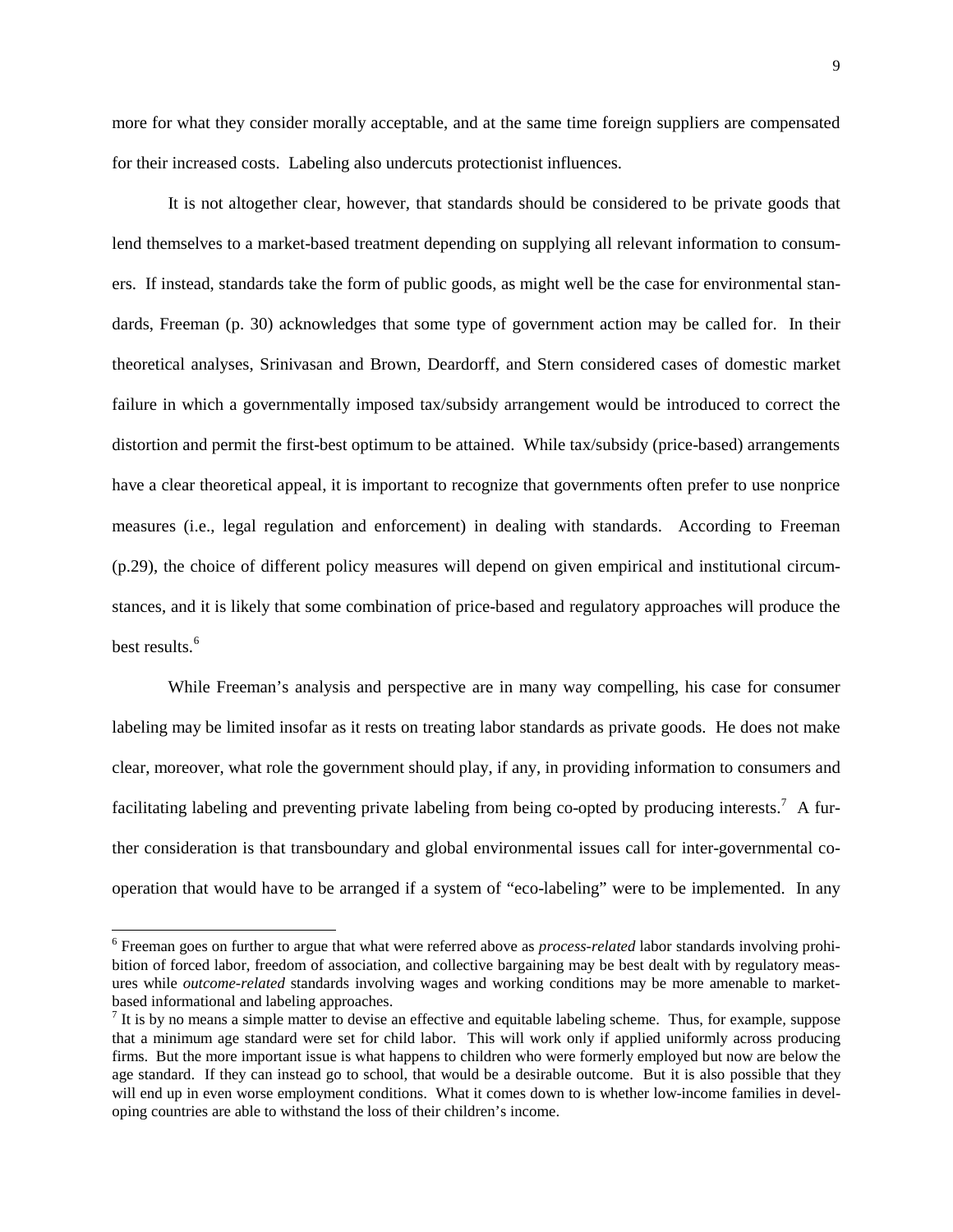event, what actually should be done regarding international environmental and labor standards from the standpoints of the high- and low-income countries with differing standards still remains to be determined. There is a need in particular to take international political economy considerations into account.

#### **Political Economy Aspects of International Environmental and Labor Standards**

In discussing the sources of support for governmental action on environmental and labor standards, it is important to identify the constituent interest groups involved. Thus, in the United States, organized labor, import-competing firms, and environmental and human-rights public-interest groups are the main proponents of stricter environmental and labor standards applied to low-income countries. These interest groups may often recommend policies, including sanctions and import restrictions, which are intended ostensibly to change the behavior of trading-partner countries. These policies may of course not be favored necessarily by all such interest groups, and there may as well be widespread sentiment in the private sector for minimizing government actions in setting standards. Interest groups are also obviously influential in many low-income countries, especially among unionized workers in manufacturing sectors, employees of state enterprises, and owners/managers of import-competing firms. These groups may seek to protect and enhance their own ends and to resist foreign intrusion in setting standards.

#### *The Role of Environmental Interest Groups*

Esty (1997, pp. 2-3) has noted that the trade-environment linkage was brought into sharper focus in the United States by two events: NAFTA and the 1991 GATT dispute-settlement panel decision in the tuna/dolphin case. The prospect of NAFTA raised several concerns and possibilities, including: increased pollution spillovers between the United States and Mexico; downward harmonization of U.S. environmental standards; loss of U.S. regulatory sovereignty; unfair competition from Mexican firms; and the closed nature of the NAFTA negotiations. The tuna/dolphin decision was interpreted as a signal that trade objectives would override environmental concerns, and that U.S. sovereignty on matters of environmental law could be compromised by the actions of GATT bureaucrats.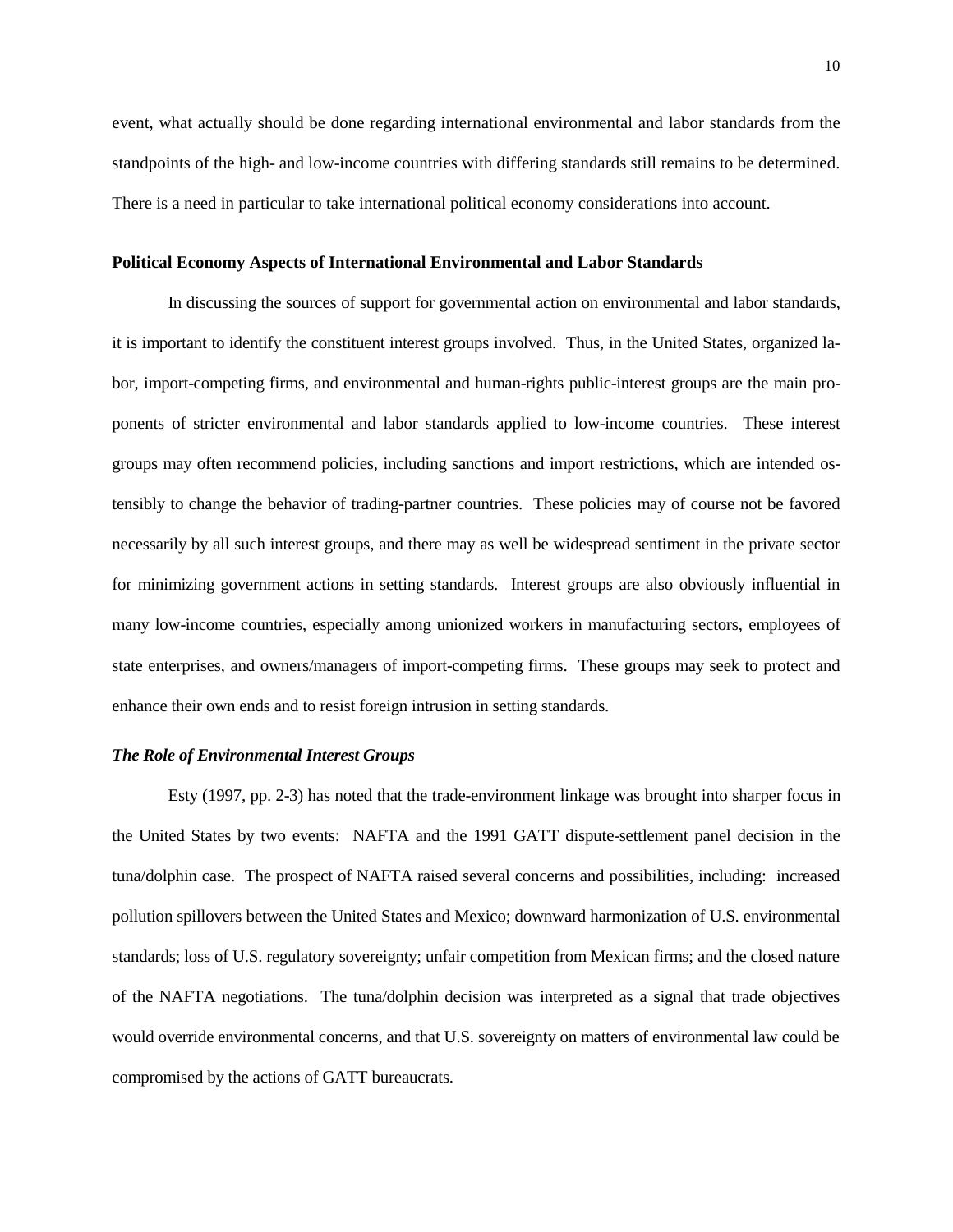According to Esty (1997, pp. 4-5 and 7), the NAFTA debate and negotiations provide a revealing perspective on how environmental interests were brought to bear on trade issues:

"The environmental community...carefully tracked the progress of the NAFTA negotiations and debate at every stage. But from the outset, there was no agreement among the various environmental NGOs about the stance that should be taken toward freer trade in general or NAFTA in particular. Some environmental advocates, particularly those that adhere to a 'limits-to- growth' or 'small is beautiful' paradigm, fought the proposal at every turn....Other activists, particularly those that believe in sustainable development,...ultimately supported the agreement in return for access to the negotiations and commitments to environmental provisions both in NAFTA and in an Environmental Side Agreement. ...The varying objectives of the different parts of the environmental community led to a range of tactical responses to the NAFTA. The limits-to-growth crowd cast their lot with other die-hard opponents of the free trade agreement. ...The 'pro-NAFTA' groups used their position to shape both the negotiation process and the substantive outcome. Their pressure -- and willingness to work with the U.S. Trade Representative -- helped to ensure that environmental issues were a central NAFTA focus from the start to the finish. ...They got, in the words of former EPA Administrator William Reilly, the 'greenest trade treaty ever'...."

Environmental policy issues have also received a great deal of attention in the European Union

(EU) where efforts have been made to develop EU-wide standards so as to coordinate the standards of the individual EU-member countries. The role of environmental interest groups has been evident on the global level as well, with twenty multilateral environmental agreements with trade provisions having been negotiated since the 1930s, according to Esty (1994, pp. 275-281). Finally, in the declaration that marked the conclusion of the Uruguay Round of multilateral trade negotiations and creation of the World Trade Organization (WTO) in 1994, the link between trade and the environment was explicitly recognized. It was subsequently decided at the first meeting of the General Council of the WTO in 1994 to set up a Committee on Trade and the Environment (CTE). The CTE has since held a number of meetings and issued several reports, including one that was prepared in connection with the WTO Ministerial Meeting that was held in Singapore in December 1996.

# *The Role of Labor Interest Groups*

In connection with the NAFTA, as already mentioned, a Labor Side Agreement was negotiated by the United States in an effort to gain approval by the Congress. In the course of the NAFTA debate, organ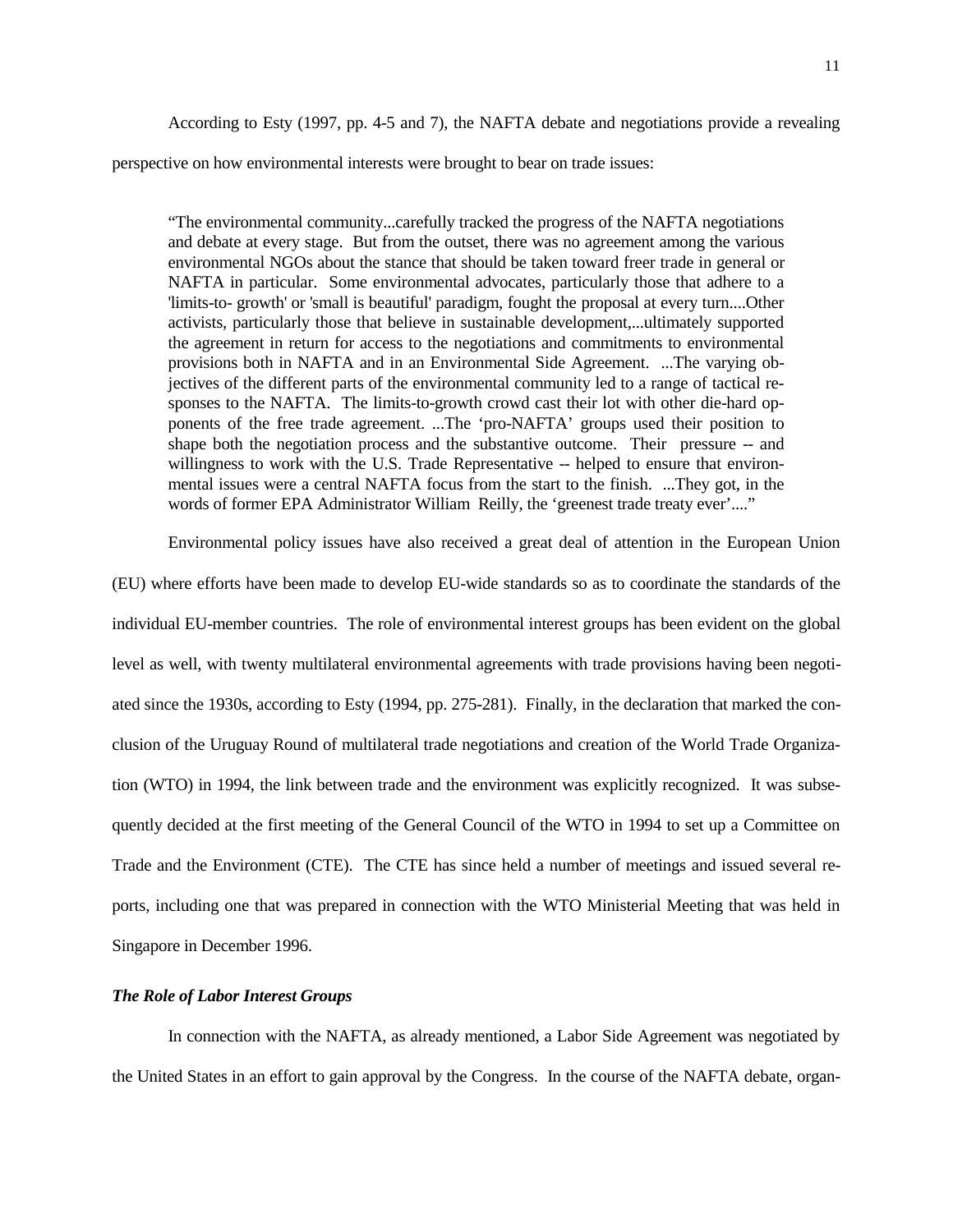ized labor was very vocal in opposing the NAFTA, and their opposition was widely shared among Democratic members of Congress. While the Labor Side Agreement may have influenced some members to change their vote, the Clinton Administration had to rely on Republicans to gain passage of NAFTA.

Social issues, including labor standards, have also figured prominently in the integration process of the European Union, especially following the admission of Greece, Portugal, and Spain together with the persistent unemployment that most EU member countries have been experiencing in the past two decades. With the introduction of the Single European Act and movement towards achievement of the Single Market by 1992, social issues were given greater prominence.

On the global level, issues of labor standards have long been the province of the International Labour Organization (ILO), which was established in 1919 following the end of World War I. Because the ILO relies primarily on moral suasion in seeking higher labor standards for its members, it has been criticized by organized labor especially and by some influential member countries for being ineffective. At the time the Uruguay Round agreement was signed in 1994, the United States announced that it would seek to introduce issues of labor standards into the WTO framework. Some EU member countries also supported this U.S. initiative. There was a concerted effort accordingly to include labor standards on the agenda of the December 1996 WTO Ministerial Meeting in Singapore even though most developing countries, particularly those in Asia, were opposed. In any event, the outcome of the Singapore Ministerial Meeting was to reaffirm that the ILO was the appropriate organization to deal with labor standards issues.

We shall have more to say on the foregoing issues of environmental and labor standards in our discussion below.

#### **V. Economic Effects of Environmental and Labor Standards: Empirical Evidence**

In this section, we consider the available empirical evidence on how international trade and foreign direct investment are influenced by intercountry variations in environmental and labor standards.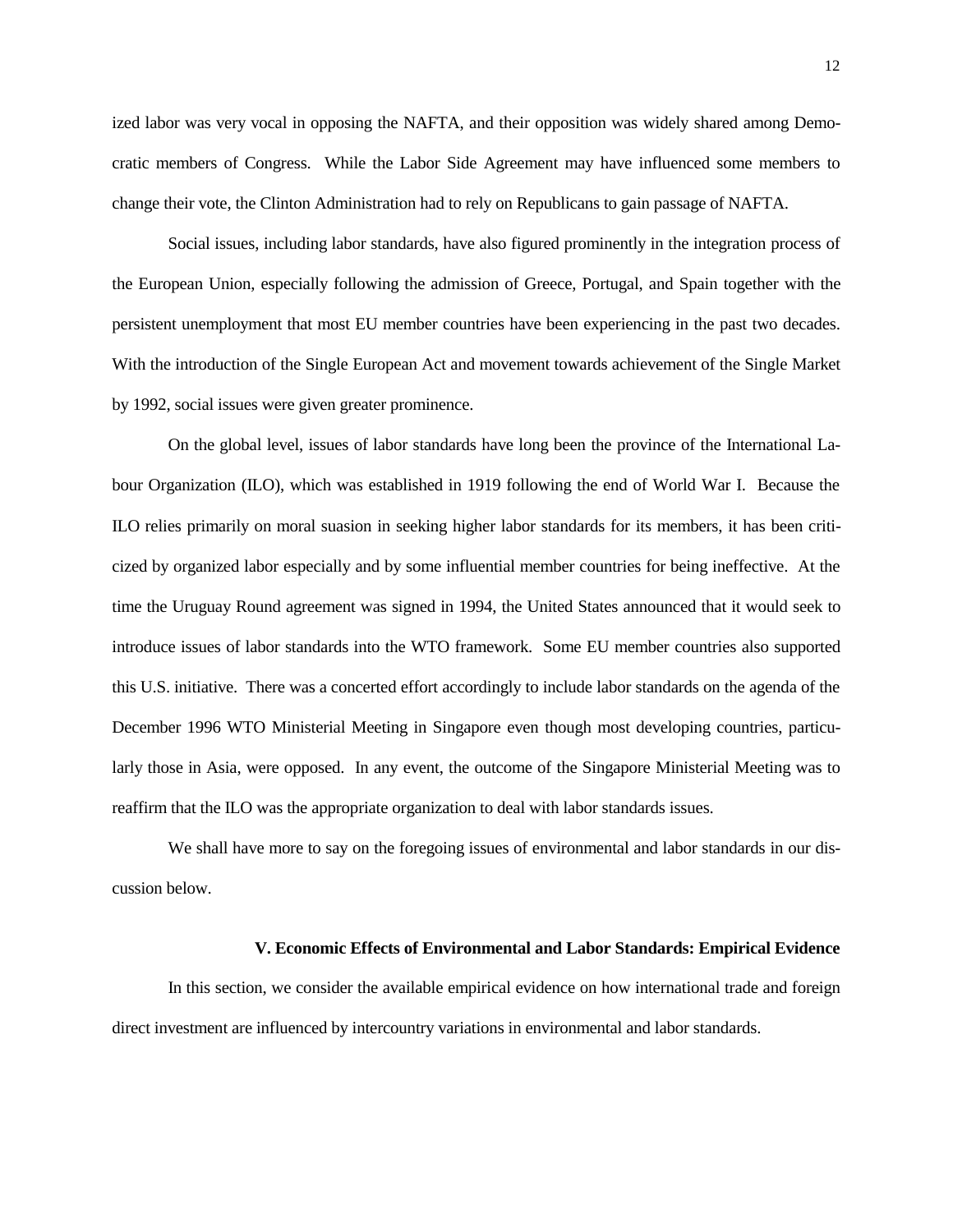## **Environmental Standards, Trade, and Foreign Direct Investment**

The empirical evidence on the economic effects of environmental standards has been comprehensively reviewed by Anderson (1996), which can be consulted for detailed references to the literature. As he notes (p. 12):

"The reasons often given by environmental groups for their opposition to trade and investment...tend to be based on one or more of the following grounds: that freer trade means more output and income, which they presume would mean more resource depletion and degradation of the natural environment; that freer trade and investment encourages the relocation of environmentally degrading industries to countries with lower environmental protection standards or more fragile natural environments and leads to greater transport activity, which contributes further environmental damage; and that foreign investment reduces the incentive to develop environmentally friendlier technologies. *However, none of these assertions is unambiguously supported by empirical evidence*." (italics added)

Anderson's main conclusions based on his literature review can be summarized as follows (pp. 12-

15):

"...that income increases mean greater damage to the natural environment...may be true initially for some developing countries....But once middle-income status is reached, people tend to alter their behavior in ways that reduce pressure on the environment.

...Another common behavioral change as economies open up and incomes rise is that the demand for education expands, and with more income and education comes more skillful management of all resources, including the environment.... As well, the political cost of implementing...policy reforms is reduced because of increased opportunities for businesses to meet stricter standards by acquiring more and cheaper environmentally benign production and processes from abroad.

...we know from the law of comparative advantage that not all industries will relocate from rich to poor economies when...barriers are lowered: some industries will expand at the expense of industries in developing countries, and conversely. ...the global environment may benefit from trade liberalization...because production [in protected industries] in industrial countries tends to be more pollutive than elsewhere.

...the extent of international relocation of productive activities due to the raising and enforcing of environmental ...standards should not be exaggerated. Recent studies suggest that the effects of such policies on comparative costs may be quite small. ...They also indicate that multinational corporations tend to use cleaner technology than firms in developing countries.... Japanese MNCs are in fact required to adopt the same environmental standards abroad as operate in Japan. ...[there is] little evidence of actual changes in patterns of trade specialization in response to the imposition of environmental regulations since the 1960s. ...Nor need the risk of environmental damage from transport activity increase with trade reform.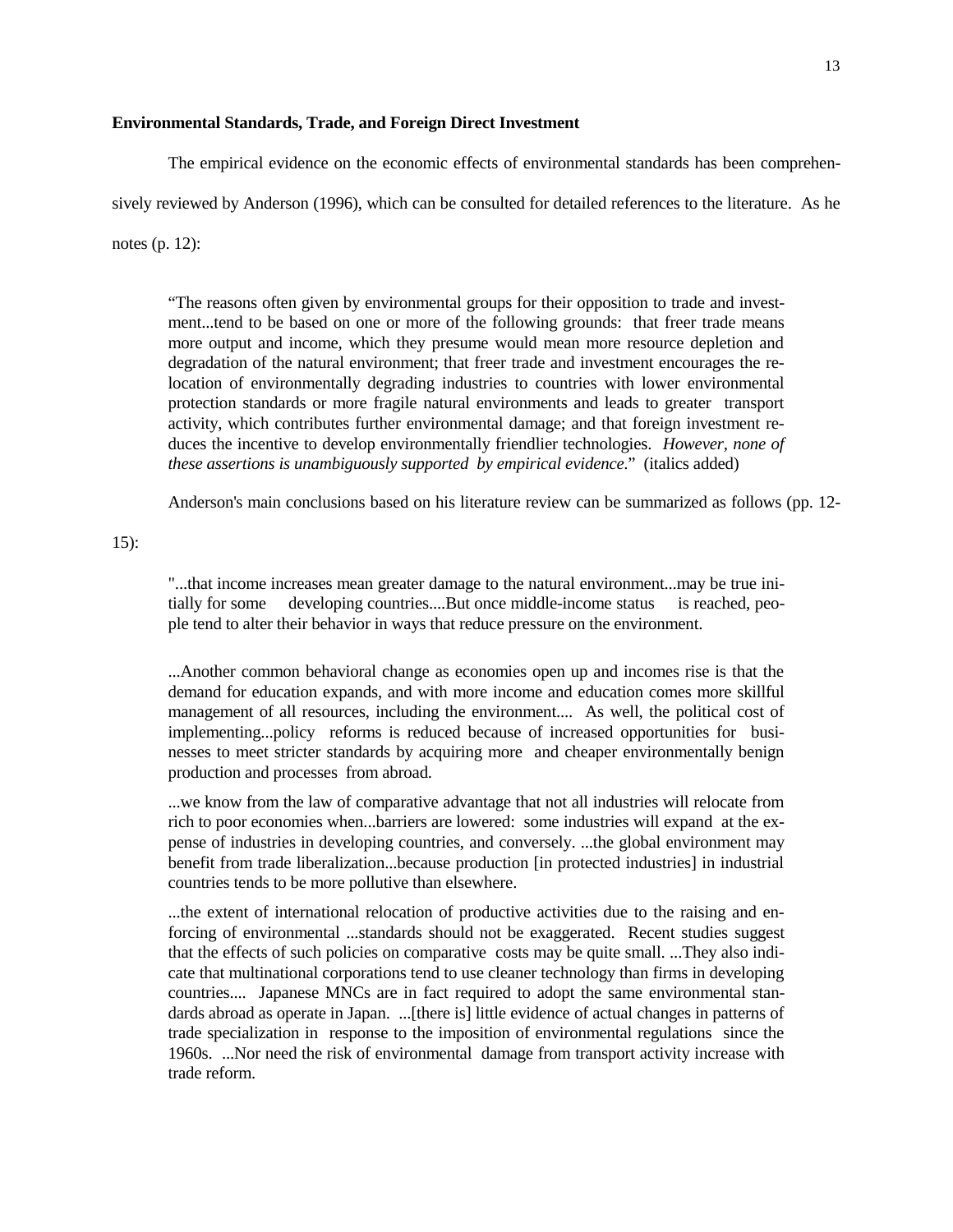...there is little evidence to suggest that raising standards stimulates innovation, just as there is little...support for the notion that raising standards has a significant impact on the competitiveness of firms in industrial countries or on their decisions to invest in developing countries...."

While Anderson's literature review may have left some stones unturned, so to speak, it seems fair to say that the assertions about the alleged damaging effects that trade and investment may have on the environment are not borne out by the available empirical evidence.

## **Labor Standards and Trade**

In our earlier discussion, we distinguished "core" and "other" labor standards. The question then is the extent to which international differences in the various standards affect trade performance.

Rodrik (1996) is an especially noteworthy effort to determine whether labor standards matter for trade. He constructed measures of labor standards, including: (1) total number of ILO Conventions ratified by a country; (2) a more focused measure of ratification of ILO Conventions relating to "basic worker rights"; (3) a measure of democracy encompassing indicators of civil liberties and political rights; (4) an indicator of problems of legislation or enforcement of standards affecting child labor; (5) statutory hours of work; (6) days of annual leave with pay in manufacturing; and (7) the percent of the labor force that is unionized. His data were from a variety of sources based on information in the 1980s and 1990s.

Using multiple regression analysis, Rodrik first investigated whether labor standards affect labor costs. Making allowance for intercountry differences in worker productivity, based on a sample of 36 countries, he found that per capita income was strongly correlated with labor costs. He also found positive and significant coefficients for the measures of the ratification of the ILO Conventions and the indicator of democracy and a negative coefficient for child labor practices. His conclusion then was that labor costs tend to rise as standards are applied more stringently across countries.

Turning next to the effects on trade, Rodrik focused on labor-intensive goods, using as a dependent variable the ratio of textile and clothing exports to other exports, excluding fuels. He included proxy measures for a country's labor/land ratio and for human capital to reflect the basic determinants on comparative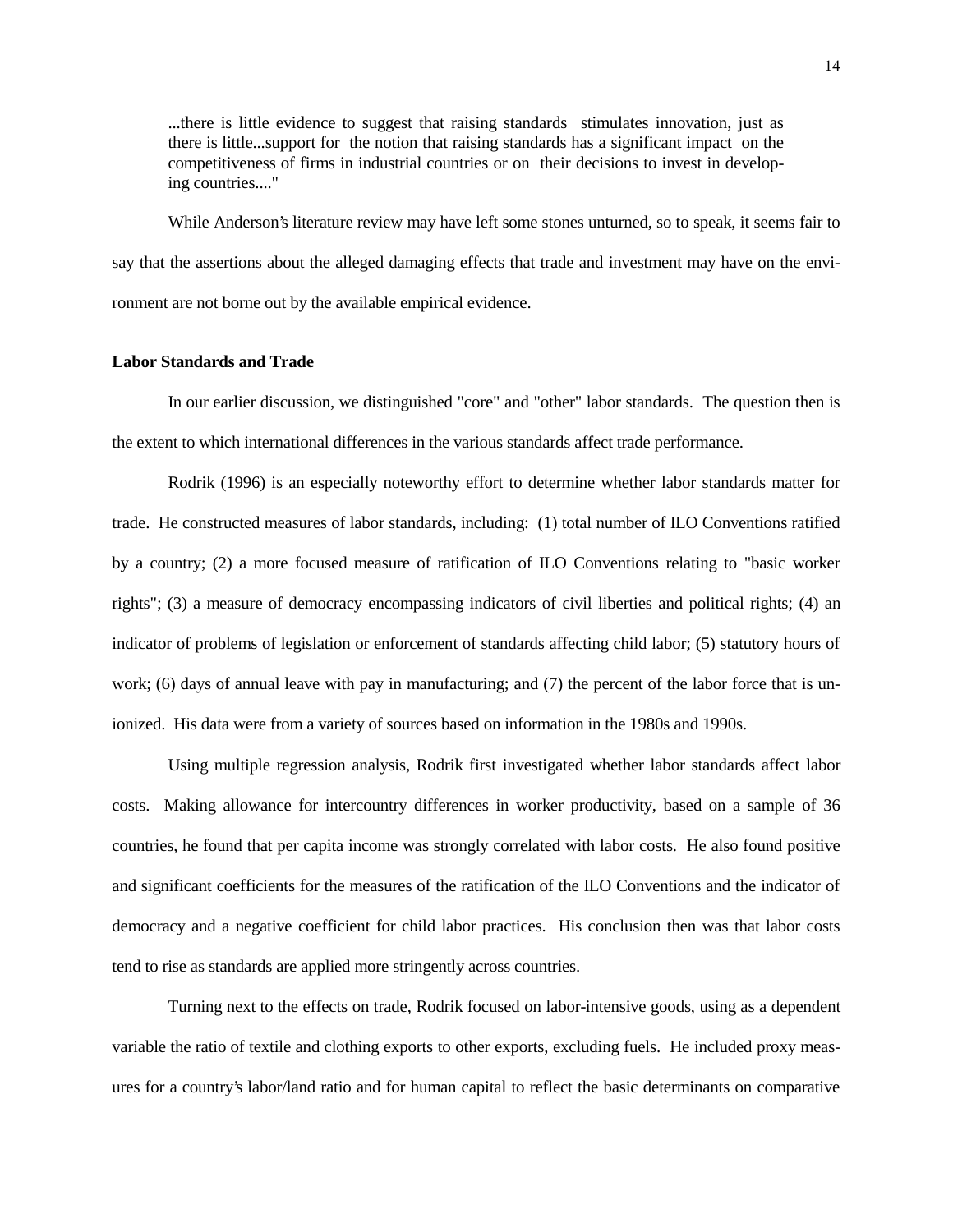advantage.<sup>8</sup> Taking high- and low-income countries together, he found that only the comparative advantage variables were statistically significant. He also ran a regression omitting the high-income countries, concluding that the statistical fit was improved but that there was at best only limited support for the impact of labor standards for low-income countries. The conclusion to be drawn here then is that labor standards do not seem to have a significant effect on the pattern of trade.

Another study of interest is Aggarwal (1995), who investigated in detail the relationships of labor standards and the pattern of U.S. imports from ten major developing countries in 1994. The countries included were: Singapore; Hong Kong; Mexico; South Korea; Malaysia; Thailand; the Philippines; China; Indonesia; and India. These ten countries accounted for 26.5 percent of U.S. imports in 1994. Aggarwal's major findings (p. 7) were as follows:

"Sectors typically identified as having egregious labor conditions do not occupy the only or even the primary share of these countries' exports.

Comparisons across more export-oriented and less export- oriented sectors indicate that core labor standards are often lower in less export-oriented or non-traded sectors such as agriculture and services.

Similarly, within an export-oriented sector, labor conditions in firms more involved in exporting are either similar to or better than those in firms that are less involved in exporting.

Changes in technology and the structure of international trade are leading developing countries to compete in a race upward in terms of product quality rather than a race downward with respect to price.

 ...Wages and working conditions in developing countries have been exhibiting positive trends. In general, these have been in line with productivity changes."

Aggarwal also had occasion to analyze the impact of imports from the ten major developing coun-

tries on the U.S. economy. Her main conclusions (p. 24) were:

"At the aggregate level, the impact of imports from these developing countries is small relative to imports from industrialized countries.

Countries with lower labor standards do not exhibit higher rates of import penetration than countries with relatively higher labor standards.

<sup>&</sup>lt;sup>8</sup> Rodrik did not include a separate measure of physical capital in his analysis.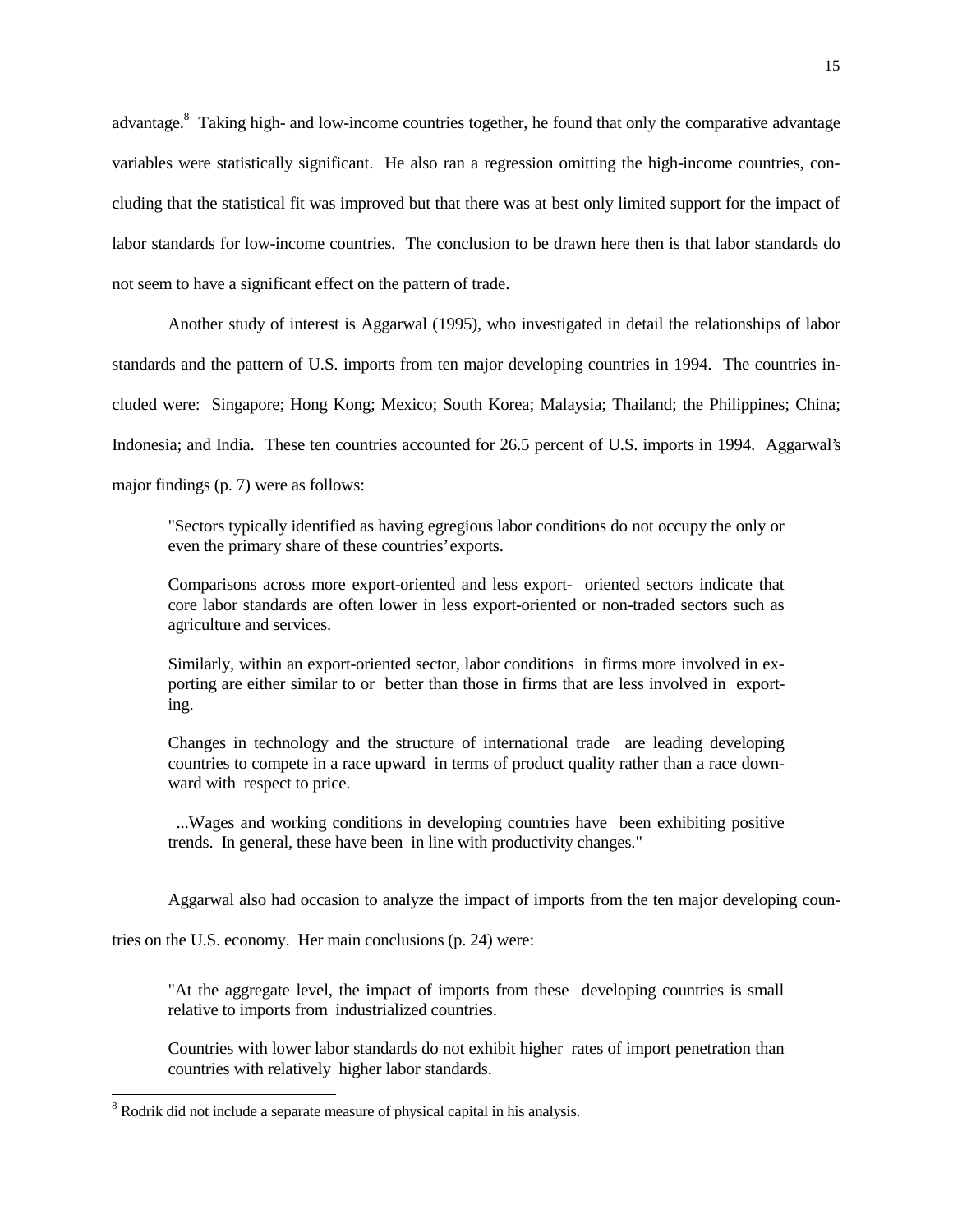Imports from these developing countries do not appear to have larger displacement effects on U.S. employment and wages in sectors associated with poor labor standards relative to other sectors $"$ <sup>9</sup>

Finally, we may cite some of the main conclusions from the OECD study of *Trade, Employment*

*and Labour Standards* (1996, pp. 12-13):

"...empirical research suggests that there is no correlation at the aggregate level between real-wage growth and the degree of observance of freedom-of-association rights;

...there is no evidence that low-standards' countries enjoy a better global export performance than high-standards' countries;

...a detailed analysis of US imports of textile products (for which competition from lowstandards countries is thought to be most intense) suggests that imports from highstandards' countries account for a large share of the US market. Moreover, on average, the price of US imports of textile products does not appear to be associated with the degree of enforcement of child labour standards in exporting countries;

...some cases have been recorded where governments appear to deny core standards to workers or do not enforce them deliberately with the aims of improving sectoral trade competitiveness or attracting investment into export- processing zones (EPZ); the expected economic gains from such a strategy are, however, likely to prove short lived and could be outweighed in the longer term by the economic costs associated with low core standards; $\dots$ ...<sup>10</sup>

While the studies cited above may not constitute the final word on the relationships between labor

standards and trade, the conclusion seems inescapable that there is little compelling empirical evidence sug-

gesting that low labor standards have an impact on trade.

# **Labor Standards and Foreign Direct Investment (FDI)**

As mentioned in earlier discussion, it is often alleged that multinational enterprises may be attracted

to locate in countries with lower labor standards to take advantage of lower costs. The available empirical

evidence actually indicates the opposite to be the case.

<sup>&</sup>lt;sup>9</sup> In addressing issues of labor standards and trade, Erickson and Mitchell (1996) focus on the pattern and labor content of U.S. trade for evidence of adverse wage effects and displacement of U.S. workers. While they find a fairly small impact from trade, they do not investigate the extent to which low labor standards are the root source involved.

 $10$  The OECD study further notes that "...there is a positive association over time between successfully sustained trade reforms and improvements in core standards." They also note that core labor standards could be enforced without risking negative repercussions on FDI flows. "...These results imply that concerns expressed by certain developing countries that core standards would negatively affect their economic performances or their international competitive position are unfounded; indeed, it is theoretically possible that the observance of core standards would strengthen the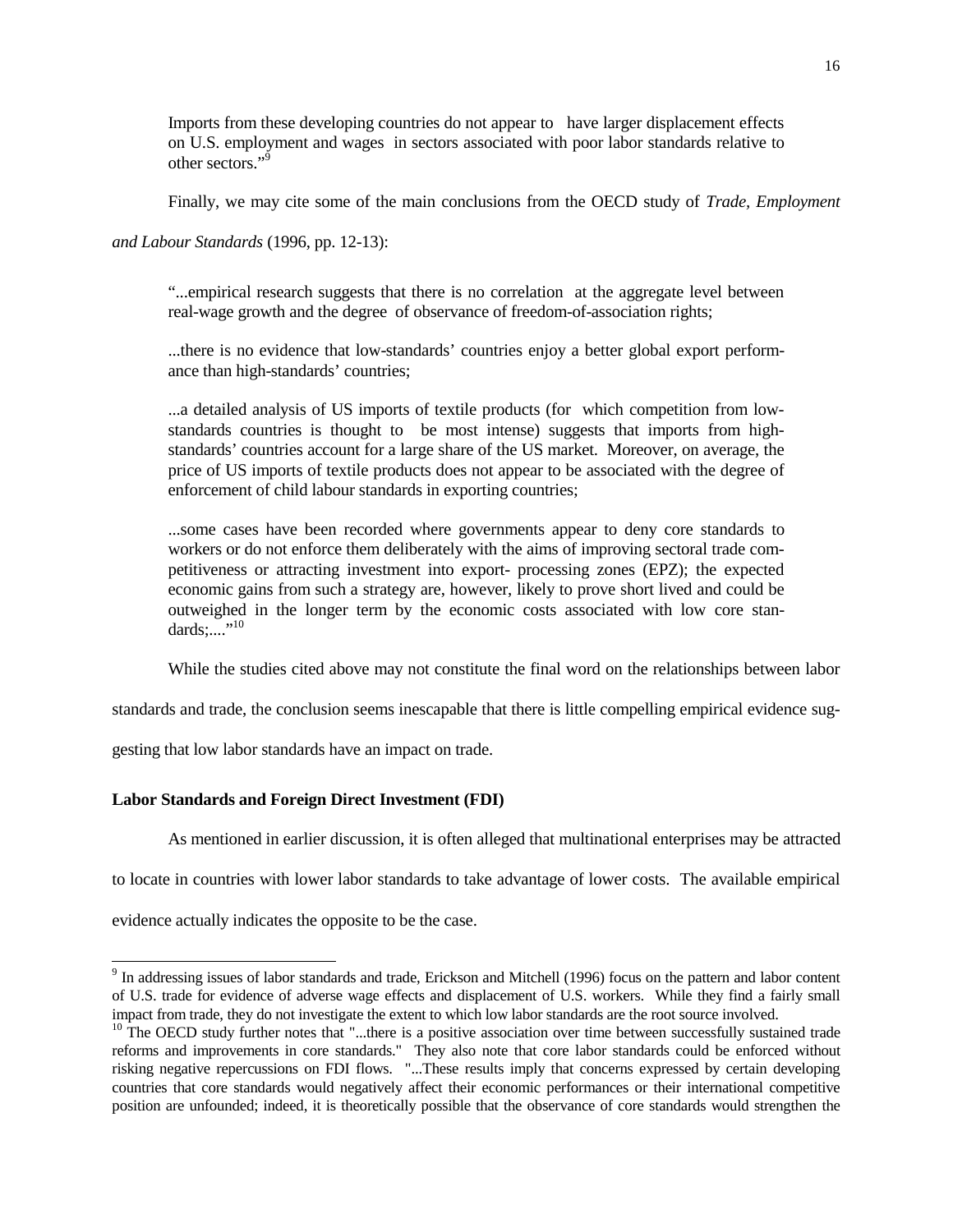Thus, Rodrik (1996) investigated the determinants of U.S. FDI abroad during 1982-89, including measures of foreign exchange distortions, population, and income growth in host countries together with the various indicators of labor standards. He found (p. 22) that: "Countries with a lower democracy score and a higher CHILD score have received *less* foreign investment during 1982-89 than would have been predicted on the basis of other country characteristics. Taken at face value, these results indicate that low labor standards may be a hindrance, rather than an attraction, for foreign investors." Aggarwal (1995, p. 7) reached a similar conclusion: "U.S. foreign direct investment is not typically concentrated in countries or industries with poor labor standards." Finally, as reported in OECD (1996, p. 13): "...while core labor standards may not be systematically absent from the location decisions of OECD investors in favor of non-OECD destinations, aggregate FDI data suggest that core labor standards are not important determinants in the majority of cases."

Thus, the empirical evidence suggests rather convincingly that low labor standards are not reflected in the existing trade performance of the major developing countries and that FDI is more attracted to countries with high rather than low standards.

# **Environmental and Labor Standards and the Role of Interest Groups**

As indicated in our earlier discussion in connection with the NAFTA, environmental interest groups were very pro-active in the debate and involvement in the negotiation of the NAFTA and the Environmental Side Agreement. Some groups, which were deeply opposed to the NAFTA, joined forces in their opposition together with organized labor. Other environmental groups chose to work with the USTR as a means of influencing the negotiations in ways that they believed would promote environmental objectives. This experience suggests therefore that environmental interest groups cannot be characterized in general as supporting protectionist motives.

As for labor standards, Krueger (1997) states that the conventional political economy view is that support for standards reflects protectionist interests in the United States and elsewhere. In an effort to test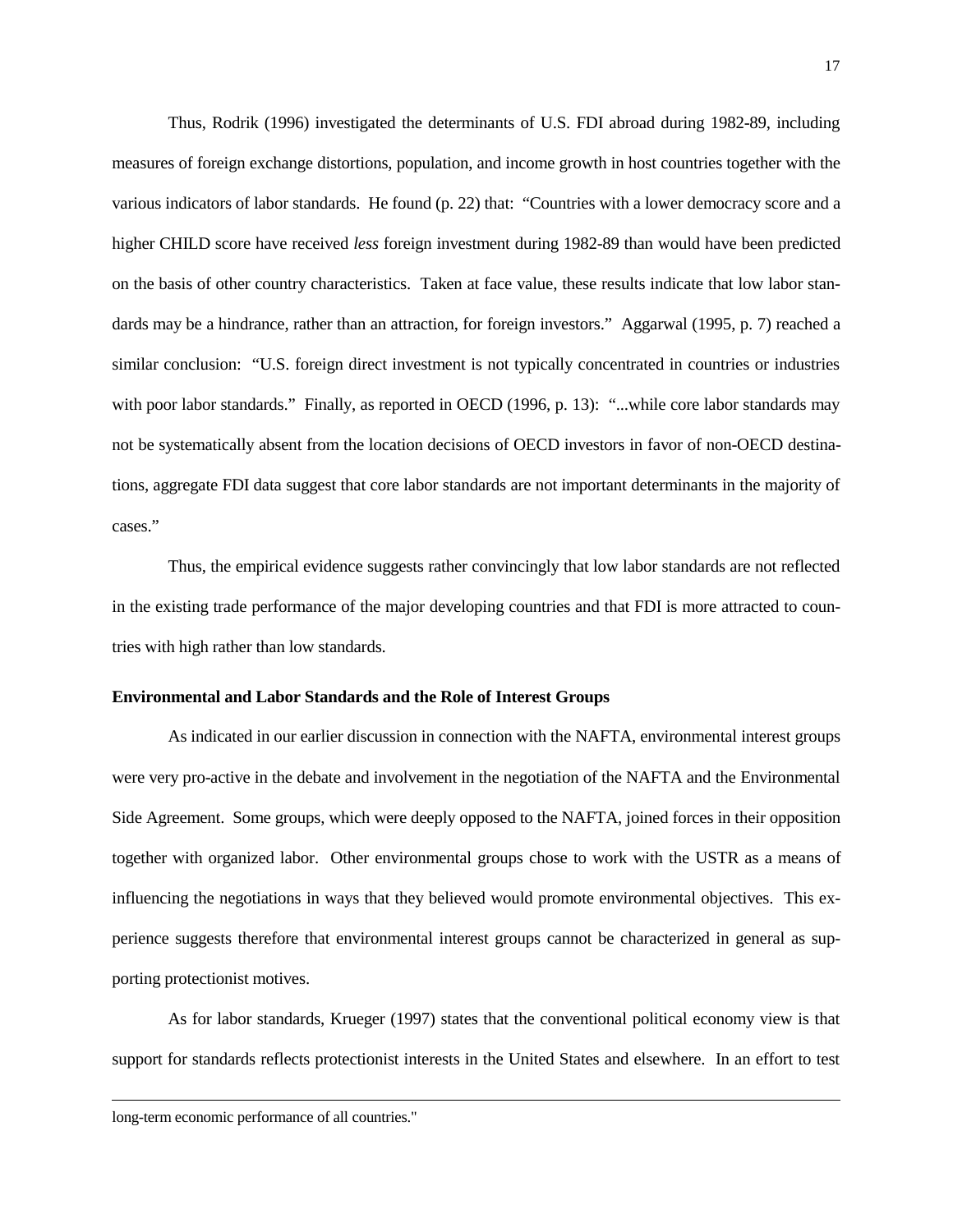this proposition empirically, he analyzed the determinants of support in the U.S. House of Representatives for the Child Labor Deterrence Act of 1995. If this type of legislation were approved, it could prohibit imports of goods produced abroad by child labor under specified circumstances, including by children under 15 years old and subject to review of child labor practices by the U.S. Secretary of Labor. The Act was cosponsored by Senator Tom Harkin (D-IA) and Congressman Barney Frank (D-MA).

Krueger hypothesized that support for the legislation would be strongest in districts in which there are relatively large numbers of unskilled workers, as measured by high-school completion rates. Other independent variables included in the analysis were: the proportion of unionized workers in a given state; previous votes on NAFTA and GATT; party affiliation; the representative's "liberalness" rating by the Americans for Democratic Action (ADA); the representative's popular vote in the 1994 election; and the number of terms served. Using a linear probability model for estimation purposes, Krueger (p. 289) found that "...Congressmen from districts with a high concentration of high-school dropouts are *less* likely to cosponsor the Child Labor Deterrence Act. ...This finding is contrary to what I would expect from a simple political economy model...." Krueger also found that higher rates of unionization were associated with support for the Child Labor Deterrence Act as were representatives who were Democrats and also had voted against NAFTA and GATT.

In interpreting his results, Krueger (p. 293) suggested that the demand for international child labor standards should be considered to be a "normal" good, following Freeman (1994a). That is, voters with higher socioeconomic attainment will select Congressmen who favor limitations on employment of child labor. He further argued that unionized workers who tend to be more highly skilled and thus may not benefit directly from a ban on imported goods made with child labor may in this case be acting to pursue policies that strengthen worker rights more generally rather than pursuing their own self interest. He goes on more broadly to state (pp. 293-94): "Indeed, in many instances I am surprised that the AFL-CIO used its limited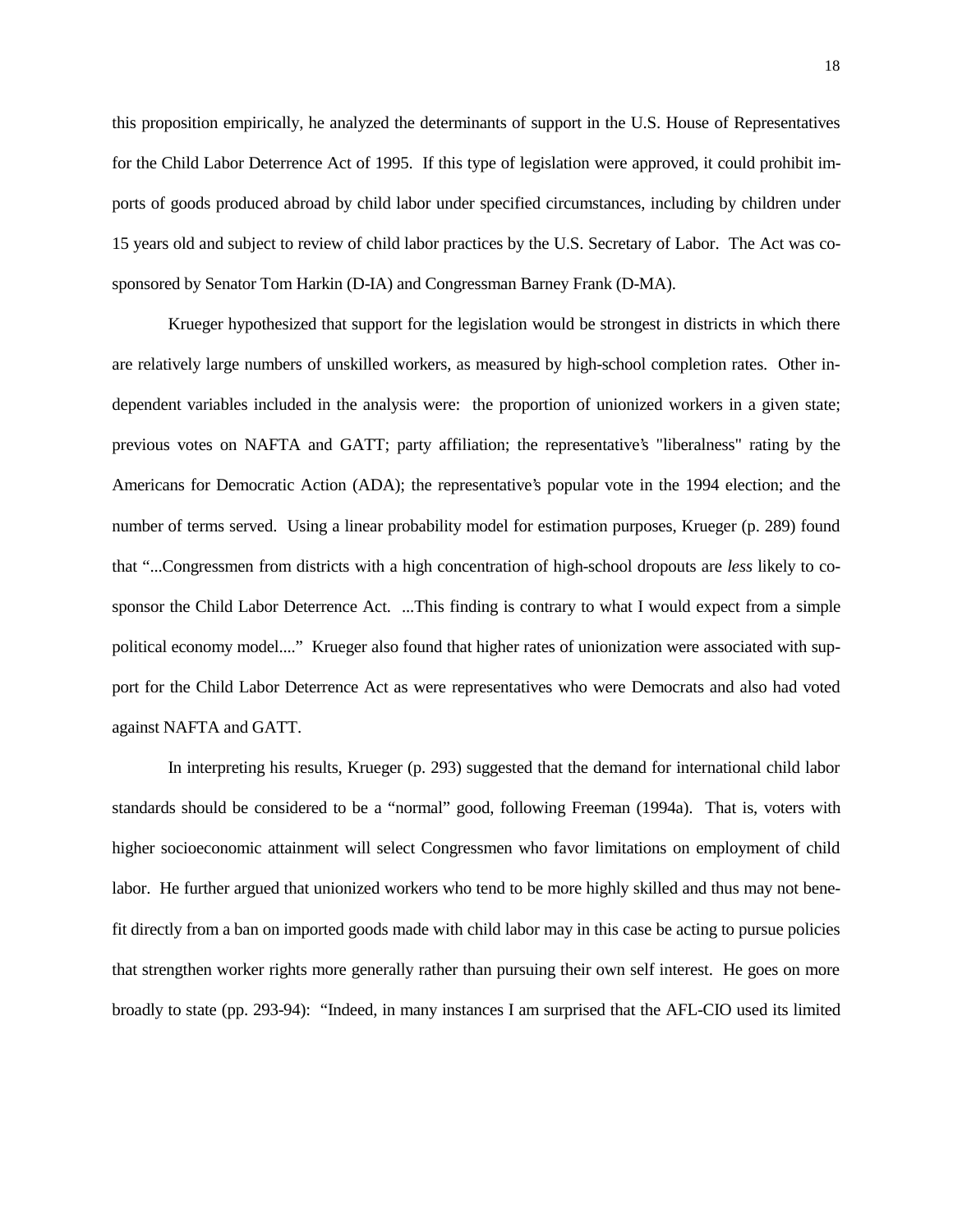political capital to press for international labor standards that are of little benefit to its members, when instead it could pursue policies that are of much greater direct benefit to its membership."<sup>11</sup>

While Krueger's results are suggestive, they are by no means definitive. In particular, as Srinivasan (1996, 1997) has noted, a representative may have chosen not to sponsor the legislation and yet may be supportive of it. Further, since less educated and less skilled individuals tend to vote less, their interests may not have been given sufficient weight in the representative's deciding whether or not to be a cosponsor. Finally, as already noted, Krueger's results suggest support for the legislation from representatives from districts with a higher rate of unionization and voting records opposing NAFTA and GATT.

Another noteworthy empirical study is by Freeman (1993) who investigated the evidence in developing countries for and against government intervention designed to introduce/remove labor-market distortions and, alternatively, to enhance labor-market institutions.<sup>12</sup> He labels these two views, respectively, the "World Bank Distortion View" and the "International Labour Organization (ILO) Institutional View." These views differ insofar as removing interventions is believed to enhance economic efficiency and welfare in the former, whereas in the latter introducing interventions is believed to lead to these same results.

Freeman (p. 119) notes that: "The distortion case hinges on four claims about interventions: they misallocate labor, waste resources through rent-seeking, impair adjustment to economic shocks, and deter investment, thereby reducing growth." But the Institutional View rejects these claims (p. 121): "When actual labor markets operate differently from the ideal, institutional modes of influencing outcomes, such as collective bargaining, tripartite negotiations, and government-mandated wages or labor standards, can be

<sup>&</sup>lt;sup>11</sup> Krueger also examined other aspects of child labor, including the relationship between employment of children and GDP per capita and the experiences with compulsory schooling laws. He found that employment of young children was negatively related to GDP per capita. That is, child labor is more prevalent in low-income regions and negligible in high-income regions. This is a clear demonstration of the fact that restrictions on child labor can be looked at as a normal good, in this case less of it being condoned as per capita income rises. Evidence on the effects of compulsory schooling laws suggested that there may be definite benefits from such laws in high-income countries, but that there is widespread noncompliance with existing laws in many low-income countries. These findings suggest that reliance on child labor in low-income countries will diminish as family incomes rise, and that realization of the benefits of compulsory schooling laws depends on increasing economic opportunities and financial support for poor families so as to reduce their dependence on employment of their children.

<sup>&</sup>lt;sup>12</sup> See also Freeman (1994b) which contains empirical studies of labor-market institutions and policies in several industrialized countries and some lessons for the United States suggested by the experiences of other countries.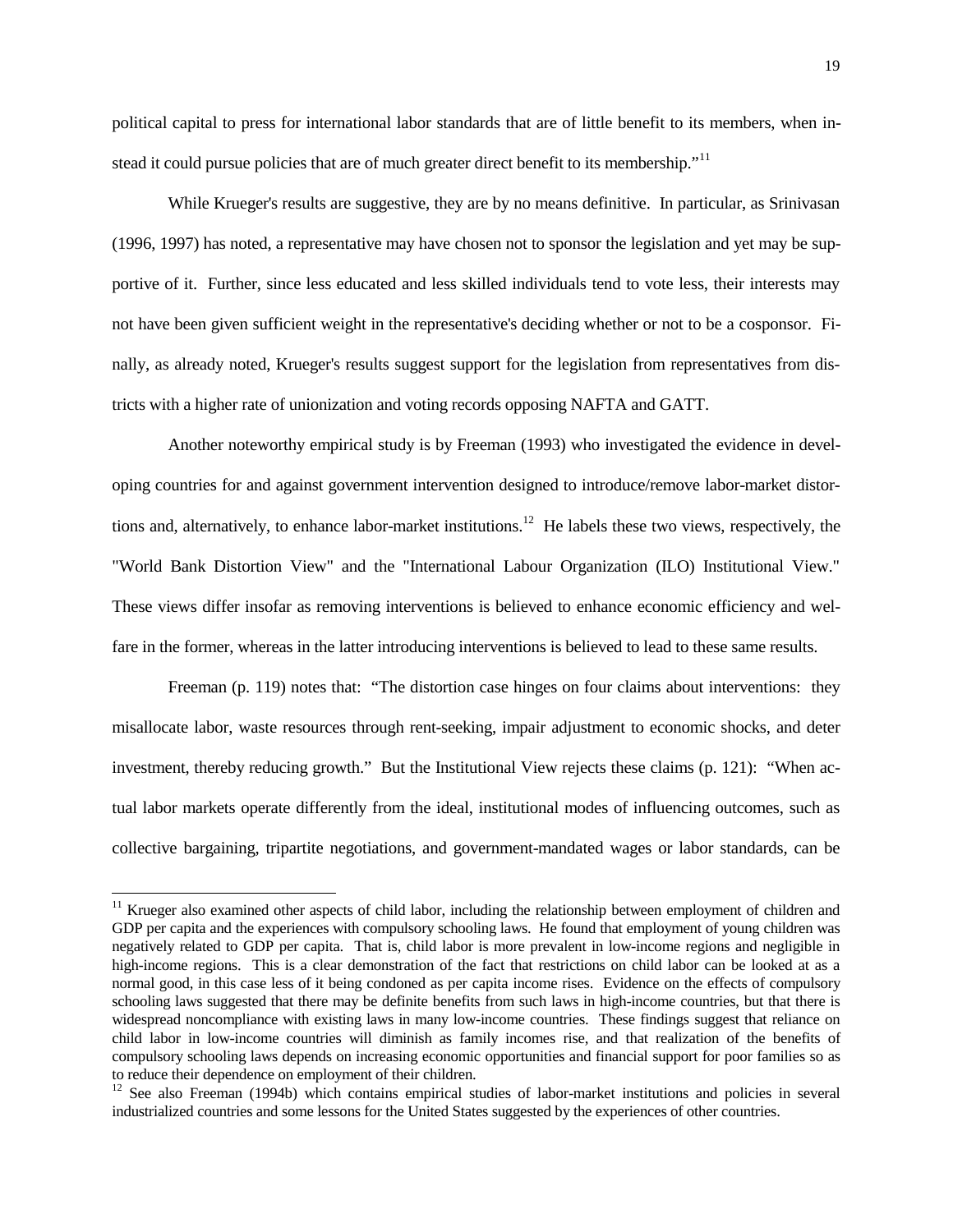Pareto improvements. In the institutionalist view, they usually are." To investigate the validity of these alternative views, Freeman examined evidence for selected developing countries mainly during the 1980s. He considered: (1) sectoral wage differentials; (2) nonwage labor costs; (3) minimum wages; (4) wage adjustments; (5) employment security regulations; and (6) collective bargaining.

His findings can be summarized as follows:

 $\overline{a}$ 

- (1) Public sector and urban wage premia have decreased remarkably in Africa and Latin America during the 1980s. There have been longstanding wage differentials among comparable workers in many developing countries, apparently despite differences in policy interventions.
- (2) Nonwage labor costs (i.e., payroll taxes, unemployment compensation, other fringes) do not appear to be distortionary.
- (3) Depending on their level, minimum wages could be distortionary, but these distortions have not been serious in several instances, and minimum wages have actually been lowered to prevent undue negative employment impacts in some cases.<sup>13</sup>
- (4) Real wages apparently dropped sharply in many countries in response to macroeconomic and structural adjustments, although unemployment may have increased.
- (5) There is mixed evidence on the effects of job security and other employment regulations. Further, relatively large public sector employment could be, but is not necessarily, distortionary.
- (6) There is no consistent evidence that suppression of unions promotes economic growth, or that the relative presence or absence of unions retards or encourages growth.<sup>14</sup>

It would appear from Freeman's empirical findings that neither the distortion nor the institutional view of labor-market policies and institutions is clearly supported by the available data. In particular, real and relative wages in developing countries turned out to be much more flexible in response to changing market conditions than the strict distortionist view would suggest. With his findings in mind, Freeman developed a theoretical model in which labor-market interventions may influence attitudes towards reforms

<sup>&</sup>lt;sup>13</sup> See Squire and Suthiwart-Narueput (1997) for data on real minimum wages for selected developing countries for 1970-1990 and for an analysis of how noncompliance with official minimum wages may reduce distortionary costs.

 $14$  Linda Lim in commenting on Stern (1997) has pointed out that, in spite of the absence of formal worker rights and standards in such Southeast Asian countries as Malaysia, Singapore, and Indonesia, wages and working conditions have improved markedly. In contrast, the experiences in Thailand and the Philippines have been much less favorable even though these nations encouraged worker rights and minimum wages. She also noted that both Malaysia and Singapore have attracted considerable inflows of FDI and that workers have benefited in the firms involved. See also the comment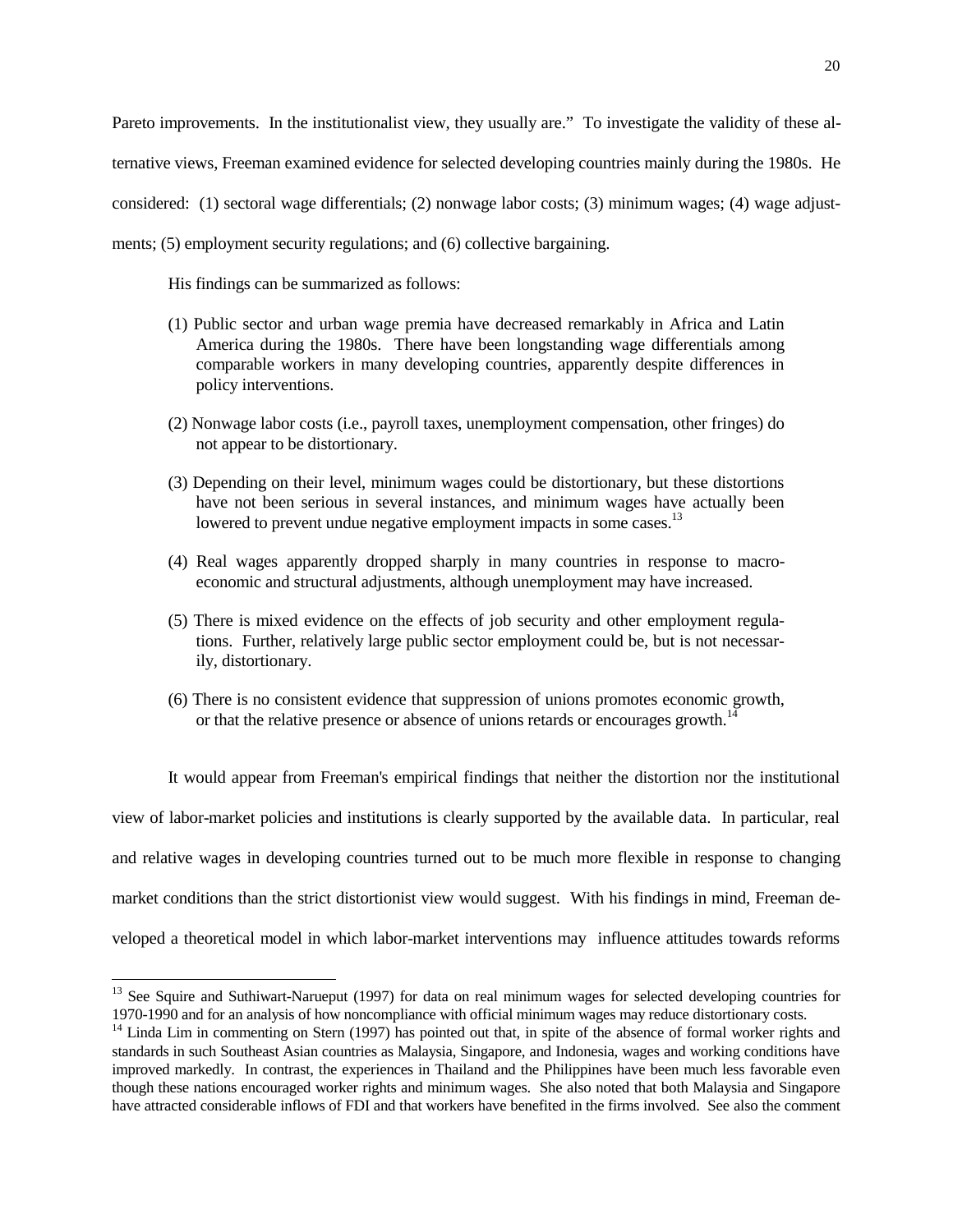and ways of expressing these attitudes. The thrust of the model was that it is important to identify the winners and losers involved in making changes in labor-market policies, how their positions and composition may change over time, and what kinds of side payments may be necessary to generate continued support for the policy changes. Freeman's overall conclusion was that the costs and benefits of labor-market policies will depend on individual-country circumstances.

# **Conclusion**

Our review of environmental and labor standards and the role of interest groups suggests some ambiguities with respect to the issues. On the basis of our theoretical discussion, it is difficult conceptually to make a case for pursuing intercountry harmonization of standards. Further, the conclusions of the empirical evidence were that international differences in environmental and labor standards do not have any significant impact on existing patterns of trade or on the location of investment choices. In fact, with labor standards, flows of FDI respond to high rather than low standards. This may be the case for environmental standards as well.

We noted that environmental interest groups were split against and in favor of the NAFTA, and that those opposed allied themselves with organized labor. While organized labor in the United States is generally viewed as having protectionist motivations, this has been questioned in research by Krueger (1997). Moreover, the available empirical evidence for selected developing countries is mixed with regard to whether or not existing labor-market distortions are necessarily distortionary. In this connection, it can be argued that there may be grounds for interventions involving labor standards that enhance the efficiency and equity of labor-market institutions in given circumstances and in ways that are not adequately reflected in the distortions framework. It is not clear, however, whether this may be the case for environmental interventions.

While there may thus be scope for differences in views on environmental and labor standards issues, in our judgment the weight of the theoretical and empirical analysis does not justify taking an activist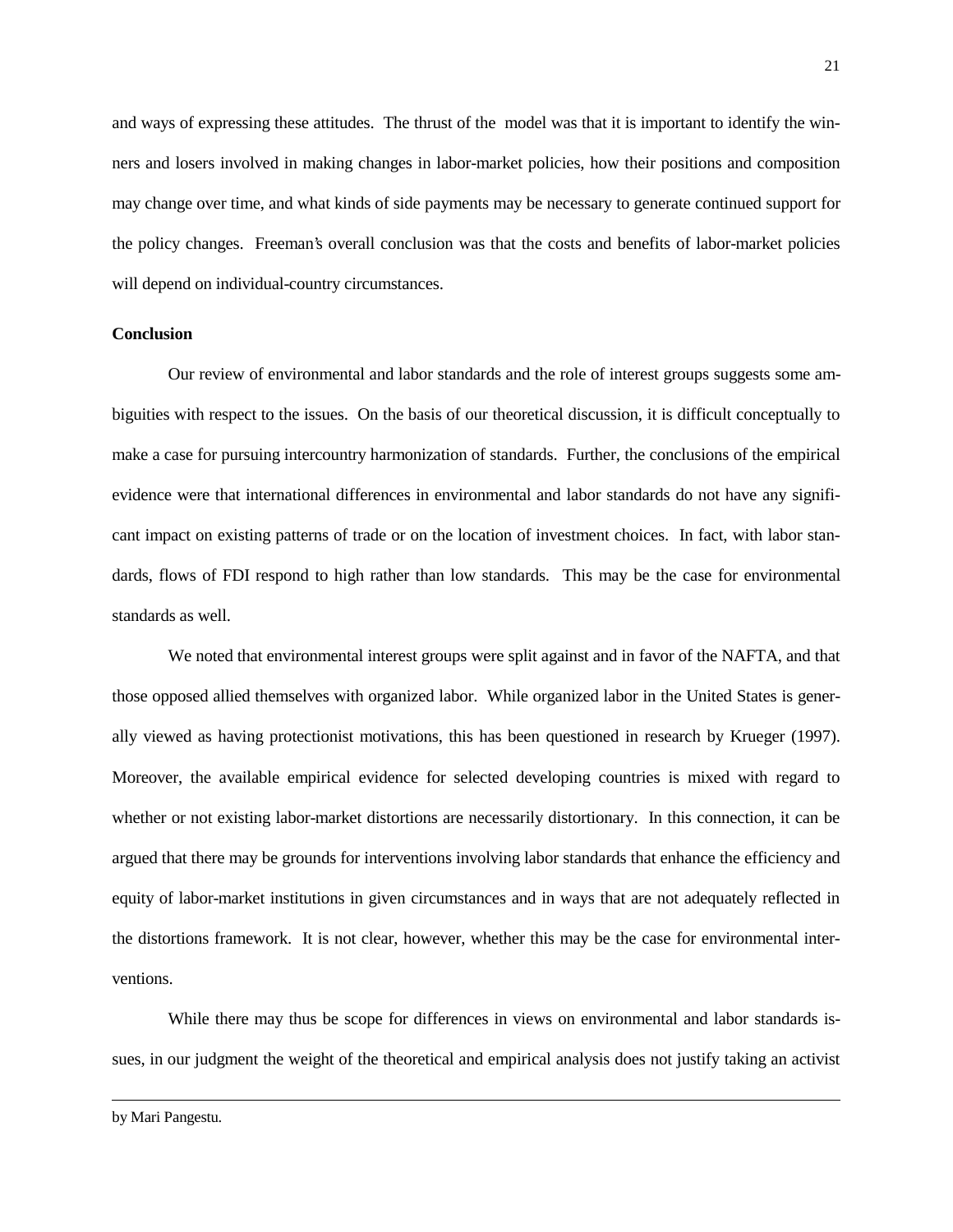position to mandate and enforce harmonized environmental and labor standards across different countries.<sup>15</sup> By the same token, though, there is a need to deal internationally with transborder and global-type environmental issues, since these issues will require inter-country cooperation to deal with the externalities involved. In any event, it is abundantly clear that issues of environmental and labor standards will continue to have a high profile in the current policy environment, so that it is essential to consider the alternative arrangements that exist for the monitoring and enforcement of these standards. This will be done in the following section. We will then conclude with some recommendations that may serve the interests of the United States and other high-income countries as well as the low-income countries.

#### **VI. Monitoring and Enforcement of Environmental and Labor Standards**

Environmental and labor standards are presently dealt with in a variety of settings: global; regional; national/unilateral; and other, including private arrangements. We shall discuss briefly each of these in turn.

## **Environmental Standards: Global Arrangements**

 $\overline{a}$ 

As Esty (1994, p. 46-47) notes, the environment is not mentioned explicitly in the GATT articles of agreement. GATT Article XX does provide some exceptions, however, that are pertinent to the environment. Thus Article XX(b) refers to measures "necessary to protect human, animal or plant life or health," and Article XX(g) refers to measures "relating to the conservation of exhaustible natural resources if such measures are made effective in conjunction with restrictions on domestic production or consumption." Further clarifications pertinent to environmental measures relating to technical barriers to trade (TBT), sanitary and phytosanitary (SPS) rules, agricultural subsidies, other subsidies and counter-

<sup>&</sup>lt;sup>15</sup> It is worth noting that there is evidently a marked difference in world view between most advocates of labor standards and trade (and most other) economists. Labor advocates seem to see the world in terms of a struggle between capital and labor for the rewards from production, without much regard to the size of the output that they will have to share. They see the outcome as depending on power, not on economics. Trade economists see the world in terms of how resources are allocated to production with a view to maximizing the total output. They see the distribution of that output between capital and labor as depending on scarcity and productivity, not on power. Therefore, labor advocates favor the use of intervention to tilt the balance of power in favor of labor, believing then that labor will get a larger share of a fixed pie. Trade economists see those same policies as shrinking the pie while altering the slices not by changing power but by changing the markets within which scarcity determines the rewards to capital and labor. Many environmental advocates are similarly skeptical of the emphasis that economists place on the importance of scarcity and productivity as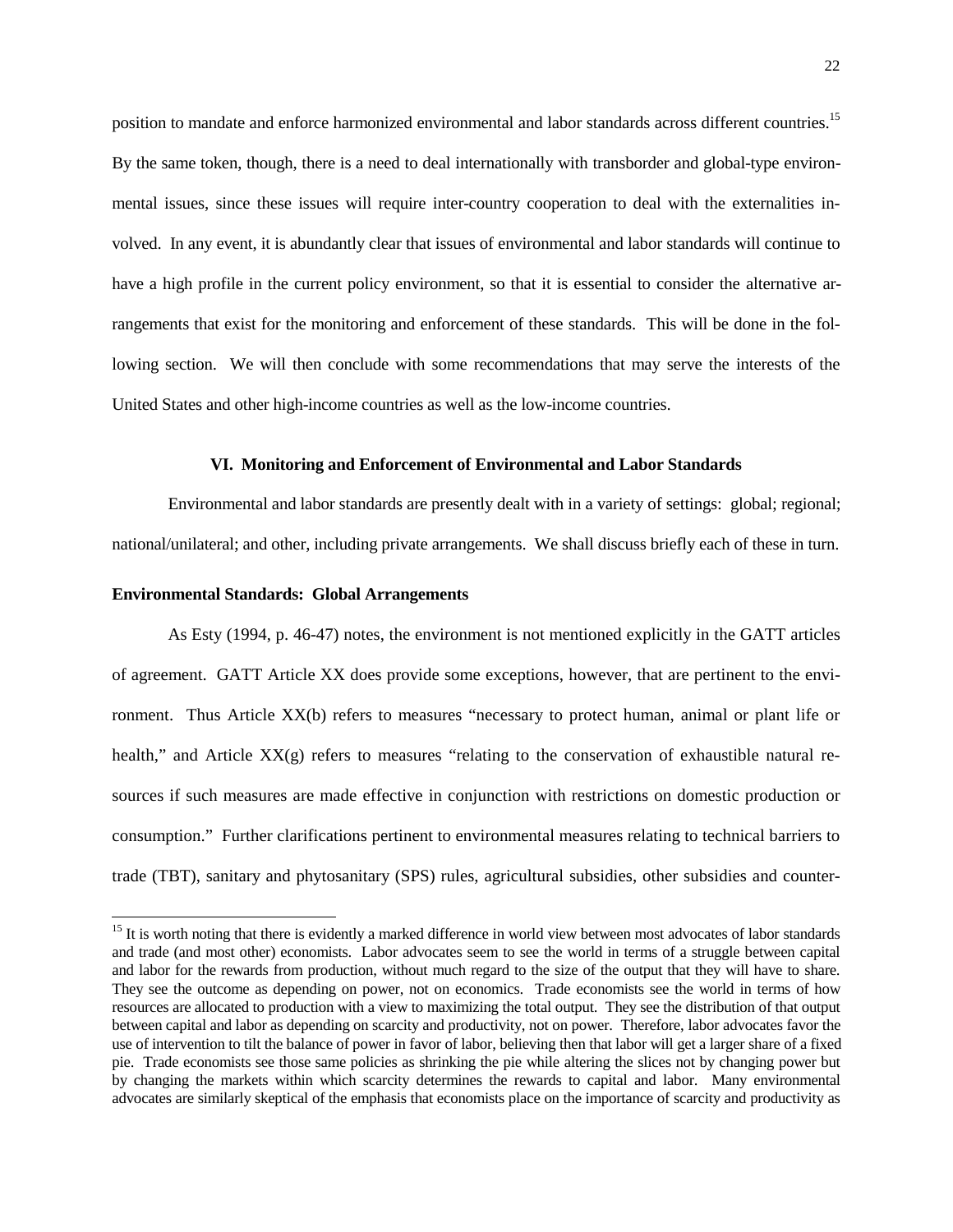vailing duties, trade-related intellectual property rights (TRIPS), and services were added in the course of the Uruguay Round negotiations, as noted by Esty (p. 50). Also, as part of the new WTO structure, a Committee on Trade and Environment (CTE) was established to provide an ongoing forum to address the trade aspects of environmental issues. According to the WTO (1996b, Annex I), the CTE's mandate and terms of reference were to cover:

- 1. "the relationship between the provisions of the multilateral trading system and trade measures for environmental purposes, including those pursuant to multilateral environmental agreements
- 2. the relationship between environmental policies relevant to trade and environmental measures with significant trade effects and the provisions of the multilateral trading system
- 3. the relationship between the provisions of the multilateral trading system and: (a) charges and taxes for environmental purposes; (b) requirements for environmental purposes relating to products, including standards, technical regulations, packaging, labelling and recycling
- 4. the provisions of the multilateral trading system with respect to the transparency of trade measures used for environmental purposes and environmental measures and requirements which have significant trade effects
- 5. the relationship between the dispute settlement mechanisms in the multilateral trading system and those found in multilateral environmental agreements
- 6. the effect of environmental measures on market access, especially in relation to developing countries, in particular to the least developed among them, and environmental benefits of removing trade restrictions and distortions
- 7. the issue of exports of domestically prohibited goods
- 8. TRIPS
- 9. Services

 $\overline{a}$ 

10. appropriate arrangements for relations with non-governmental organizations referred to in Article V of the WTO and transparency of documentation."

The CTE has held several formal and informal meetings since its inception, and it prepared a re-

port for submission to the December 1996 WTO Ministerial Meeting in Singapore. This report sets out

the keys to expanding the pie for the benefit of both capital and labor.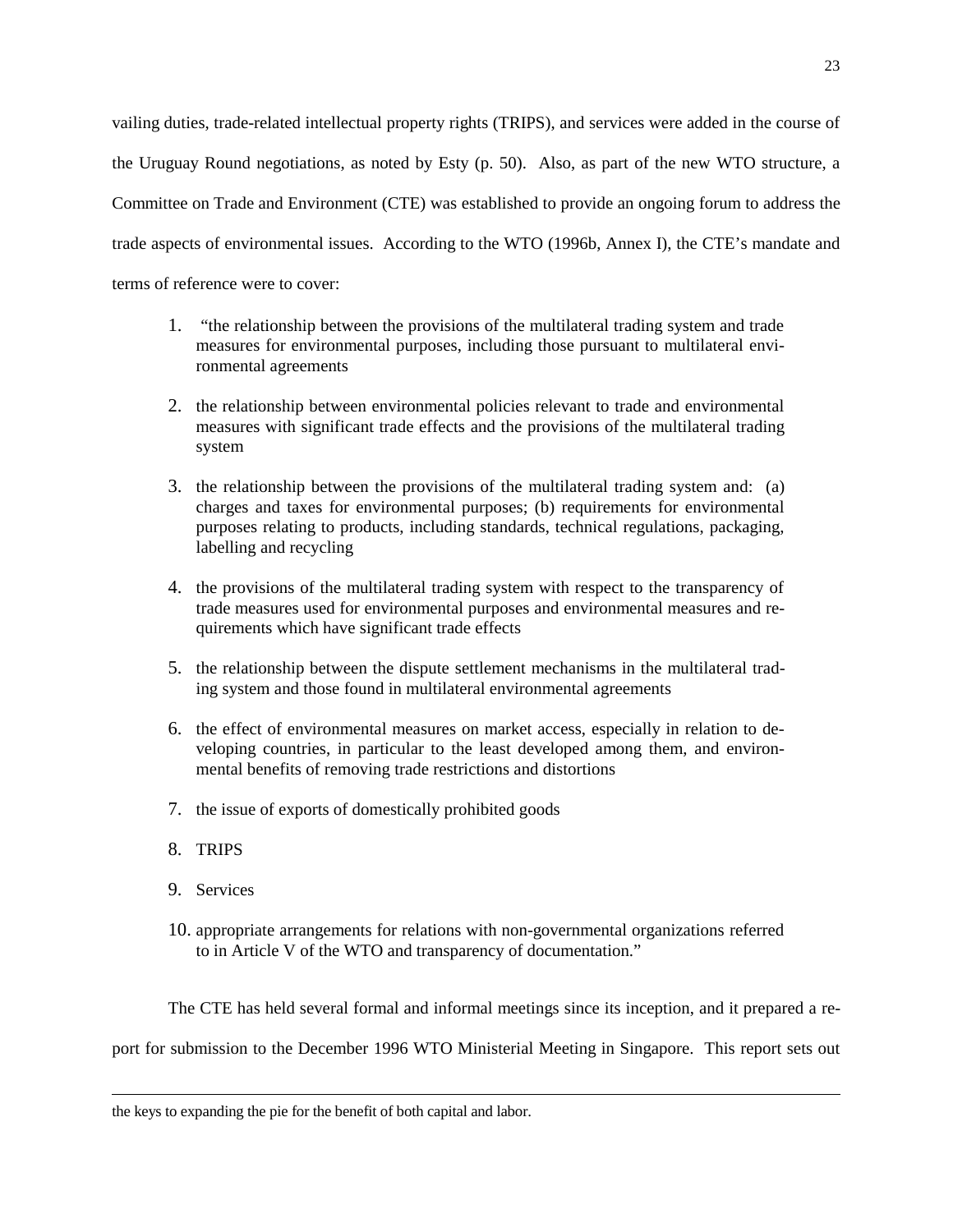the main issues pertaining to the terms of reference noted above and summarizes the proposals set forth by member governments. For our purposes, The Press Brief, "Trade and Environment in the WTO," prepared by the WTO (1996a) for distribution to the media at the Singapore Ministerial provides a useful summary of the WTO's conception of the role and mandate of the CTE:

"The WTO Committee on Trade and Environment has brought environmental and sustainable development issues into the mainstream of WTO work. The Committee's first Report...notes that the WTO is interested in building a constructive relationship between trade and environmental concerns. Trade and environment are both important areas of policymaking and they should be mutually supportive in order to promote sustainable development. The multilateral trading system has the capacity to further integrate environmental considerations and enhance its contribution to the promotion of sustainable development without undermining its open, equitable and nondiscriminatory character.

...Two important parameters have guided the CTE's work. One is that WTO competence for policy coordination in this area is limited to trade and those trade-related aspects of environmental policies which may result in significant trade effects for its Members. In other words, there is no intention that the WTO should become an environmental agency, nor that it should get involved in reviewing national environmental priorities, setting environmental standards or developing global policies on the environment; that will continue to be the task of national governments and of other intergovernmental organizations better suited to the task. The second parameter is that if problems of policy coordination to protect the environment and promote sustainable development are identified through the CTE's work, steps taken to resolve them must uphold and safeguard the principles of the multilateral trading system which governments spent seven years strengthening and improving through the Uruguay Round negotiations."

Environmental advocacy groups have in general been critical of the GATT/WTO. As Esty

(1996, p. 70) notes:

 "To environmentalists,..., 'protection'—of the land, water, and air—is the ultimate good. To free traders, 'protection'—discriminatory barriers to trade—is the consummate evil.

...From an environmental perspective, the WTO's efforts seem geared solely to the 'negative' side of the trade-environment linkage. Environmentalists find the focus skewed toward the potentially injurious environmental impacts on trade to the exclusion of trade effects on the environment. ...The lack of a 'positive' agenda, aimed at enhancing environmental quality, leaves those concerned with the advancement of environmental protection suspicious of the WTO as a forum for sorting out trade-environment disputes."

Thus, for example, it was reported in the WTO's *Trade and Environment Bulletin no. 16*

(1996c), concerning a WTO meeting with 35 environmental NGOs held in late September 1996, that: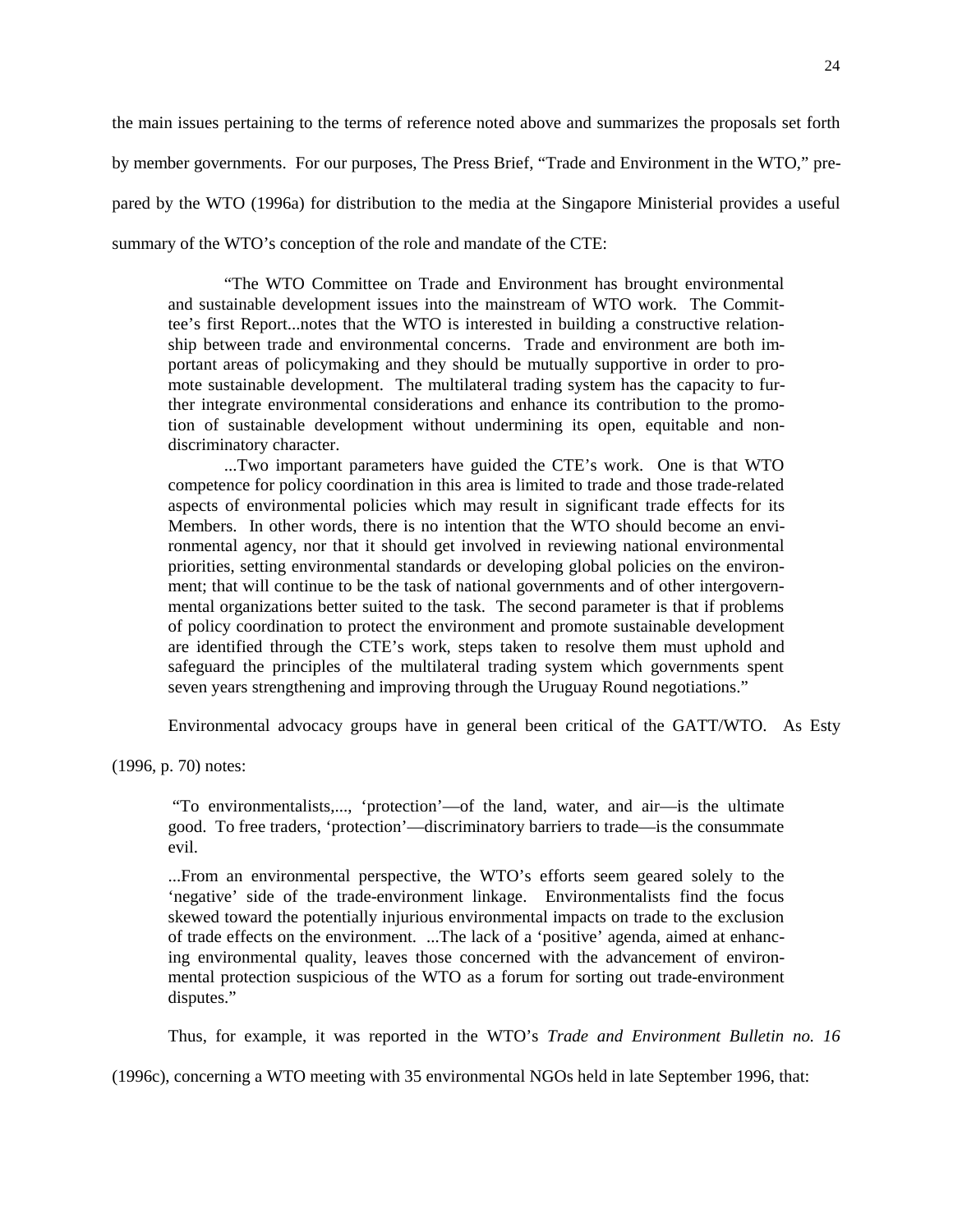"Many participants said that the [WTO] decisions fell far short of NGO expectations and of what in their view were basic requirements for increasing the institutional transparency and public accountability of the WTO. ...There was disappointment that the WTO guidelines on relations with NGOs foresaw no access for NGOs to WTO meetings.... Disappointment was expressed also about the decision on derestriction of documentation. ...Some considered that this would reinforce the view that the WTO preferred to operate in an atmosphere of secrecy and perpetuate public misgivings and misunderstandings about WTO activities."

Esty (1996, 1997) has articulated a number of substantive policy challenges that he urges the

WTO to respond to:

- 1. The use of trade measures as a mechanism for carrying out the provisions of multilateral environmental agreements.
- 2. The disciplines that should be applied to ecolabeling; expansion of the environmental exceptions permissible under GATT Article XX so as to allow more leeway for national regulatory environmental actions.
- 3. Reductions of agricultural and energy subsidies that would bring about environmental improvement.
- 4. Clarification of environment-related aspects of trade-related-intellectual property rights.
- 5. Clarification of the handling of "domestically prohibited goods" such as pesticides and other chemicals.
- 6. Opening up the WTO to permit greater transparency of its dispute resolution and other procedures and making available the widest ranges of opinions of environmental data and views.
- 7. Opening the CTE and all WTO environmental debates to greater NGO environmental representation.
- 8. Environmental assessment of trade agreements.
- 9. Work towards a global environmental organization that would operate in conjunction with the WTO.

While many of these environmental concerns are genuine, in our view it is questionable that the WTO should be revamped to accommodate these concerns. That is, the WTO is intended to be an intergovernmental organization whose purpose is to monitor and enforce the rules that guide the operation of the global trading system. If environmental NGOs were to be given access to WTO procedures along the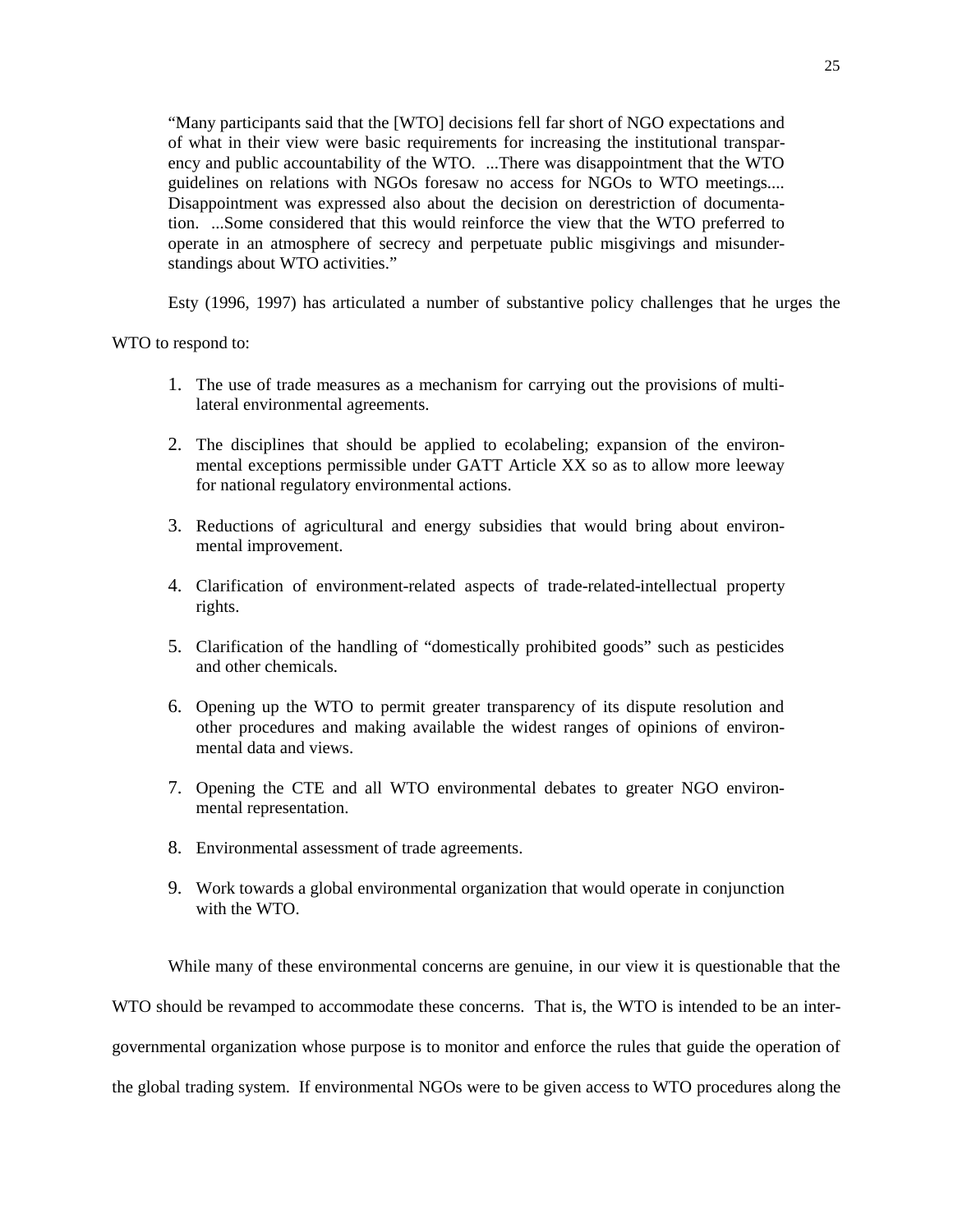lines suggested by Esty, this would inevitably change its character and probably reduce its effectiveness. But, more importantly, it would open up a Pandora's box because it would then mean that all sorts of other interest groups could request similar treatment. By the same token, we would endorse Esty's recommendation to establish a global environmental organization that could interact directly with the WTO and perhaps coordinate in some cases. This would be preferable to leaving environmental issues to be handled only at the national level, and it would leave open to that other organization whether environmental NGOs might play a role in it, rather than exclusively through national governments.

## **Environmental Standards: Regional Arrangements**

When groups of countries form trading blocs, as in the case of the European Union (EU) and the NAFTA, it has been necessary to address environmental issues for many of the reasons mentioned in our earlier discussion. Let us now then consider briefly how these issues are being dealt with in the EU context and in NAFTA.

# *European Union Environmental Arrangements*

Swann (1995, pp. 351-52) provides a brief summary of EU environmental arrangements:

"Following the signing of the Rome Treaty increasing emphasis was laid on environmental issues in terms of pollution, other forms of degradation of the environment and the exhaustion of resources. On the face of it, however, the treaty contained no explicit reference to these kinds of issues and appeared not to provide the Community with a power to act in such matters. Nevertheless, the Community did go on to develop an environmental policy. This followed the Paris Summit of 1972 when the Heads of State and of Government called for the introduction of such a policy.... The justification was twofold. The Community was from time to time forced to deal with environmental issues which arose in connection with the approximation or harmonization of national laws under Articles 100 and 101. ...In addition Article 2 of the original Rome Treaty outlined in a broad way the tasks of the Community which included 'a continued and balanced expansion' and 'an accelerated raising of the standard of living'.

It was therefore argued that action on environmental issues was a necessary part of such a programme. Once this was accepted then Article 235 was ready to hand to enable the Community to take whatever *additional* powers were necessary to achieve environmental objectives.

...All this was transformed by the Single European Act, which inserted a new Title into the Rome Treaty expressly concerned with the environment. The new Article 130r declared that Community action in relation to the environment should seek to preserve,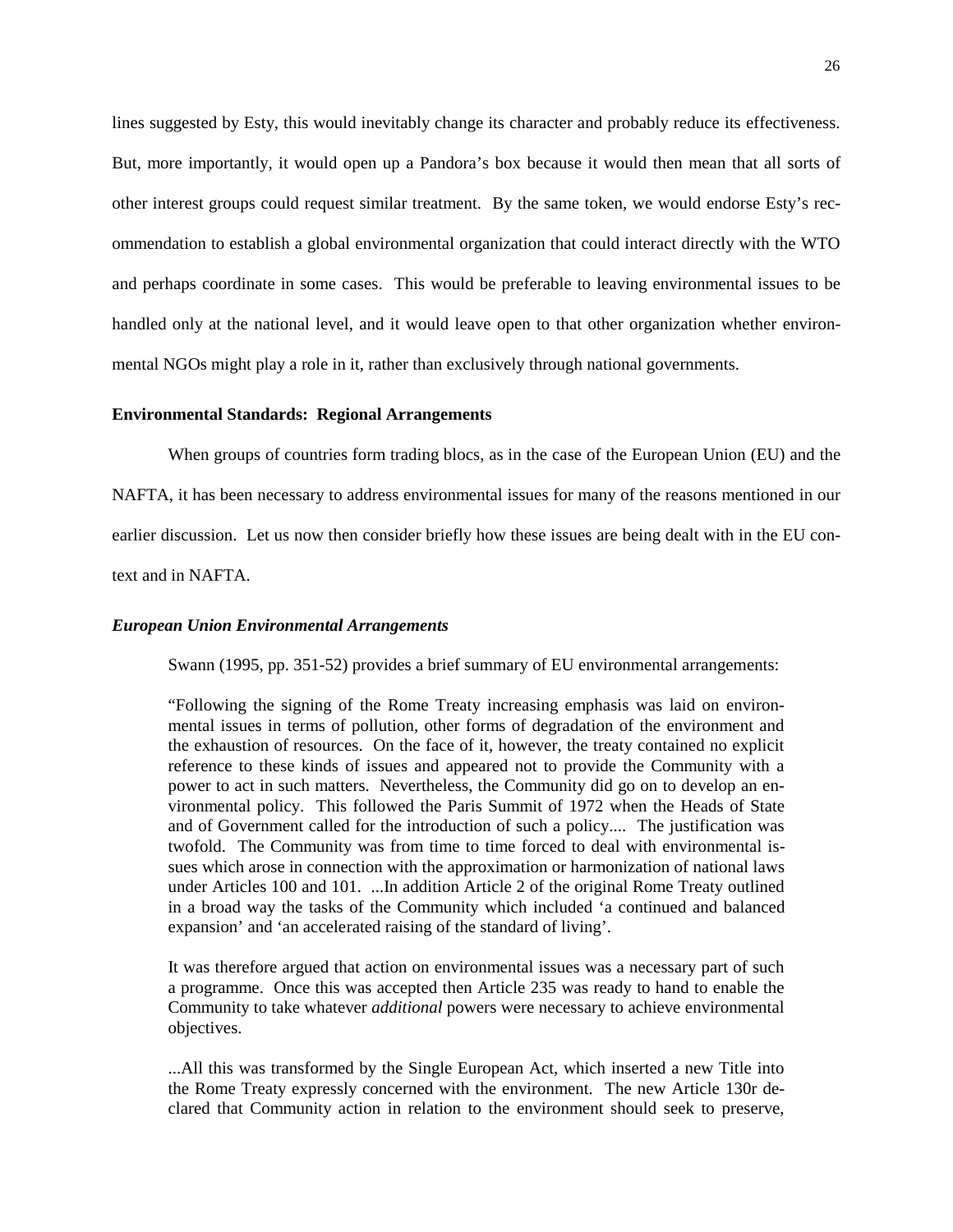protect and improve the quality of the environment, contribute to the protection of human health and ensure a prudent and rational utilization of natural resources.

...The Maastricht Treaty reaffirmed the community competence in environmental matters but...added a number of complications. First, Article 130r was revamped and now declares that actions on the environment shall aim at a high level of protection. ...a new Article 130s...provides for a variety of possible decision-making mechanisms - e.g. the Council may operate in cooperation with, may co-legislate with or may merely consult, the Parliament. The Single Act imposed a subsidiarity requirement on the Community when contemplating environmental measures.

...The first environmental action program was introduced in 1973, while the fifth runs from 1992 to 2000. The Community has introduced approximately 500 environmental measures.

...Two relatively recent decisions need to be highlighted. The first was the 1990 agreement to set up a European Environmental Agency,...located in Copenhagen. The second is the key principle, contained in the fifth action programme, that environmental considerations must no longer be regarded as peripheral. They must be absolutely central in all policy making...."

We should also note that the EU has been actively engaged in a number of multilateral environmental agreements and in ongoing discussions and meetings held under the auspices of the WTO and other international fora dealing with environmental issues.

It would take us too far afield to discuss EU environmental issues in detail, especially since there is now a very large literature dealing with these issues. Thus, for example, Abraham, Deketelaere, and Stuyck (1995) contains a number of interesting papers dealing with such issues as: federalism and subsidiarity in environmental policy making; division of environmental responsibilities in the EU institutional structure and member nations; implementation of the Fifth Action Programme; the political economy of the choice of environmental policy instruments in the EU; environmental tax legislation; an assessment of air pollution policy; environmental insurance; and environmental influences on firm valuation and management. An assessment of EU environmental policies and recommendations for change are to be found in Club de Bruxelles (1994). Finally, the Europe Information Service (EIS) publishes periodic issues of *Europe Environment*, which includes reviews of ongoing EU environmental legislation, various aspects of the implementation of the Fifth Action Programme, and other environmental issues**.**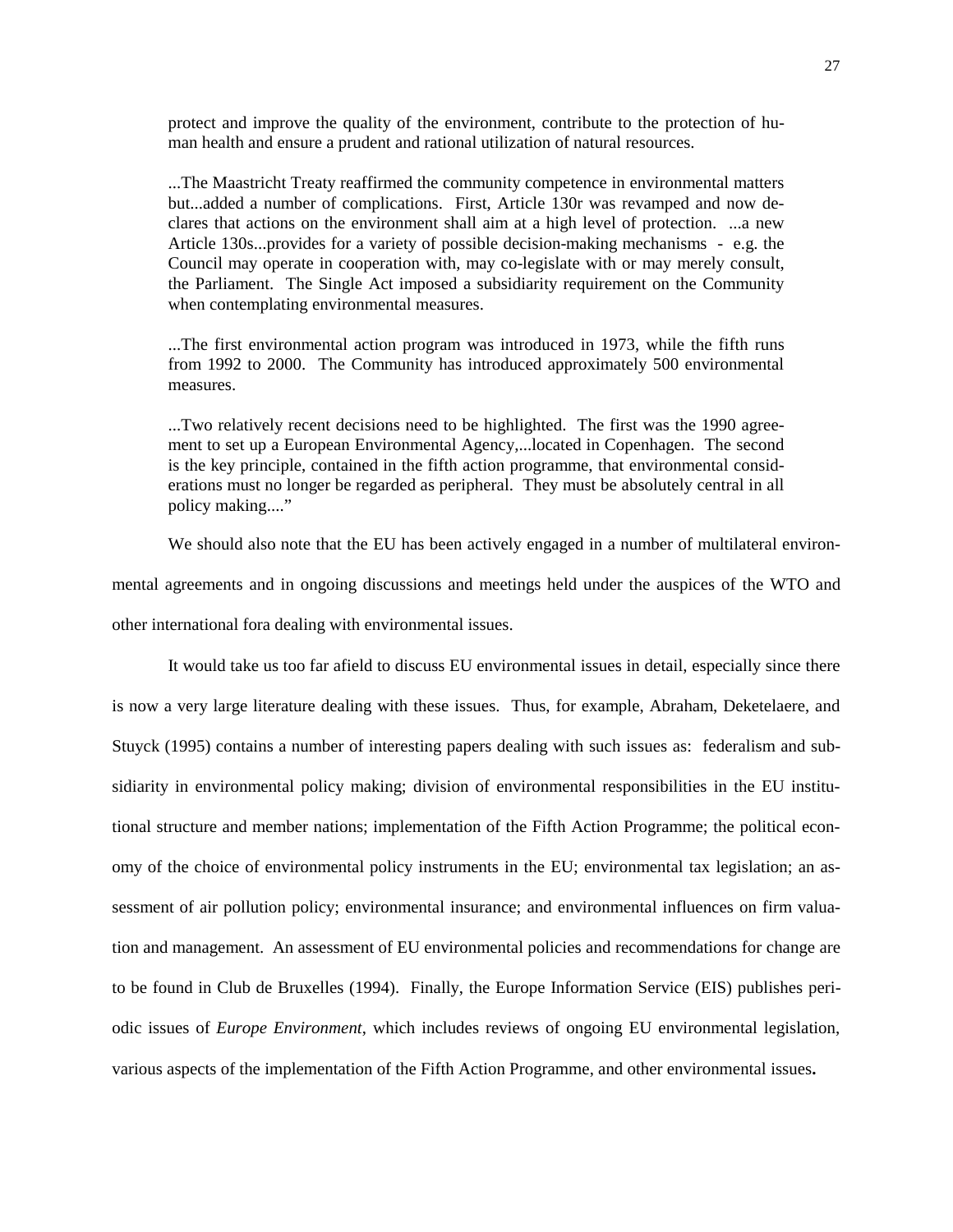It is clear that environmental issues are of central importance in the EU. On the other hand, because the institutions of the EU extend directly into the domestic policies of the member countries, the enforcement pressures and remedies available for environmental issues are more direct and need not involve trade. Notably absent in the issues listed by the above sources is any concern about interaction between environment and trade within the EU.

# *NAFTA Environmental Arrangements*

As already mentioned, the NAFTA is arguably the "greenest trade treaty ever." The main fea-

tures of the NAFTA environmental arrangements are noted in Esty (1993, pp. 379 seq.):

"The Preamble to the NAFTA makes environmental concerns a central focus of the Agreement. It calls on the parties to pursue their programme of trade liberalisation so as to promote 'sustainable development' and to 'strengthen the development and enforcement of environmental laws and regulations. It declares further that the trade goals ...should be pursued in a 'manner consistent with environmental protection and conservation<sup>'</sup>

...A second substantive environmental advance ...[is that the] NAFTA parties agreed that international environmental agreements with trade provisions (i.e., Montreal Protocol, Basel Convention, and the Convention of International Trade in Endangered Species) should be given precedence if there were to be any conflict between a party's trade obligations under the environmental agreement and the NAFTA. ...Recognising that even within the scope of efforts to uphold an international environmental agreement, protectionist abuses are possible, the NAFTA negotiators called upon the parties to exercise this 'environmental obligations first' provision in a careful and disciplined manner.

...Another substantive advance in integrating environmental concerns into trade policy can be found in the NAFTA 'sanitary and phytosanitary' provisions which make clear that each country retains the unrestricted right to set and maintain its own chosen level of protection. The right to exceed international standards is explicitly affirmed....The NAFTA further promotes the 'upwards' harmonisation of standards, calling explicitly for parties to work jointly to enhance standards and establishing two committees to promote co-ordination of standards.

...In another unprecedented advance..., NAFTA's Investment Chapter ...makes clear that each country remains free to adopt and enforce any environmental measure it deems necessary to ensure that new investments within its territory do not degrade the environment so long as these measures apply equally to domestic and foreign investors. In addition, the NAFTA parties attempt to respond to the 'pollution haven' concern with a provision that declares it 'inappropriate' to encourage or seek to retain investments by relaxing environmental standards or enforcement.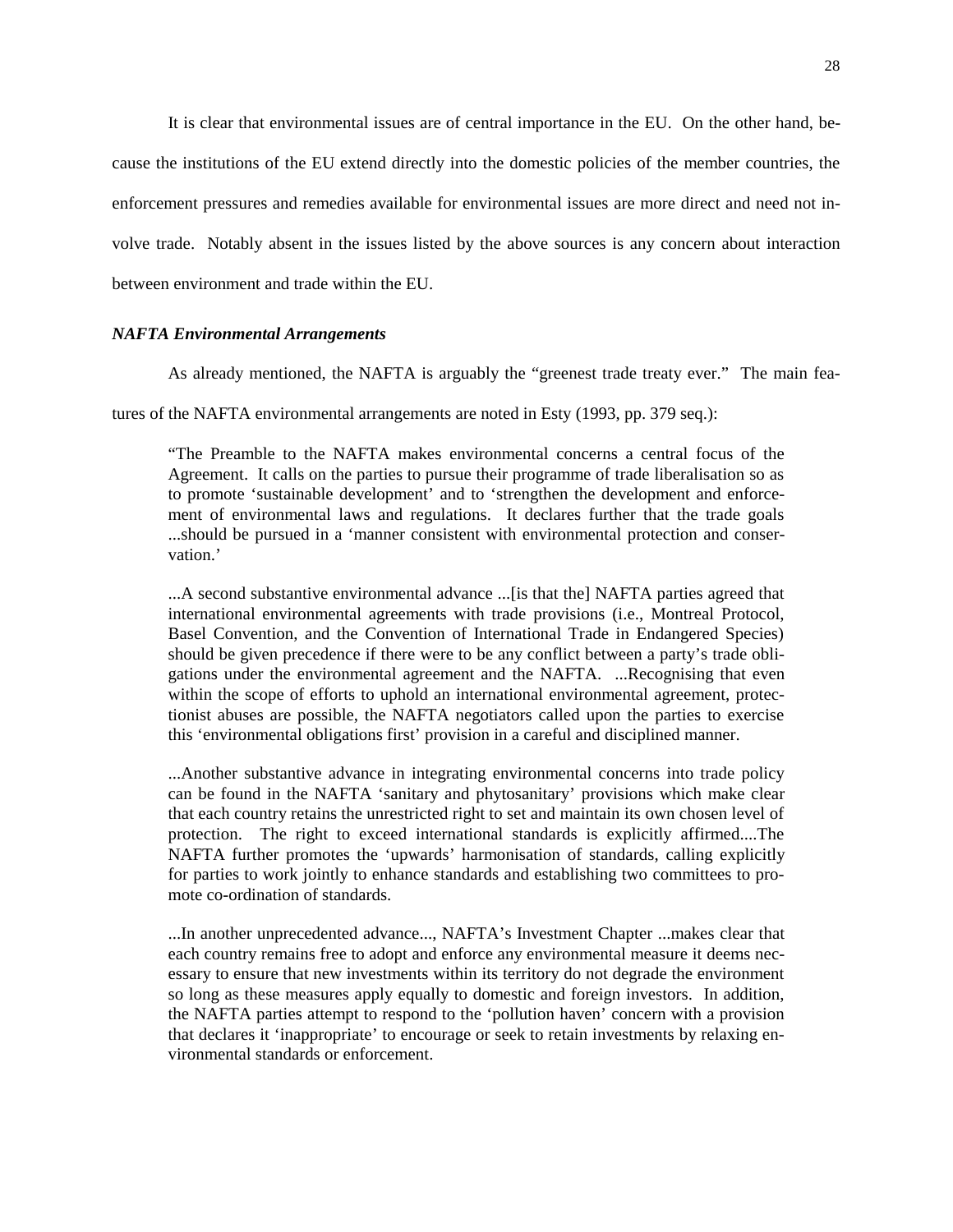...NAFTA's dispute resolution provisions offer another example where a new course of greater environmental sensitivity has been charted. ...the NAFTA , with regard to challenges...to standards, shifts the burden onto the party with the trade interest at stake, forcing the party challenging an environmental standard to demonstrate that the measure in question is inconsistent with NAFTA trade obligations and outside the protection provided for environmental actions. Moreover, where disputes involving environmental issues arise, either party or the dispute settlement panel itself may call for the convening of a board of scientific or technical experts to advise the dispute panel. This expands the prospects that environmental experts, not trade lawyers, will evaluate questions of environmental benefits and values."

With regard to the Environmental Side Agreement, Esty (1997, pp. 6-7) further notes:

The Environmental Side Agreement...reinforces the NAFTA environmental commitment. It places (Articles 35-6) additional emphasis on the enforcement by each country of its own national environmental laws and establishes a provision by which any 'persistent pattern of failure to effectively enforce' environmental regulations can be raised as an unfair trade practice. It also sets up (Article 8.2) the trilateral North American Commission on Environmental Cooperation (CEC). The CEC's task is to institutionalize NAFTA-related-trade-environment linkages. Specifically, it is called upon to: (1) facilitate cooperation between countries on environmental issues; (2) serve as a forum for regular ministerial-level meetings; (3) provide an independent secretariat to report regularly on significant public health or ecological issues confronting the NAFTA parties; (4) ensure that enforcement of environmental rules remains a priority in all three countries and produce an annual report on enforcement activities; (5) coordinate with trade officials in the United States, Canada, and Mexico on any issue requiring joint tradeenvironment attention; and (6) assure ample opportunities for public participation in the development and implementation of environmental laws and programs in the three NAFTA countries."

Since the NAFTA came into existence officially in January 1994 and it took some time to estab-

lish its institutions for oversight of the Agreement, it is difficult to evaluate what has been accomplished on environmental issues to date. According to the CEC's *1995 Annual Report*, which was the latest available at the time of writing, a variety of programs have been put in place, including: environmental conservation; protecting human health and the environment; environment, trade and economy; enforcement cooperation and environmental law; information and public outreach, and public participation. In connection with the environment, trade and economy program, studies are in progress or have been completed to: (1) assess the links between NAFTA trade and investment and the environment; (2) provide a survey of past and potential future environmentally related trade disputes; (3) clarify the role for scientific and technical expertise in NAFTA panels, committees, and working groups; and (4) assess the op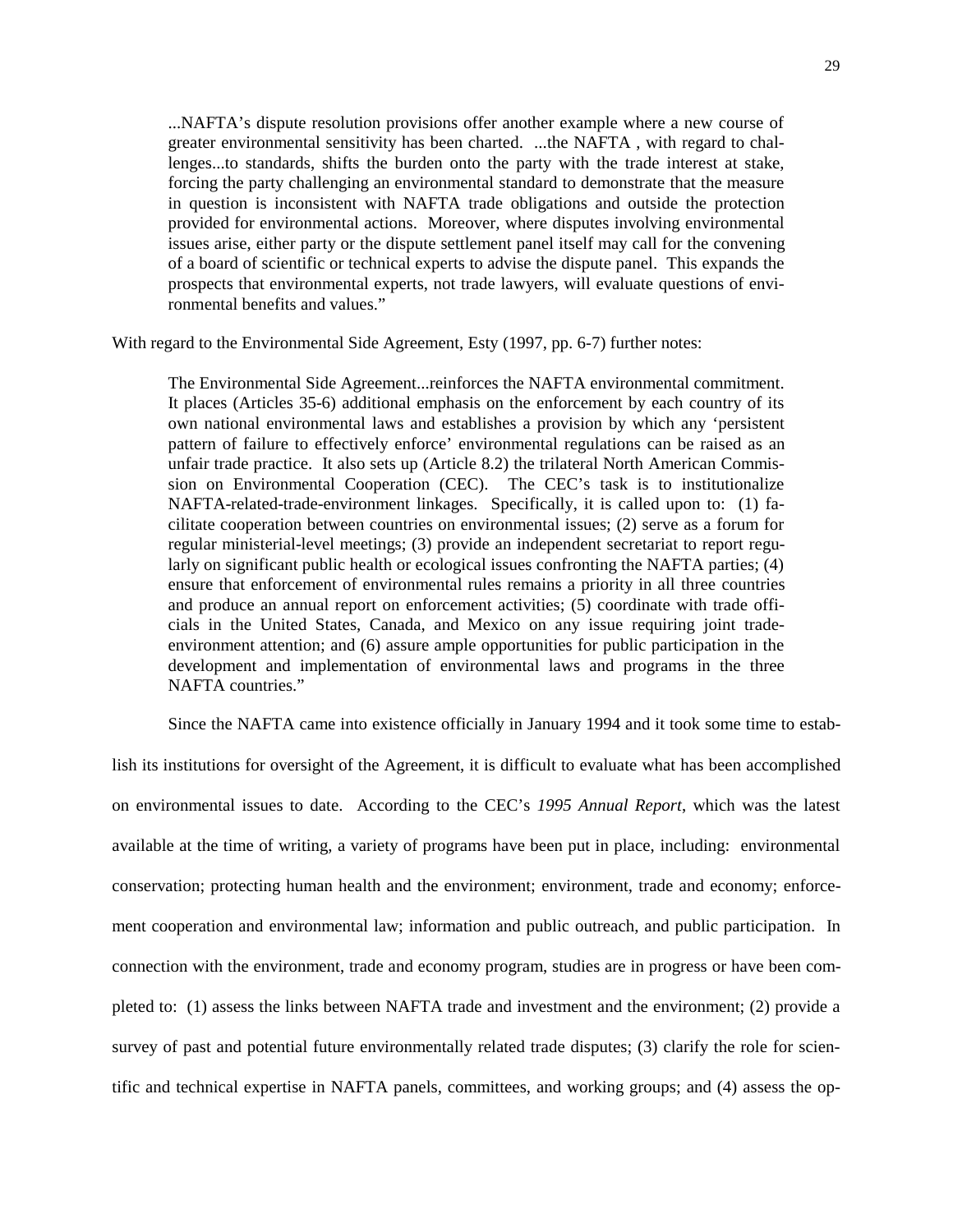portunities in Latin American markets for environmental goods and services. There is also a separate annex to the CEC's annual report that contains detailed information on environmental enforcement within each of the three NAFTA countries as well as with regard to environmental compliance along the national borders, identification of existing border problems, training of customs and environmental inspectors, and improvement of environmental data bases.

The NAFTA and the Environmental Side Agreement certainly represent major accomplishments in seeking to address linkages between trade/investment and the environment. The question of course that remains to be answered is what the effects have been of the NAFTA environmental arrangements, in particular whether or not there has been a strengthening or weakening of environmental protection in the three NAFTA countries and especially between the United States and Mexico.

## **Environmental Standards: National/Unilateral Arrangements**

It is beyond the scope of our paper to review national environmental arrangements,  $16$  except to note that there have been occasions in which both the United States and the EU have implemented environmental policies unilaterally on an extraterritorial basis. The U.S. tuna/dolphin action taken against Mexico is a case in point. Esty (1994, esp. pp. 139-145) discusses a number of instances in which unilateral environmental actions might be justified. However, he also points out (pp. 145-154) the circumstances in which multilateral environmental agreements would be preferable, and he suggests the criteria that might be used in developing and enforcing such agreements.

# **Environmental Standards: Other Arrangements**

 $\overline{a}$ 

There are numerous other arrangements and organizations that exist to deal with environmental issues. These include, for example, the activities of the United Nations Environmental Program (UNEP),

 $^{16}$  Esty (1994, pp. 111-114) discusses the interplay between state and federal environmental regulation in the United States. For the EU, see the papers in Abraham, Deketelaere, and Stuyck (1995).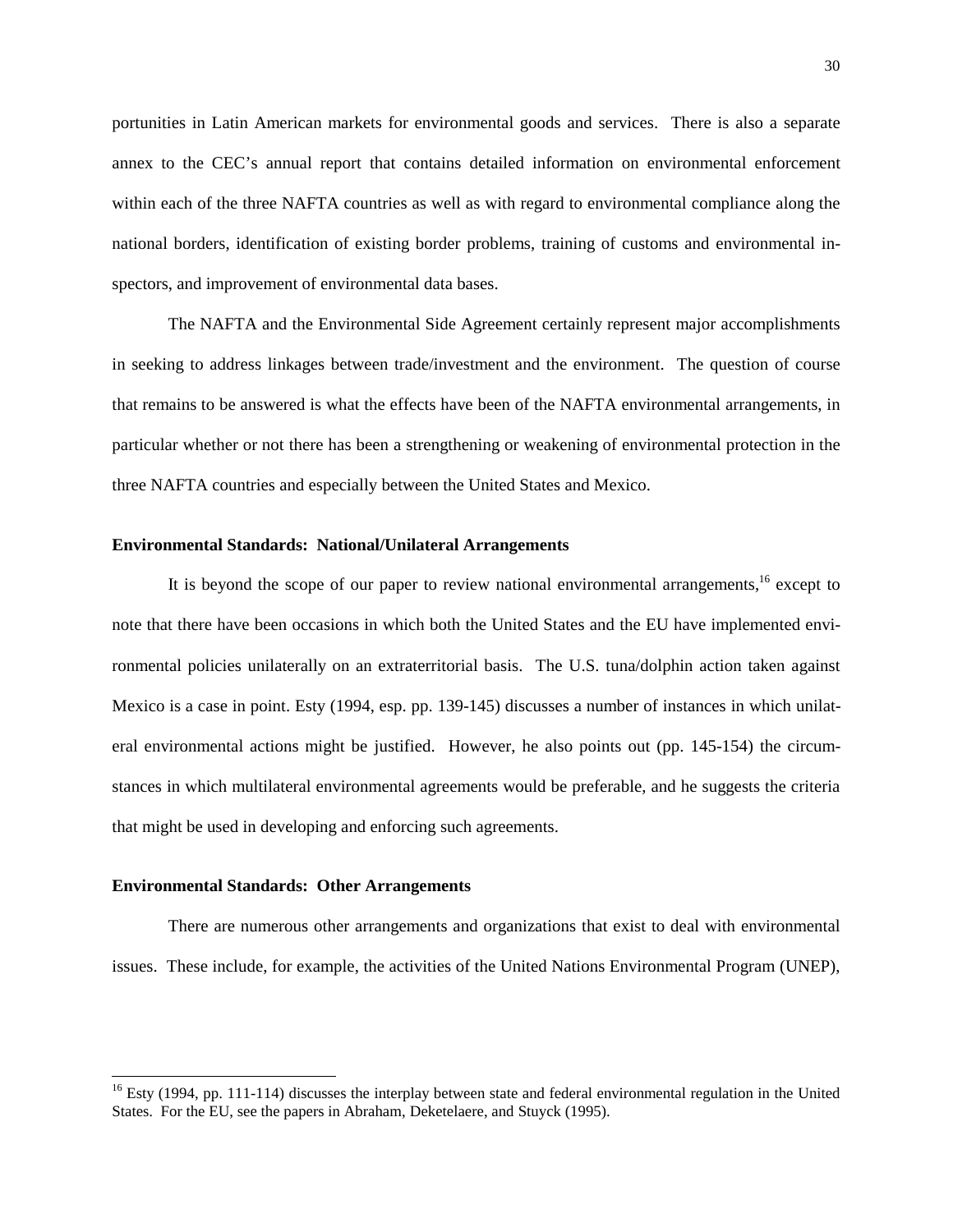the Organization for Economic Cooperation and Development (OECD), and the World Bank, and as well as a host of private environmental research organizations, advocacy groups, and private firms.<sup>17</sup>

## **Labor Standards: Global Arrangements**

 $\overline{a}$ 

As mentioned earlier, the main international organization that is concerned with labor standards is the ILO, which was established following the end of World War I. The methods and principles set out in the ILO constitution deal with all conceivable aspects of labor standards. As stated in ILO (l988, p. 4), ILO action designed to promote and safeguard human rights takes three main forms: (1) definition of rights, especially through adoption of ILO Conventions and Recommendations; (2) measures to secure the realization of rights, especially by means of international monitoring and supervision but not by imposition of trade sanctions; and (3) assistance in implementing measures, particularly through technical cooperation and advisory services. Since World War II, the role and influence of the ILO regarding labor standards have been central to the declarations and efforts of the United Nations and associated regional organizations designed to protect and promote human rights. Rodrik (1996, p. 15) notes that 174 ILO Conventions have been approved since 1919, although some of them have been revised by other Conventions subsequently.

We have already mentioned what might be considered to be ILO core labor standards. According to OECD (1996, pp. 31-34), these include: Conventions 87 and 98 relating to freedom of association, the right to organize, and collective bargaining; Conventions 29 and 105 prohibiting all forms of forced labor; Convention 111 dealing with non-discrimination in employment; and Convention 138 providing for a minimum age for employment of children. It is interesting that formal ratification of ILO Conventions differs considerably among ILO members, apparently because particular Conventions may be at variance with national laws and institutional practices. Thus, for example, as Rodrik (1996, p. 15-16) notes, the United States has ratified only 11 ILO Conventions in all, whereas several other industrialized and developing countries have ratified a significantly larger number of Conventions. Ratification of ILO Conventions may

 $17$  In the tuna/dolphin case, Esty (1994, p. 134) notes that U.S. tuna canners started a "dophin safe" labeling program even though at the time hardly any Mexican tuna were being caught using purse seine nets that had been the bone of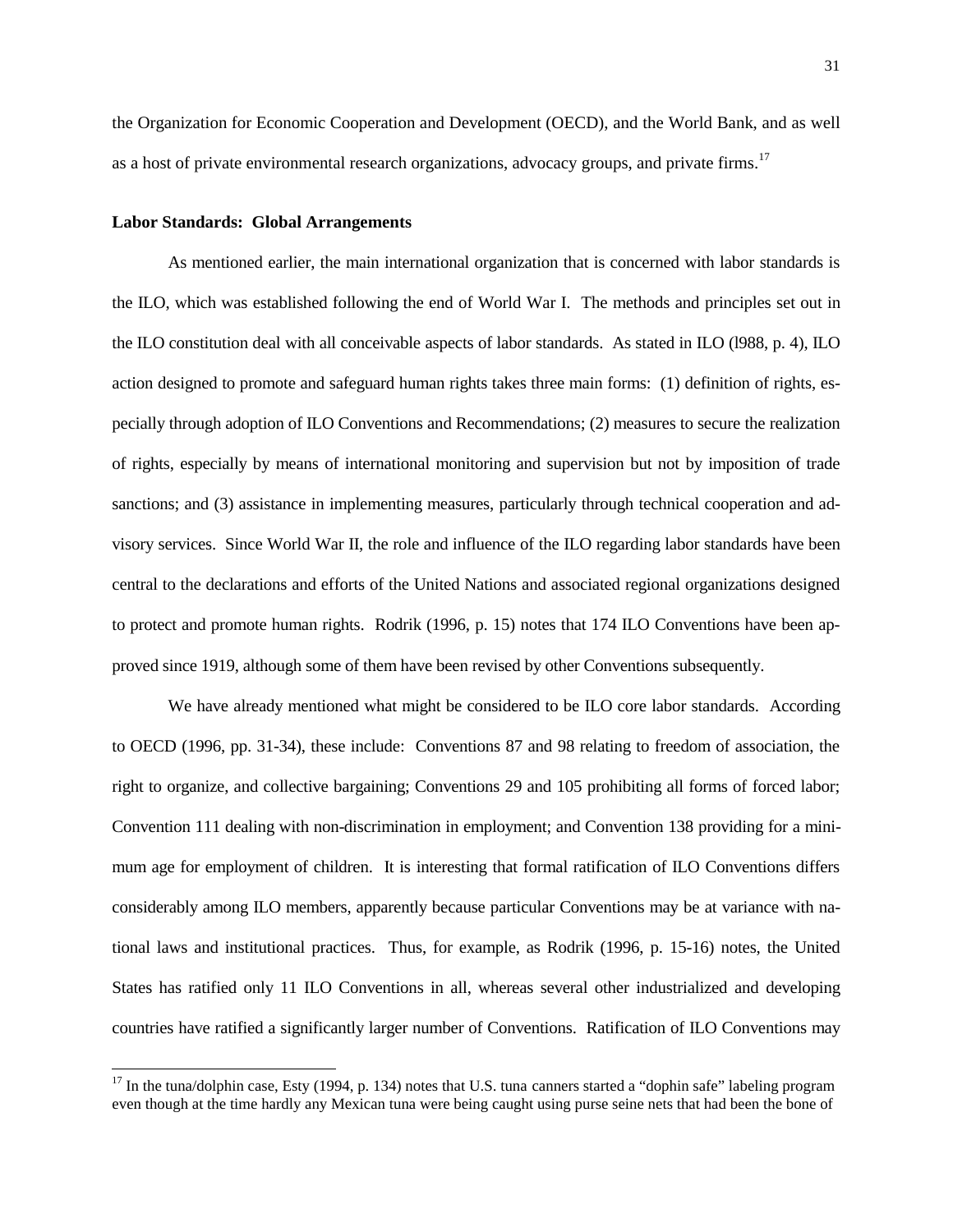therefore not be an accurate indicator of existing national regulations governing labor standards. There are also many cases in which ratified Conventions are in fact not enforced.<sup>18</sup>

In looking over the spectrum of international organizations that have been created over the years, Srinivasan (1995, 1997) points out that these organizations have been specialized according to function. For example, he notes the particular rules and mandates that apply to such organizations as the: ILO; GATT/WTO; UNCTAD; World Bank; International Monetary Fund; Universal Postal Union; and Berne and Paris Conventions. The issue that he raises then is whether it is desirable and efficient to require that individual organizations assume responsibilities for rules for which the organizations were not designed. More specifically, he argues that issues of labor standards are best left to the ILO and should not be mandated to the GATT/WTO, which has been designed to articulate, monitor, and enforce the rules governing the international trading system.<sup>19</sup>

It is interesting in this connection, as Charnovitz (1987, pp. 566-67) has noted, that issues of alleged unfair competition involving labor standards were addressed in Article 7 of Chapter II of the 1948 (stillborn) (Havana) Charter of the International Trade Organization (ITO). Since the GATT was conceived with a more narrow mandate as compared to the ITO, it did not address labor standards, except in Article XX(e) that provides for prohibition of goods made with prison labor. Charnovitz (p. 574) notes further that as early as 1953 the United States proposed (unsuccessfully) adding a labor standards article to the GATT. This would have empowered GATT members to take measures against other countries under the provisions of GATT Article XXIII (Nullification and Impairment). The United States continued, again unsuccessfully, to push for negotiation of a GATT article on labor standards in both the Tokyo and Uruguay Rounds of Multilateral Trade Negotiations in the 1970s and 1980s. But the international community was put on notice

contention between the United States and Mexico.

 $18$  A detailed discussion of the observance of core labor standards in 75 selected countries is provided in OECD (1996, pp. 39-70).

 $19$  Similar views are expressed in Bhagwati (1995), Charnovitz (1995), and Pangestu (1996). Some observers might take issue with this characterization of the GATT/WTO, arguing that it also constitutes a forum for discussion and negotiation on trade-related matters, and, in this light, should include issues of labor standards. But even if this were the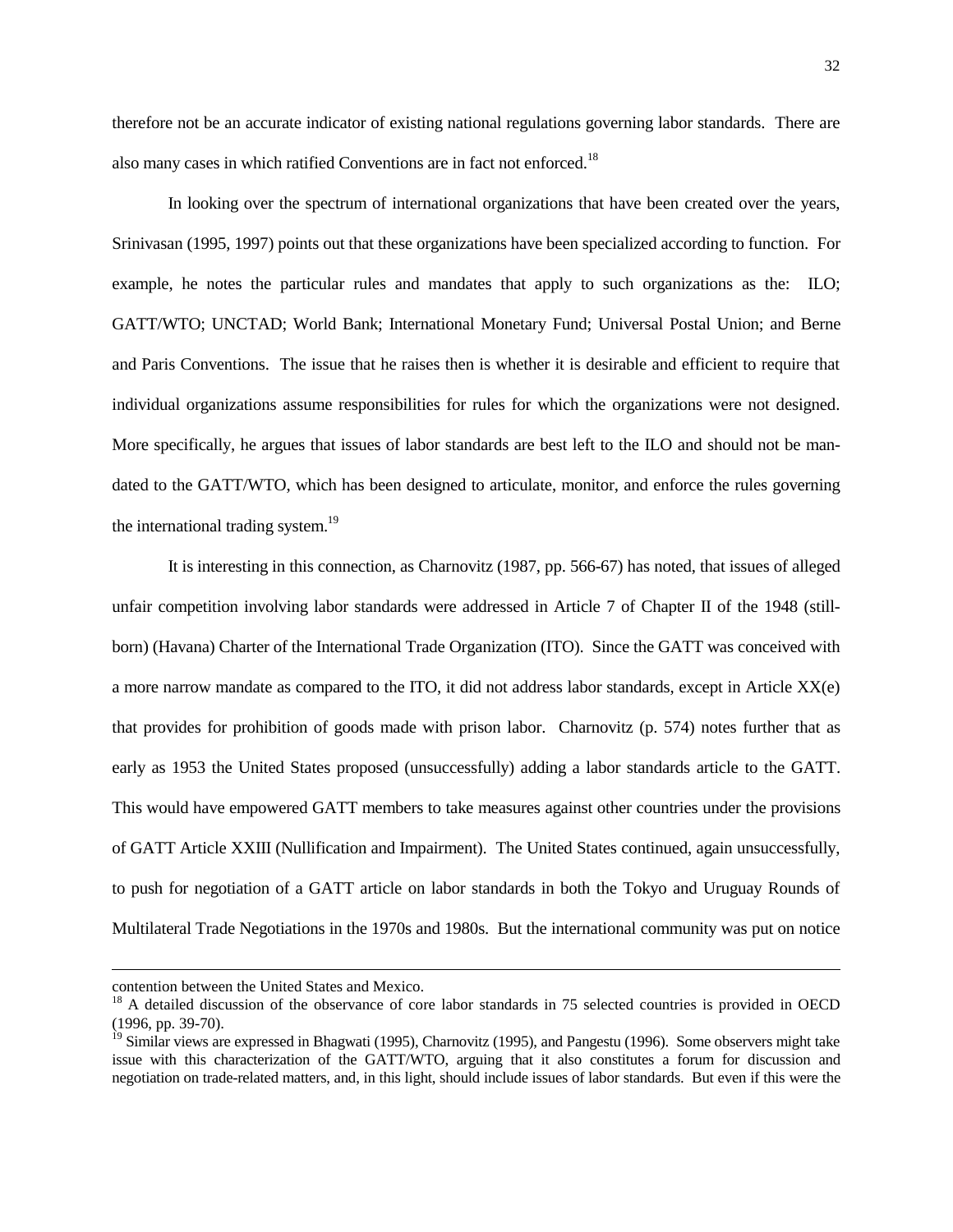in April 1994 at the Marrakesh signing of the Uruguay Round accords that the United States intended to pursue issues of labor standards in future multilateral negotiations.

In the interim, there have been efforts at drafting a so-called social clause dealing with core labor standards and including trade sanctions for noncompliance that might eventually be incorporated into the WTO. As noted in Aggarwal (1995, p. 38), in June 1994, the ILO began a research program dealing with the integration of social welfare and trade policy. A central objective was to develop a stronger enforcement mechanism. The ILO Secretariat proposed that the ILO and WTO work jointly on the oversight of international core labor standards, with the ILO concentrating on international monitoring and the WTO responsible for enforcement by means of trade-related sanctions. But because of disagreements among the country representatives of the ILO Working Party on the Social Dimensions of the Liberalization of International Trade, it was decided in early 1995 to suspend further discussion of the use of trade sanctions for alleged noncompliance with core labor standards. Instead, as noted in OECD (1996, p. 7), the ILO has undertaken a program of research on the effects of trade liberalization on core standards and a review of ILO means of action for the promotion of standards.

The United States, with some support from France and southern European Union members, as well as Canada and Japan, nonetheless continued to pursue the issue of trade and labor standards in the context of the WTO, and there was a concerted effort to add the issue to the agenda for the WTO Ministerial Meeting held in Singapore in December 1996. Thus, in this connection, de Jonquieres and Williams reported in an article in *The Financial Times* (June 20, 1996, p. 8) that:

"The US has not, in fact, sought to make its case on economic grounds. It also insists it is not seeking an excuse to erect trade barriers or discriminate against low-wage competitors, and does not want labour standards upheld through trade sanctions.

Washington's argument, echoed by Sir Leon Brittan, EU trade commissioner is that popular feeling on the issue is so strong that unless the WTO at least acknowledges it, public support for trade liberalisation risks being undermined.

case, there is a genuine possibility that the WTO could become overloaded if it were to take on labor standards as well as other new issues like the environment and competition policy.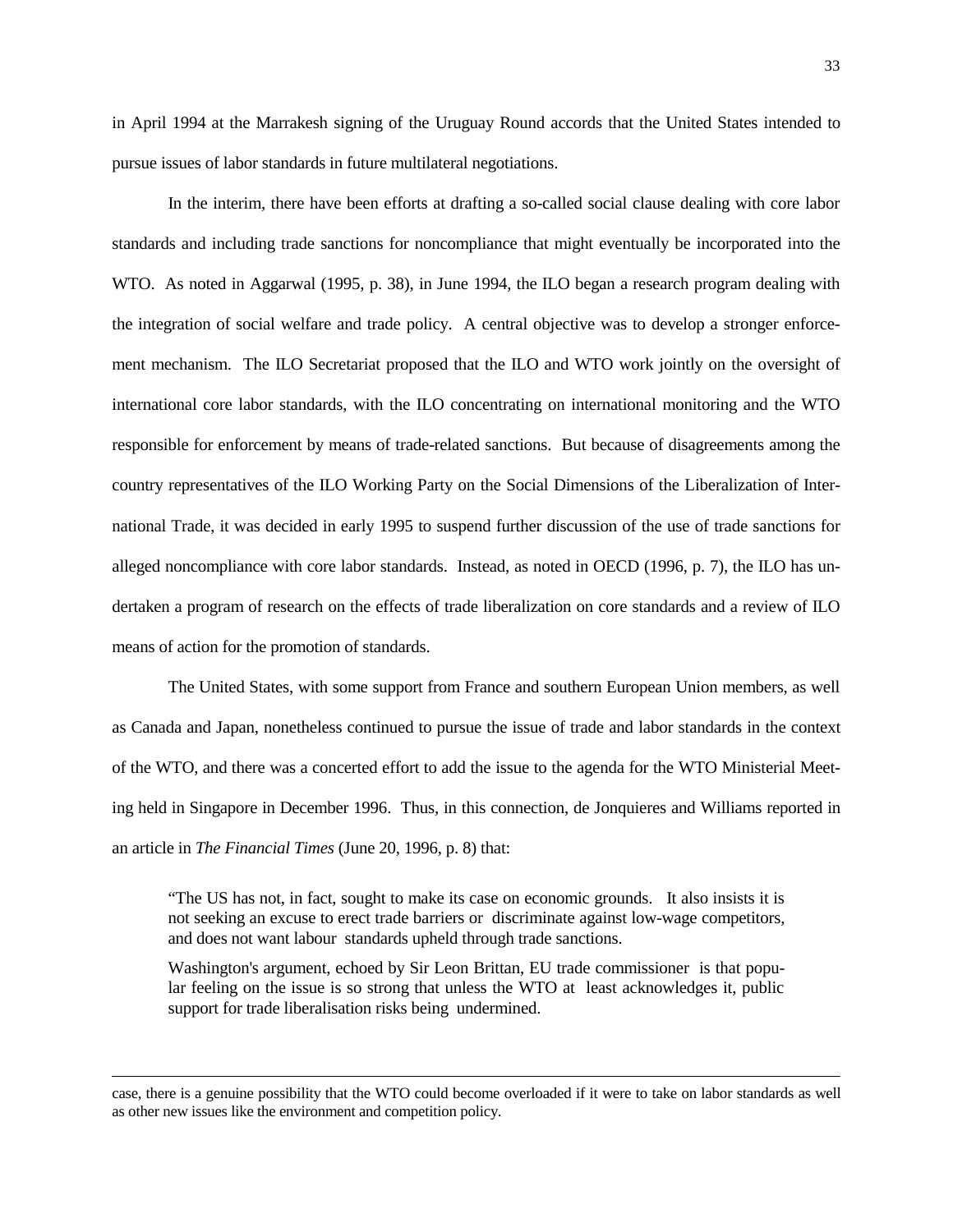'We need to be able to give a political signal to our domestic workforce that, while they may face competition from workers in lower-wage countries, they will not face competition on the basis of denied worker rights,' a recent US position paper says.

The US wants WTO ministers to issue a 'political declaration' in Singapore linking the maintenance of an open world trade system to promotion of 'core' labour standards, such as freedom of association, prohibition of forced labour and elimination of exploitative child labour.

It also wants the ministers to create a working party to identify and report back to them on links between labour standards and WTO rules.

But recent US efforts to clarify its aims appear to have won few converts. South-east Asian trade ministers are committed to opposing any discussion of trade and labour standards in the WTO, as is India."

In considering whether or not the WTO is an appropriate forum for dealing with trade and alleged

violations of core labor standards, it is pertinent to note the conclusion reached in the OECD *Report on*

*Trade, Employment and Labour Standards* (1996, pp. 16-17):

 $\overline{a}$ 

"Existing WTO provisions have not been designed for promoting core standards. Some of the suggestions under discussion would imply a reinterpretation of WTO practices and procedures while others would require to a greater or lesser extent renegotiation and amendment of WTO articles. Extending the WTO's Trade Policy Review Mechanism procedure to include labour standards would fall into the former category while other proposals would fall into the latter. In all cases, a consensus among WTO Members on the appropriateness and effectiveness of using WTO procedures to promote core labor standards and on the institutional changes required would have to be reached. Such a consensus does not exist at present. However, while some countries continue to call for discussion of the issue in the WTO and others are opposed, this remains an issue for international consideration. The debate on this issue and on the associated conceptual and practical difficulties will con $t$ inue." $^{20}$ 

Rodrik (1996) makes a case for using the Uruguay Round safeguard procedures for investigating

complaints arising from imports from countries with unacceptable labor standards that may be disruptive to domestic producing interests. He stresses the need for including the views of consumers and public interest

groups in the importing countries as well as the views of foreign producers. Srinivasan (1996, 1997) has

pointed out an important problem with Rodrik's argument, however, namely that there are all kinds of gov-

 $20$  John Martin has suggested to us that since the WTO has already been assigned a role in dealing with trade-related intellectual property rights (TRIPs) as a result of the Uruguay Round negotiations, it may be reasonable to include labor standards in the WTO as well. In our view, the inclusion of TRIPs in the WTO can be considered as an effort by the industrialized countries to capture the monopoly rents associated with intellectual property rights and thus ostensibly to prevent the "piracy" of these rights. This is a very different matter from dealing with intercountry dif-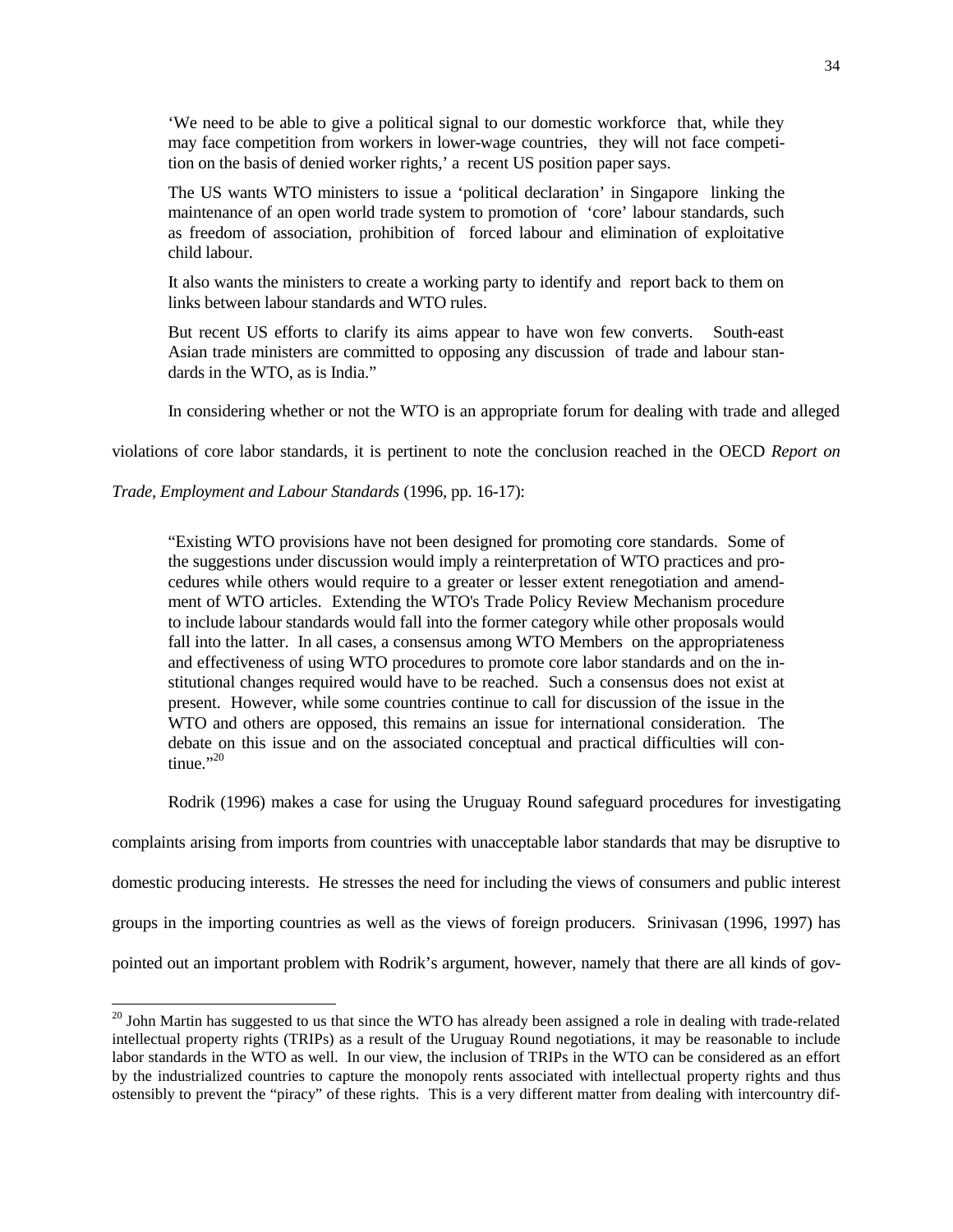ernment regulations, besides labor standards, that influence production costs (e.g., building codes and zoning laws). Thus, in principle, objections might arise concerning imports that may not conform to any one or more domestic regulations. Singling out labor standards is then not convincing. It is not obvious, moreover, that the safeguards procedures, which are designed to be temporary, can be implemented with the broad representation that Rodrik recommends. Finally, as Anderson (1996) has observed, the U.S. experiences with antidumping and countervailing procedures certainly suggest how difficult it may be to avoid the temporary safeguard procedures from being captured by producing interests.

It is also worth noting that Freeman (1994a, p. 32) is somewhat inclined to support the inclusion of

labor standards in trade agreements:

 $\overline{a}$ 

"Unlike trade economists who view any interference with free trade as the work of the devil, I would be pragmatic in this area. ...If trade negotiations are the only way to raise forcefully the standards flag in an international setting, why not? If trade sanctions can improve labor standards, that benefit must be weighed against the cost of lost trade. If trade sanctions can overturn an evil dictatorial regime and save human lives, go for it. Perhaps the standards issue will induce international trading groups to consider innovative ways that international trade might be used to finance improvements in standards."

Krueger (1997, p. 288) has expressed a similar view:

"Labor standards strike me as a legitimate subject of bargaining in trade negotiations. Presumably, a well-intentioned government will not accept an agreement unless, in total, it is expected to make the country better off. ...Because the demand for labor standards tends to rise with national income, many countries will choose on their own to strengthen and enforce their standards following trade agreements."

While the views expressed by Freeman and Krueger may be justified on pragmatic and political grounds, there is still a question of whether and how labor standards should be dealt with in the WTO multilateral context. The welfare gains from trade liberalization have long been a central feature of nondiscrimination in the GATT system. It is true that the TRIPs Agreement of the WTO has already departed somewhat from

ferences in labor standards which may reflect variations in per capita income levels and a host of structural and institutional factors.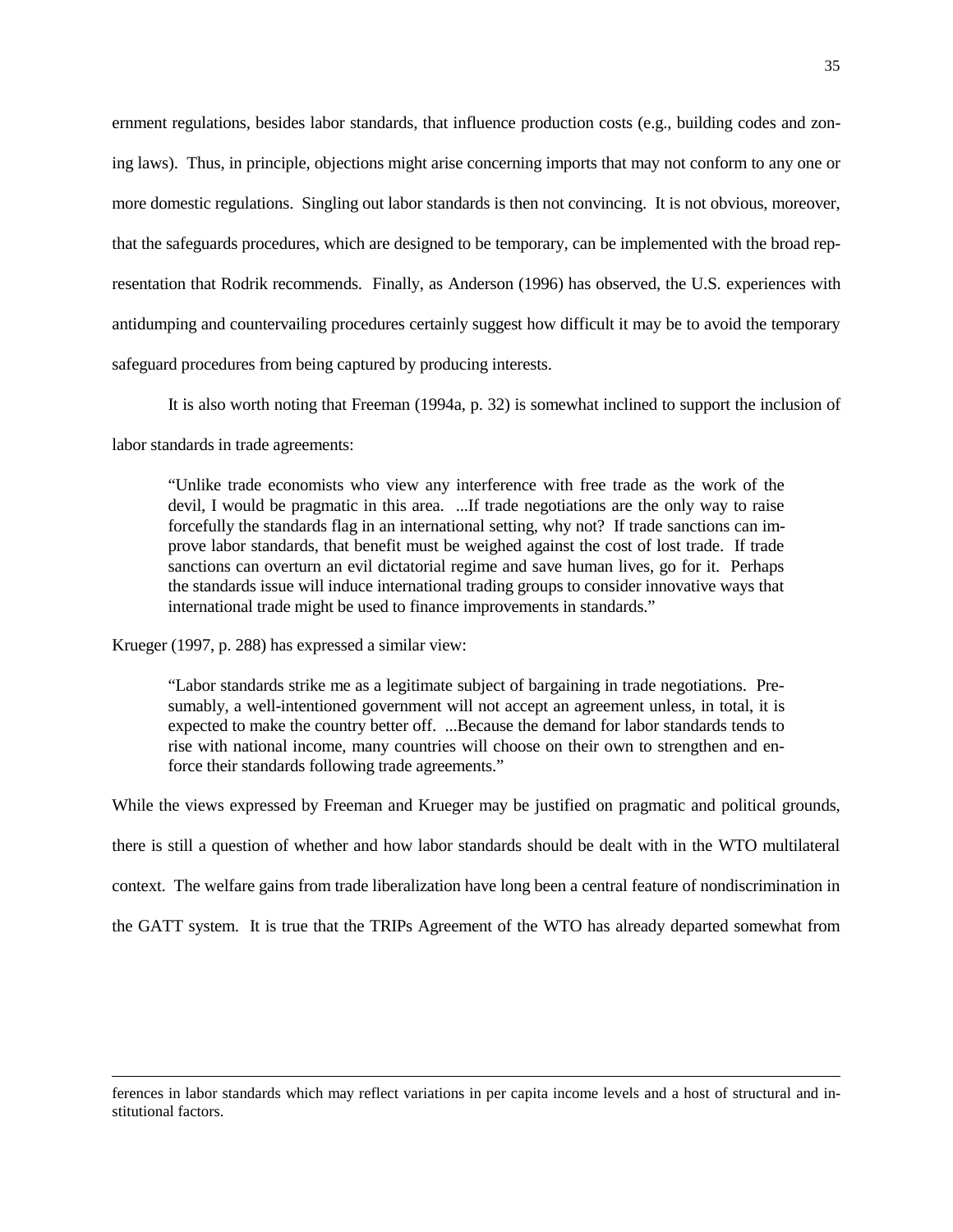that tradition, but it would be another and more serious departure from that precedent if countries with al-

legedly low labor standards were now to be denied improved market access on these grounds.<sup>21</sup>

The debate on whether labor standards should be placed under the WTO's purview was for all practical purposes resolved in the negative at the December 1996 WTO Ministerial Meeting. Thus, as reported by Williams in *The Financial Times* (December 16, 1996, p. 4):

"Predictably hardest to resolve was the issue of labour standards, where the U.S. threatened to veto the entire declaration if no mention was made. Ministers eventually agreed to uphold internationally recognised core labour standards,.... But trade sanctions to enforce them were rejected and there is no provision for follow-up work in the WTO, which is asked simply to maintain its (minimal) collaboration with the International Labour Organisation."

The following is what was stated in the Singapore Ministerial Declaration that was adopted on

# 13 December 1996:

 $\overline{a}$ 

"We renew our commitment to the observance of internationally recognized core labour standards. The International Labour Organization (ILO) is the competent body to set and deal with these standards, and we affirm our support for its work in promoting them. We believe that economic growth and development fostered by increased trade and further trade liberalization contribute to the promotion of these standards. We reject the use of labour standards for protectionist purposes, and agree that the comparative advantage of countries, particularly low-wage developing countries, must in no way be put into question. In this regard, we note that the WTO and ILO Secretariats will continue their existing collaboration."

The part of the official statement (WTO, 1996e) delivered at the Ministerial Conference by

Charlene Barshefsky, Acting USTR, relating to labor standards is also worth noting:

"To remain viable, the WTO must reflect the needs of various constituencies involved in world trade. Each of our economies will be facing more pressure from globalization in the coming years, and we must help workers adjust to and benefit from an open trading system. We must do more to acknowledge that there is a mutually reinforcing relationship between an open trading system and respect for core labour standards.

That is why we hope to have an agreement that the WTO should, in cooperation with the International Labour Organization, examine in greater detail the important nexus between trade and labour standards. We believe strongly that increased trade and the economic growth that it brings should also engender greater respect for the basic human rights which are the focus of our labour standards proposal.

 $21$  Our point therefore is not that we see the recommendations of Freeman and Krueger as "the work of the devil." Rather, we do not consider trade agreements and trade sanctions to be an efficient and equitable means for raising international labor standards.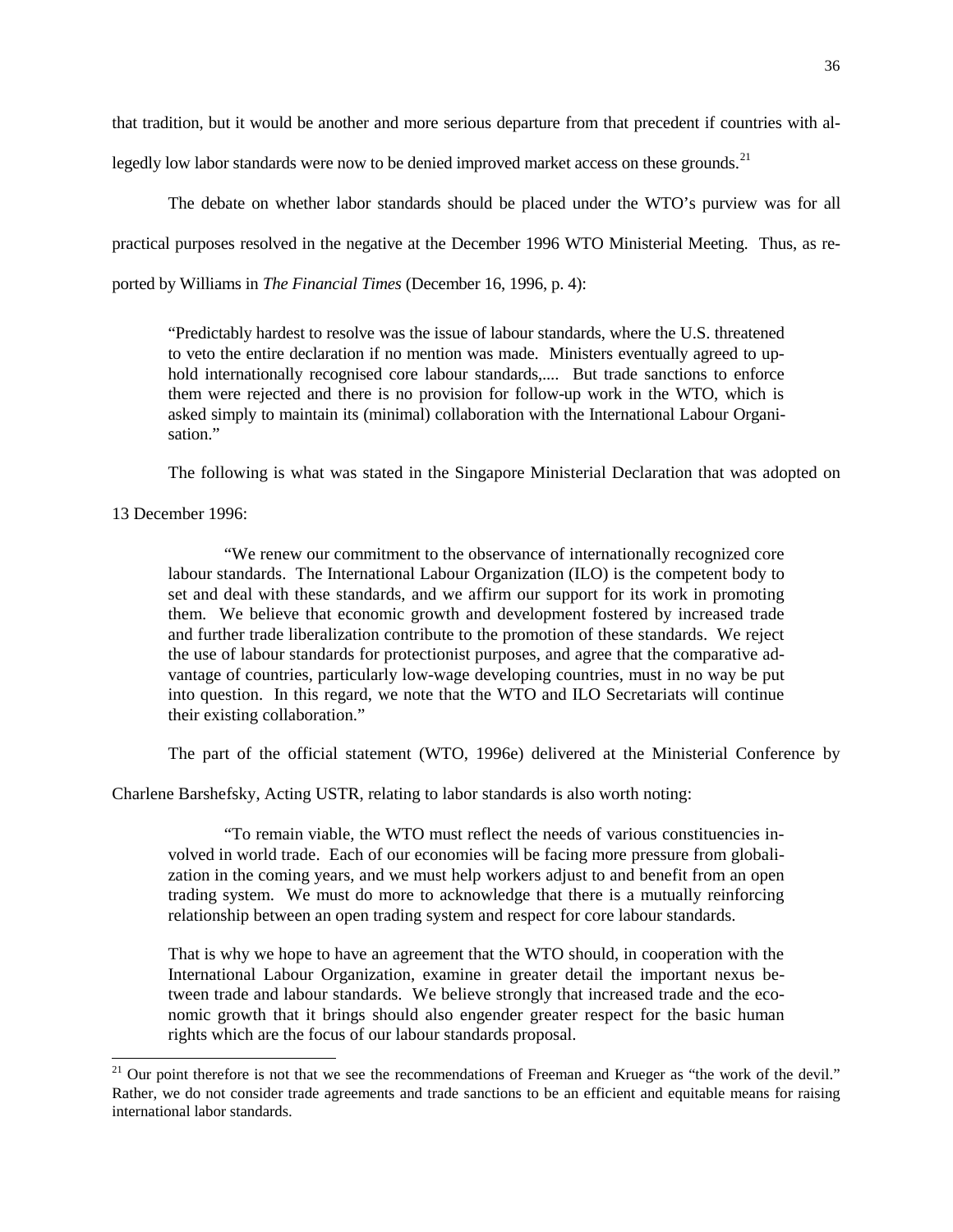We are not proposing an agreement on minimum wages, changes that could take away the comparative advantage of low-wage producers, or the use of protectionist measures to enforce labour standards. We are proposing that the concerns of working people people who fear that liberalization will lead to distortion - be addressed in a modest work programme in the WTO. Trade liberalization can occur only with domestic support; that support, and support for the WTO, will surely erode if we cannot address the concerns of working people and demonstrate that trade is a path to tangible prosperity."

The U.S. position at the Singapore Ministerial Meeting could be interpreted in part as posturing by the Democrats, as de Jonquieres and Williams note, especially since the Republicans have opposed linking labor standards and trade. Thus, the Republican controlled 104th Congress was reluctant to grant "fast track" negotiating authority to the Clinton Administration so long as the intention was to include labor issues as part of any future trade negotiations.<sup>22</sup> Given that the outcome of the November 1996 U.S. election resulted in the continued Republican control of Congress, the Clinton Administration will almost certainly have to mute its position on trade and labor standards if it is to be granted fast track negotiating authority. Nonetheless, it seems unlikely that the link between trade and labor standards will disappear altogether from public discourse, since organized labor and human rights advocacy organizations will continue to express their concerns.23 We shall have more to say on this below.

# **Labor Standards: Regional Arrangements**

# *European Union*

 $\overline{a}$ 

Issues of worker rights have been a focus of attention in the EU because of concerns over lowwage competition especially from the Mediterranean member countries, persistent unemployment, and wage stagnation. Sapir (1995b) notes that the first efforts to address the harmonization of social policies in Europe can be traced back to early stages of European integration prior to 1958. Nonetheless, even following the implementation of the Rome Treaty in 1958, as Ross (1995, pp. 359-60) has noted:

 $22$  See, for example, U.S. House of Representatives (1995).

<sup>&</sup>lt;sup>23</sup> Thus, as reported by Greenhouse in *The New York Times*, February 20, 1997, p. C3: "Putting the labor movement on a potential collision course with President Clinton, AFL-CIO leaders voted "...to oppose extending the North American Free Trade Agreement to other countries unless it includes protections on labor and the environment that the Administration has previously rejected." This perhaps illustrates the point we made earlier that advocates of la-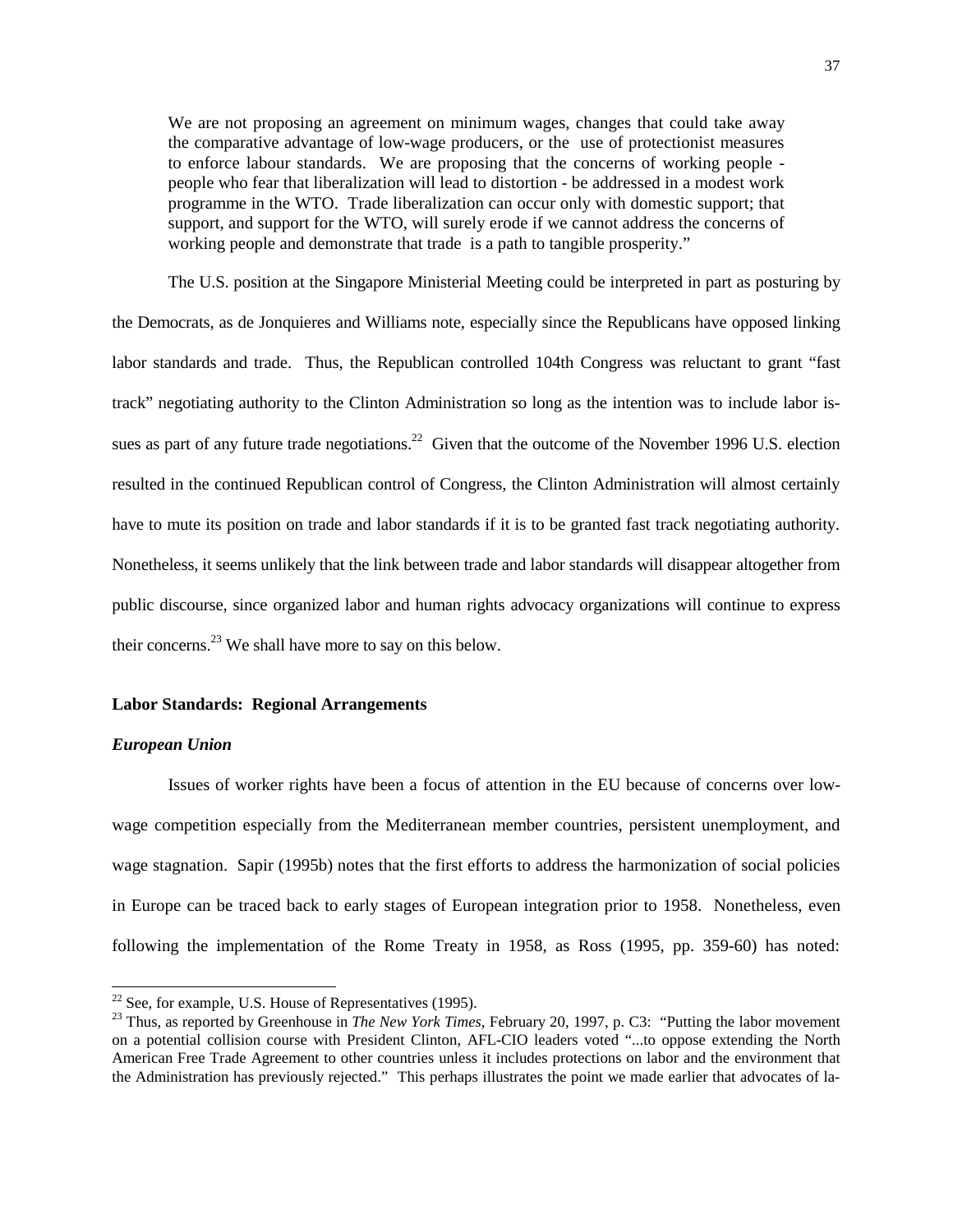"Opportunities for the Commission to act in social policy areas were very small, not because the EC's architects and members did not believe in social policy but because they thought that social policy should remain at the heart of national sovereignty." Thus, except for such issues as equal pay between men and women and health and safety issues, not much else was addressed until the 1980s. According to deBoer and Winham (1993, p. 17), the issue of a Community-wide Social Charter was first broached in 1972. Subsequently, with the issuance in 1985 of the white paper signaling the intention to remove remaining barriers to trade and creation of a Single Market, a Community Charter of Fundamental Social Rights for Workers was drafted in 1988. This Charter is quite comprehensive and goes considerably beyond the "core" and "other" labor standards noted in our earlier discussion. These include, according to Swann  $(1995, p. 317)$ :<sup>24</sup>

- "(a) The right to freedom of movement. Here the emphasis is on the right to move to other countries and take up occupations on the same terms as nationals.
- (b) The right to employment and to fair remuneration for that employment.
- (c) The right to improved living and working conditions. Here the emphasis is on the idea that the completion of the internal market should be accompanied by harmonization of social conditions while the improvement is being maintained.
- (d) The right to adequate social protection.
- (e) The right to freedom of association and collective bargaining.
- (f) The right to vocational training. Every worker has a right to continue vocational training right through his or her working life.
- (g) The right of men and women to equal treatment. This extends beyond pay to access to jobs, education, training, career opportunities and social protection.
- (h) The right to worker information, consultation and participation.
- (i) The right to health and safety in the workplace.

 $\overline{a}$ 

(j) The right to the protection of children and adolescents. This includes a minimum working age of sixteen and rights to such things as vocational training after leaving school.

bor standards apparently care more about protecting their own interests rather than the interests of supposedly exploited foreign workers.

 $^{24}$  The full text of the Charter of Fundamental Social Rights is to be found in Commission of the European Communities (1990).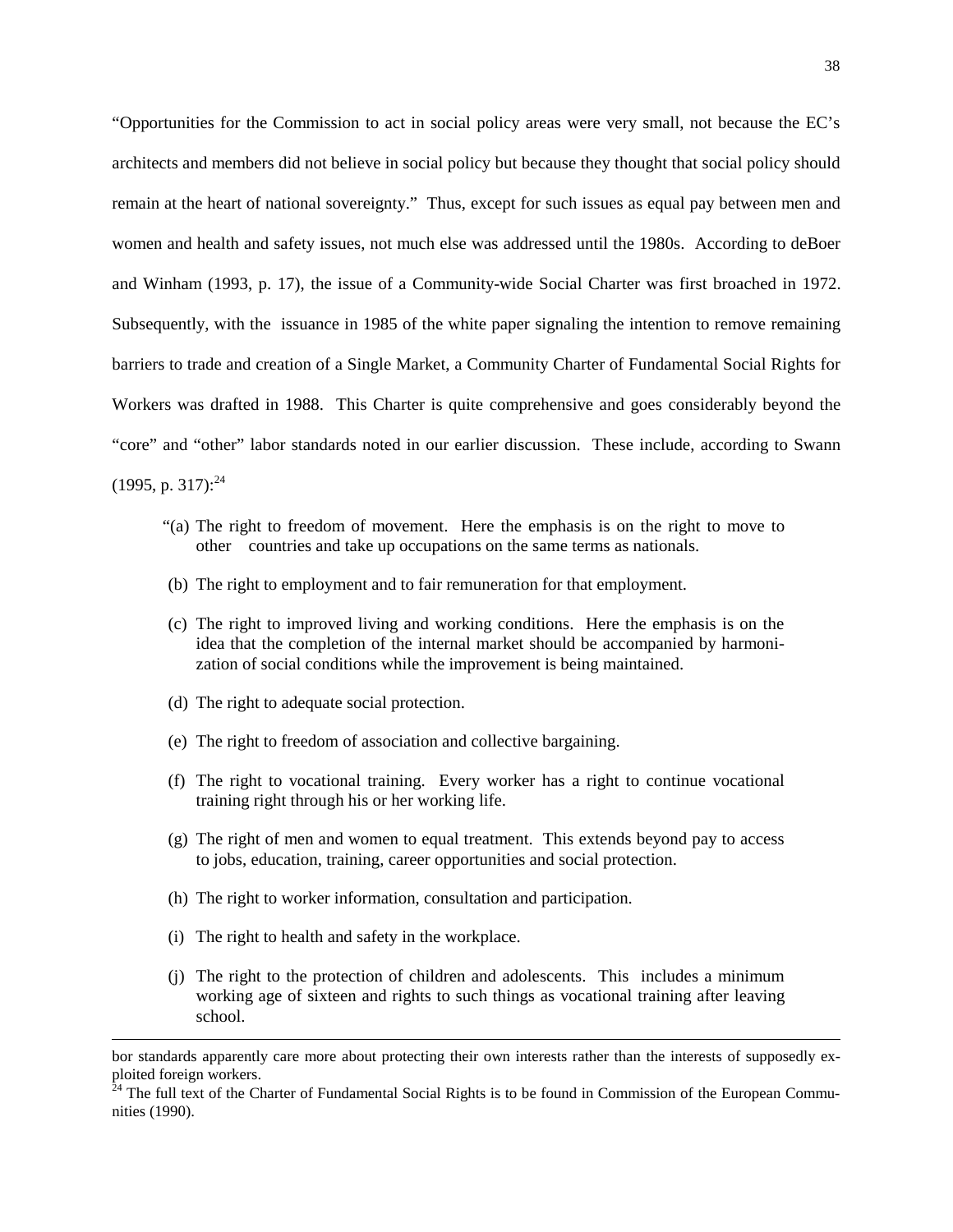- (k) The right of elderly persons to retirement pensions which provide a decent standard of living. Those not entitled to a pension should nevertheless be entitled to a minimum of social protection.
- (l) The right of disabled persons to take advantage of specific measures especially in the fields of social integration and rehabilitation."

The Social Charter was adopted by all EU members except the United Kingdom. It was hoped to

incorporate the Social Charter into the Maastricht Treaty in December 1991, but this was once again op-

posed by Britain. The Social Charter was subsequently approved by the other 11 EU members, but on a voluntary basis and not as part of the Maastricht Treaty.<sup>25</sup>

In his evaluation of the EU Social Charter, Sapir (1995a, pp. 742-43) concluded that harmoniza-

tion of social policies was not a pre-condition of successful European trade liberalization and integra-

tion.<sup>26</sup> He noted further that:

 $\overline{a}$ 

 "In the mid-1990s, differences in labour standards between member states remain substantial and 'social harmonisation' remains a distant reality. ...whatever harmonisation has been achieved in Europe, it could not have occurred without redistributive mechanisms between countries. In the absence of such mechanisms, the harmonisation of social policies cannot be contemplated internationally."<sup>27</sup>

It is also of interest to ask what has been accomplished in the EU in connection with the Social

Charter and the Maastricht Treaty. The answer is not a great deal. For reasons already mentioned, there are some powerful obstacles to centralized direction of social policy in the EU institutions. If anything, it seems likely that so long as national identification remains strong and European business continues to resist centralized social measures, future initiatives at the Community level will continue to be limited. Continued high levels of EU unemployment also stand in the way of Community actions on social policy.

 $25$  It is interesting to note, with the advent of a Labor Government in the United Kingdom in the May 1, 1997 election, that Britain has indicated that it will give its approval to the Social Charter and thus will no longer be the only EU member country not to accept the Charter.

<sup>&</sup>lt;sup>26</sup> For additional analysis and commentary, see Ross (1995), Streeck (1995), and Pierson and Liebfried (1995). Streeck emphasizes the complex interplay between the EU member nations, social classes, and institutional structures that serves to delimit centralized action on social policy at the Community level. He also stresses the strong influence of the European business sector and powerful market forces in resisting centralized social policy initiatives.

<sup>&</sup>lt;sup>27</sup> For information on the degree of convergence (or lack of it) between the EU and the European Free Trade Area (EFTA) on labor standards, see the chapter on "Labour Standards and Economic Integration" in OECD (1994).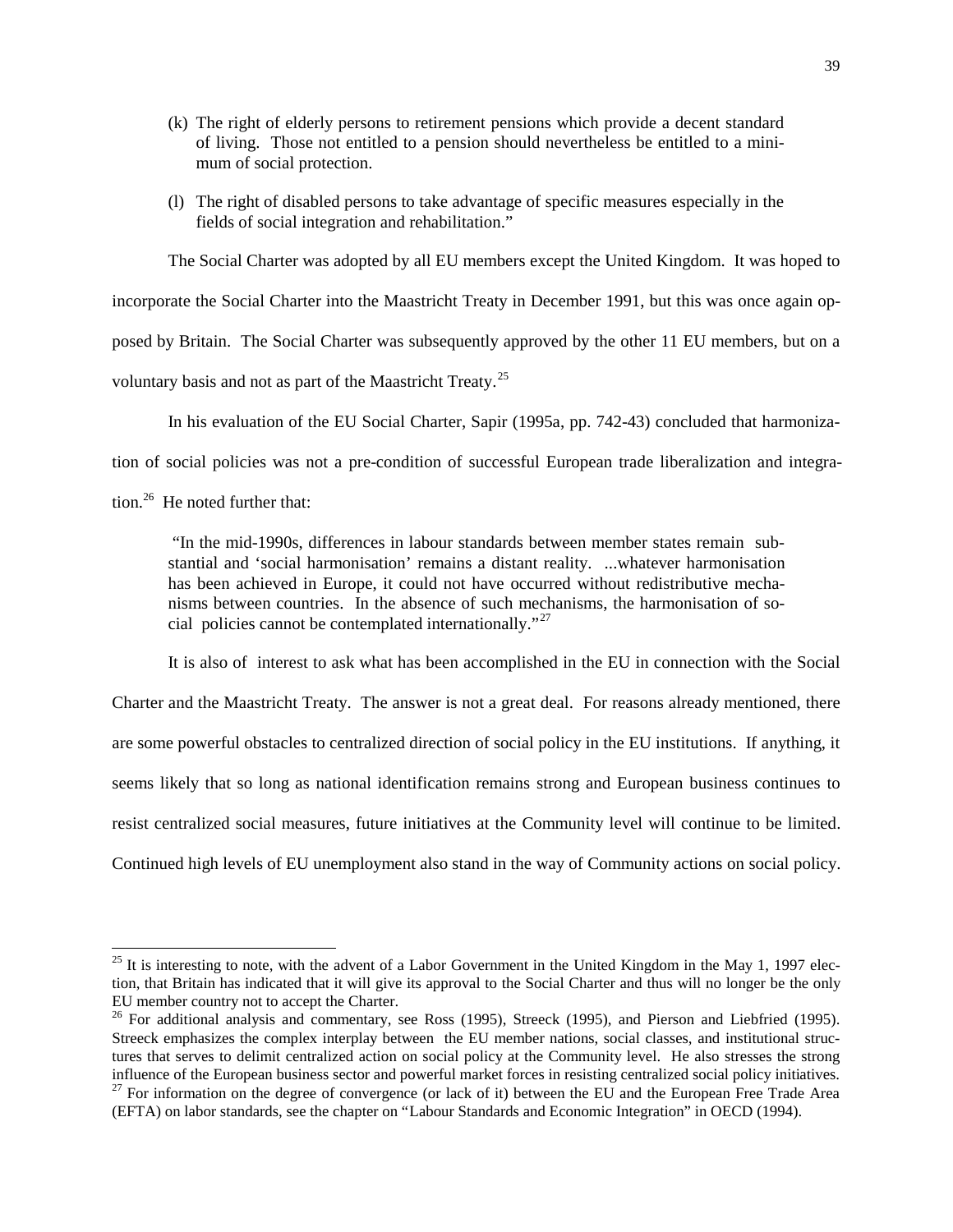Thus, whatever developments occur in the future will be dictated especially by changes in market conditions and the manner in which individual EU member countries choose to address social issues.

# *NAFTA Arrangements*

At the time that the NAFTA was being negotiated, some observers urged that NAFTA include a Social Charter for North America as a possible means of protecting the interests of workers.<sup>28</sup> Instead of including a Social Charter, however, and since the NAFTA had already been signed by the member countries in the summer of 1992, the newly elected Clinton Administration opted to pursue a separate side agreement covering labor issues as well as the aforementioned agreement covering environmental issues. The main features of the labor side agreement can be summarized, as follows, based on U.S. National Administrative Office (NAO) (1995, pp. 1-2):

"The North American Agreement on Labor Cooperation (NAALC)...represents the first instance in which the United States has negotiated an agreement dealing with labor standards to supplement an international trade agreement.

The main objective of the NAALC is to improve working conditions and living standards ...as the (NAFTA) promotes more trade and closer economic ties among the three countries. The preferred approach of the Agreement to reach this objective is through cooperation--exchanges of information, technical assistance, consultations.... The Agreement also provides some oversight mechanisms to ensure that labor laws are being enforced in all three countries. These oversight mechanisms are aimed at promoting a better understanding by the public of labor laws and at enhancing transparency of enforcement rather than at punishing each through trade sanctions. However, the agreement does provide the ability to invoke sanctions as a last resort for non-enforcement of labor law by a Party.

...The Agreement creates both international and domestic institutions. The international institution is the Commission for Labor Cooperation, consisting of a Council and supported by a Secretariat. The domestic institutions are National Administrative Offices (NAOs) in each of the three countries and national or governmental advisory committees. The *Council*, which is composed of three Cabinet-level labor officials, is the governing body of the Commission. ...An independent *Secretariat*, which is headed by an Executive Director appointed by the three Parties for a fixed term, provides technical support to the Council. ...*National Administrative Offices*, [are] created by each country to administer the Agreement and to serve as a point of contact between Commission entities and national governments.

 $28$  A useful reference is Lemco and Robson (1993).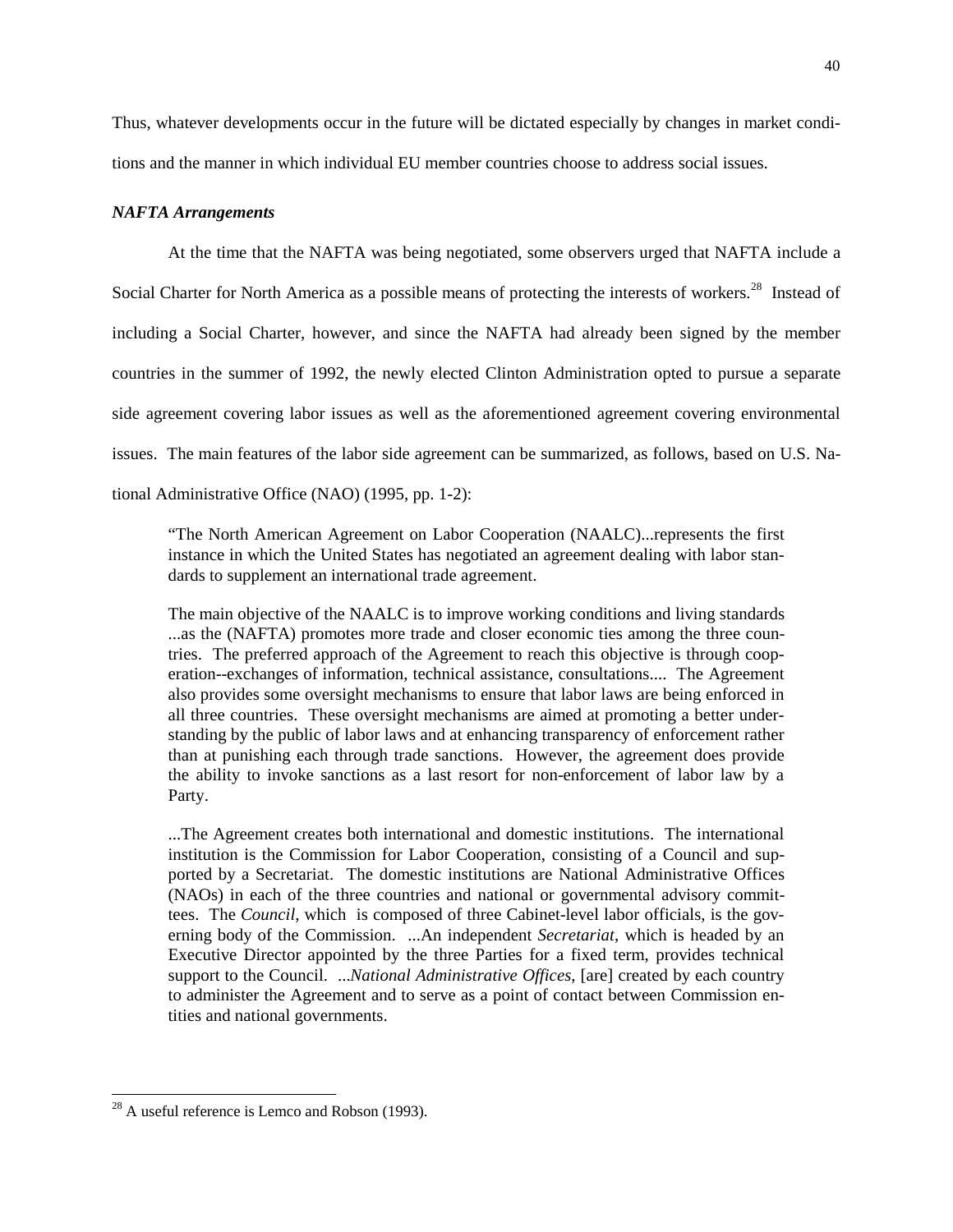...Labor law is defined broadly in the Agreement to include laws and regulations directly related to:

- 1. freedom of association and protection of the right to organize
- 2. the right to bargain collectively
- 3. the right to strike
- 4. prohibition of forced labor
- 5. labor protections for children and young persons
- 6. minimum employment standards, such as minimum wages and overtime pay, covering wage earners, including those covered by collective agreements
- 7. elimination of employment discrimination on the basis of grounds such as race, religion, age, sex, or other grounds as determined by each country's domestic laws
- 8. equal pay for men and women
- 9. prevention of occupational injuries and illnesses
- 10. compensation in cases of occupational injuries and illnesses
- 11. protection of migrant workers"

It required some time to establish the institutional framework following the implementation of NAFTA in January 1994. The NAALC Secretariat began functioning in September 1995, and, according to the 1995 Annual Report of the Commission for Labor Cooperation (CLC), has initiated a comparative study of labor law and practice in the three NAFTA countries, a comparative labor-market study, a study of "best practices" in the manufacturing sectors, and clarification of the rules of procedure and a code of conduct for Evaluation Committees of Experts charged with the responsibility of overseeing labor-law enforcement. The three National Administrative Offices (NAOs) have been engaged in cooperative activities to foster official contacts, exchange of information, provision of technical assistance and training, and outreach to the public.

Since the inception of the Labor Side Agreement, the U.S. NAO has received six submissions alleging non-compliance by Mexico with its labor laws. These submissions have involved primarily issues of freedom of association being denied to Mexican workers. No action was recommended on two sub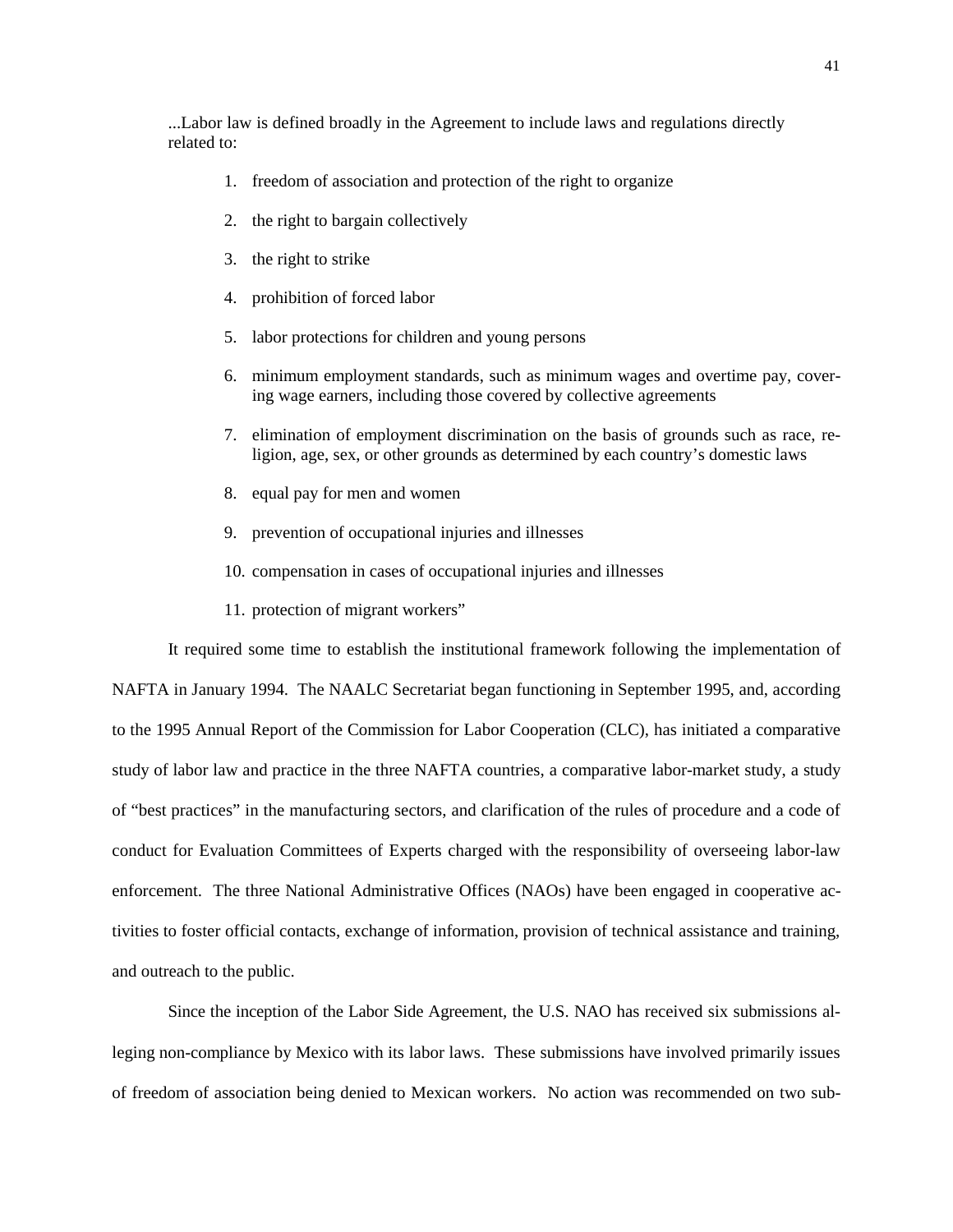missions, the third was withdrawn, and the others are pending. Mexico has received one submission about U.S. noncompliance with its labor laws, involving closure of a subsidiary of the Sprint Corporation in San Francisco. This case is pending.

As in the case of the NAFTA Environmental Side Agreement, it will take some time to assess how effective the Labor Side Agreement has been.<sup>29</sup> It is interesting nonetheless to ask whether the NAFTA Labor Side Agreement could serve as a model for a global agreement that might in the future be incorporated into the WTO or into an expanded NAFTA. As far as a global agreement is concerned, the NAFTA side agreement goes beyond what are considered to be core labor standards. On the other hand, it emphasizes the observance of existing national laws governing labor standards in the NAFTA member countries, rather than the intercountry harmonization of these laws that proponents of labor standards favor.<sup>30</sup> Further, not all standards are subject to sanctions, while those that are (i.e., child labor, minimum employment standards, and occupational safety and health) are precisely ones that have engendered much of the ongoing controversy in the global context. Whether a labor side agreement should be made a condition of expanding NAFTA to include Chile and other nations in the Western Hemisphere also appears problematic in our view on both conceptual and empirical grounds as well as on political grounds because of Congressional opposition.

#### **National/Unilateral Arrangements**

 $\overline{a}$ 

As noted in Brown, Deardorff, and Stern (1996, p. 229), since the 1980s it has become increasingly common to include international labor standards criteria in U.S. foreign economic legislation.<sup>31</sup> The most important of these actions have been in establishing eligibility for trade preferences in the 1983 Caribbean Basin Economic Recovery Act and the 1984 renewal of the Generalized System of Preferences (GSP), and in making the foreign denial of worker rights actionable under Section 301 of the 1988 Trade Act. The

<sup>&</sup>lt;sup>29</sup> For evaluations of the prospects for and early experiences with the Labor Side Agreement, see Compa (1995), Herzstein (1995), Otera (1995), Perez-López (1995), and Smith et al. (1995).

 $^{30}$  This is undoubtedly due to the relatively high level of labor standards that exist on the books in Mexico.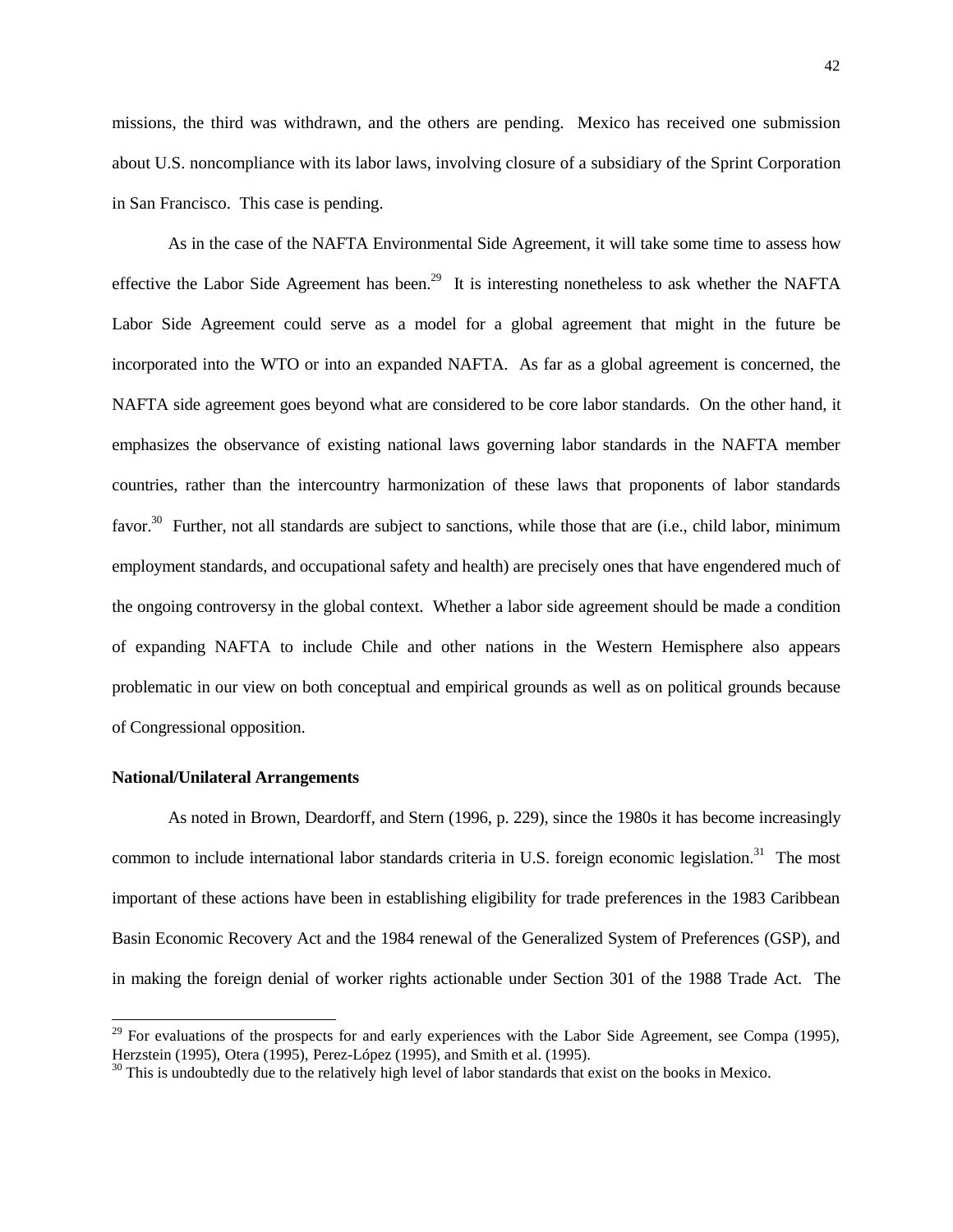1988 Trade Act also expanded the requirements of the Departments of State and Labor to submit periodic reports to Congress on human rights abuses and foreign adherence to internationally recognized worker rights. The stipulations on labor standards in the GSP were made mandatory. GSP eligibility has in fact been revoked at times for a number of developing countries until they showed evidence that the offending actions had been or were in the process of being eliminated.<sup>32</sup> Apparently prompted by the U.S. experience, the EU has adopted similar labor standards criteria for its GSP program to become effective in 1998.

While there may be instances in which countries have improved their labor standards in order to maintain GSP eligibility, these cases may not be important economically, considering the size of the countries involved and the limited benefits from the GSP because of the restricted product coverage. Also, in the future the value of the GSP will be eroded as the result of implementing the tariff reductions negotiated in the Uruguay Round. Nonetheless, it could appear that the experiences with quid-pro-quo actions under the GSP program can possibly provide some useful insights into the design and implementation of policies and procedures governing trade-linked labor standards in other contexts. This may be misleading, however, since the removal of GSP eligibility is essentially decided unilaterally by the United States and the EU, both of which are obviously very powerful entities in the global trading system.<sup>33</sup> Unilateral U.S. action can also be taken under Section 301 of the U.S. Trade Act. One should be wary therefore of arrangements in which developing countries may be coerced into taking actions detrimental to their own interests in response to pressures from their more powerful trading partners.<sup>34</sup>

#### **Other Labor-Standards Arrangements**

 $\overline{a}$ 

There are a number of other arrangements that deserve mention in addition to those already discussed above.

 $31$  The standards include: (1) freedom of association; (2) the right to organize and bargain collectively; (3) freedom from forced labor; (4) a minimum age for employment; and (5) acceptable conditions of work, including a minimum wage, limitations on hours of work, and occupational safety and health rights in the workplace.

 $32$  For details, see Greenfield (1997, esp. pp. 57-59).

<sup>&</sup>lt;sup>33</sup> Further discussion of labor standards and trade preferences can be found in OECD (1996, pp. 182-90).

<sup>&</sup>lt;sup>34</sup> Srinivasan (1997) characterizes the GSP as "'crumbs from the rich man's table' which the developing countries should do well without."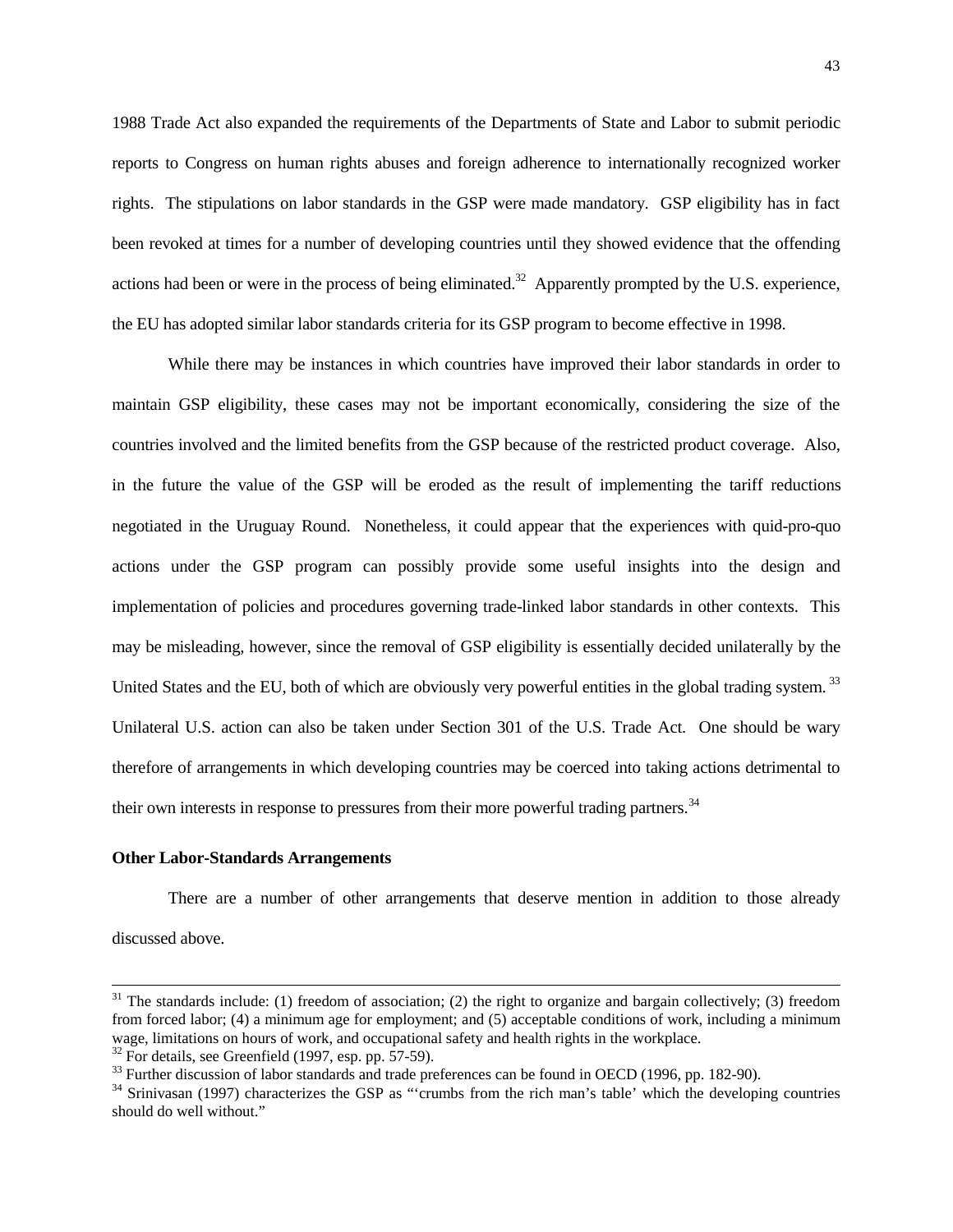For example, as noted in OECD (1996, pp. 161-69), the OECD, ILO, UNICEF, and other UN agencies have been active in promoting cooperative programs of economic development in which practical measures backed up often by multilateral and bilateral financial assistance can be devised to deal with some of the underlying causes of poverty in poor countries that may be reflected in the employment of children and the absence or relatively weak enforcement of core labor standards. The OECD and ILO have also developed international codes of conduct applicable to multinational enterprises (MNEs) that may assist in improving labor standards and working conditions in MNE affiliates in host developing countries. Individual firms can attempt to develop codes of conduct on their own, as Aggarwal (1995, p. 39) has noted has been done by such U.S. MNEs as Levi Strauss, Liz Claiborne, Nike, Reebok, Sears, Timberland, and Walmart. These cooperative efforts and codes of conduct are essentially voluntary in nature, and, of course, there is no guarantee that they will be effective in all circumstances in low-income countries, as some firms have already discovered. Nonetheless, they serve an important role insofar as they help to focus attention on the importance of the root causes of underdevelopment and the types of business practices that may help low-income countries to raise per capita incomes and improve conditions of work.

Finally, we may reiterate the importance of consumer labeling in providing a market-based method for helping to improve labor standards when these standards can be treated as private goods. The advantage of labeling is that it provides information about production processes being used and allows consumers in making their consumption choices to reflect the satisfaction that they derive from the presumed realization of higher labor standards internationally.<sup>35</sup> When labor standards are considered to be public goods, there

<sup>&</sup>lt;sup>35</sup> Aggarwal (1995, pp. 39-40) cites the example of the Child Labor Coalition, which was formed in 1989 by several religious, human rights, and union groups for the purpose of informing consumers in high-income countries about child labor conditions used in producing goods such as rugs in South Asia. The Coalition has sponsored the so-called Rugmark campaign which provides producers with a certifying label that they can attach to their exports indicating that they do not employ child labor. According to de Jonquieres and Williams (1996), the United States has proposed in the ILO that the Rugmark labeling system be extended to clothing and other products. See also U.S. Department of Labor (1996) for a report on codes of conduct for the U.S. apparel industry based on a survey of 42 companies and visits to six countries that are major apparel exporters to the U.S. market. These voluntary codes of conduct in the apparel industry have become increasingly common since the early 1990s, although monitoring and enforcement of the codes often present difficulties in many instances. The most recent example is the U.S. Presidential task force agreement to "end" ap-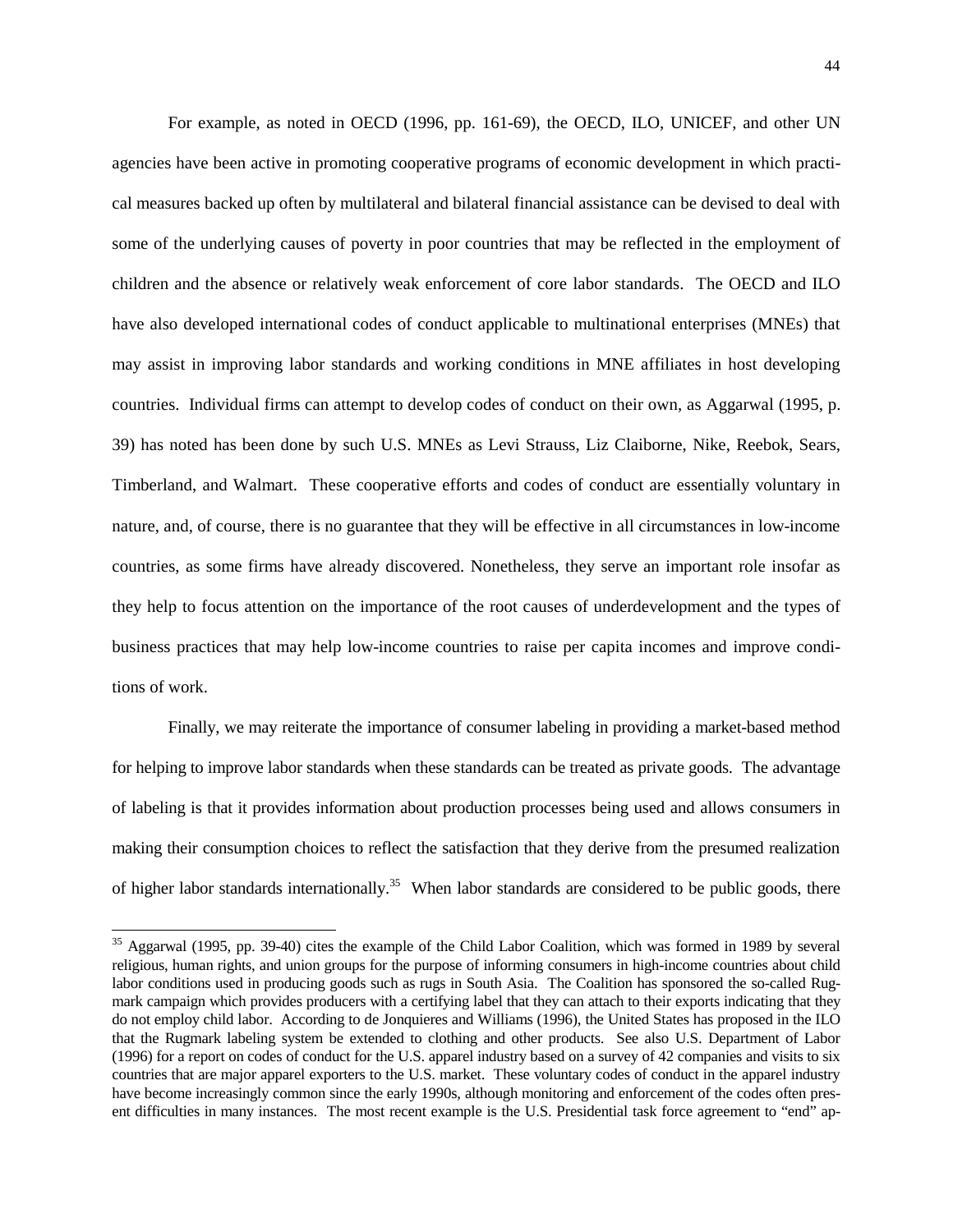will be a need for governmental policies. What is important is that these various private and public actions can be carried out without the coercion that may be involved when efforts are made internationally to influence governments to change their domestic labor-market policies.  $36,37$ 

#### **VII. Conclusions and Implications for Policy**

In this paper, we have sought to examine the analytical and institutional bases for the increasing pressures for the harmonization of environmental and labor standards among the world's high- and lowincome countries. On theoretical grounds, it can be shown that diversity of standards is the norm and is consistent with free trade, given existing differences in levels of income and the variety of policies and institutions that shape national preferences. In this light, the case for international harmonization of standards is not particularly compelling on conceptual grounds.

The empirical evidence suggests that labor (and environmental?) standards in developing countries do not have a measurable effect on patterns of trade and do not really increase the wages of workers in developed countries with which these countries trade. Thus, in spite of the possibly protectionist motivation that may exist for imposing these standards on developing countries, it does not appear that they have a protectionist effect, and therefore they also do not seem to do any particular harm to the overall economic welfare of the developed countries or the world trading system. By the same token, it may be that these standards are relatively harmless for the developing countries that adopt them. These results therefore indicate that calls for imposing standards on developing countries may be both harmless and, if intended to be protectionist, misguided. The real danger of such demands, therefore, may not be the standards that they call for but rather the effects of any trade sanctions that may be imposed if the standards are not met.

parel sweatshops worldwide and give a seal of approval to companies that comply with the code of conduct. For details, see Greenhouse in *The New York Times*, April 9, 1997, p. A11.<br><sup>36</sup> But again note that worker and family incomes may not be raised if their effective labor supply is reduced by the

various private/public actions.

<sup>37</sup> According to Taylor, *The Financial Times*, April 23, 1997, p. 5, the Director-General of the ILO has made an appeal for a voluntary system "of social labeling" designed to guarantee that internationally traded goods were produced under humane working conditions.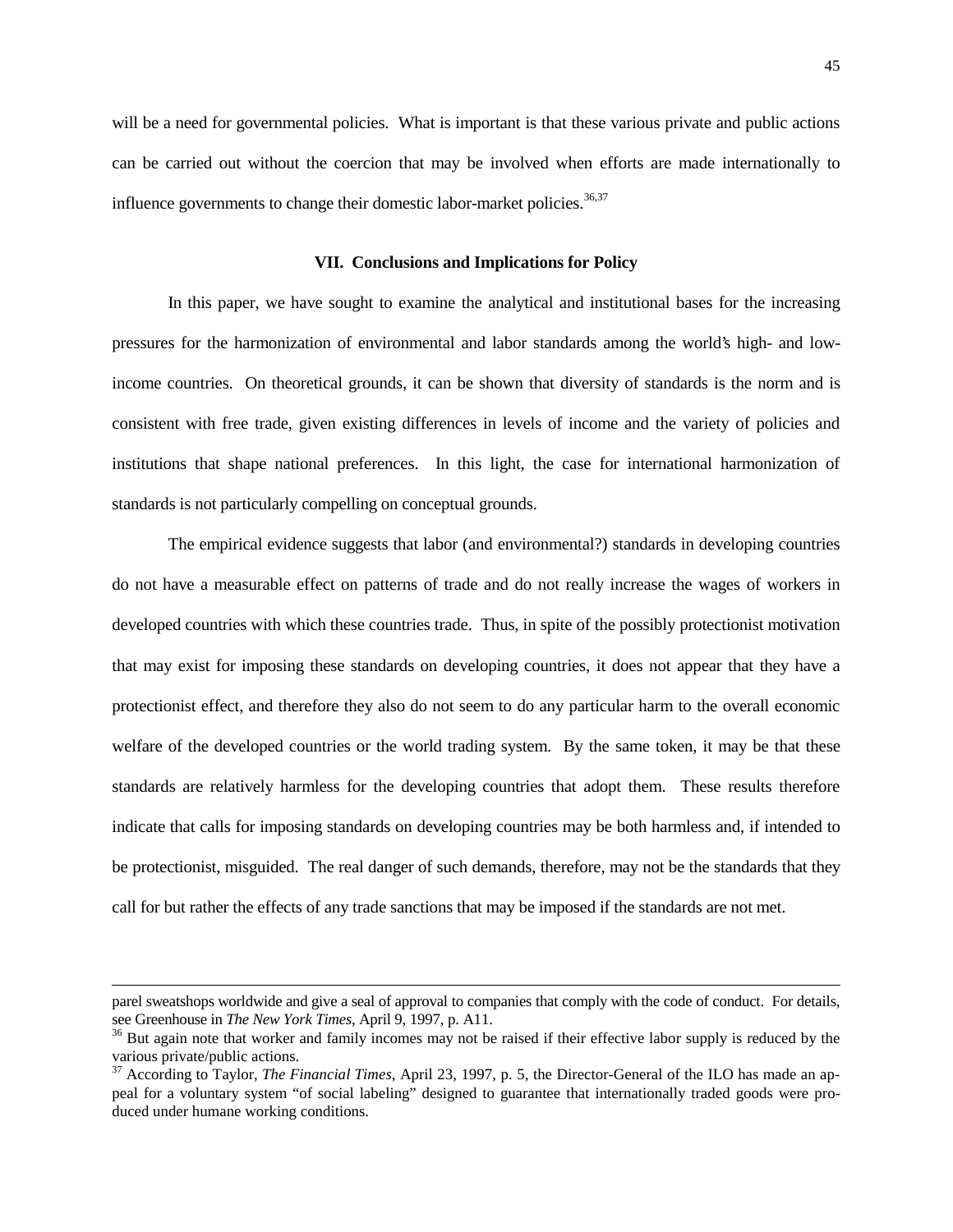On the other hand, this leaves as the more important issue the effectiveness of the standards themselves in achieving their avowed objectives. Environmental standards, if badly implemented, could easily make the environment worse, not better, especially, for example, if they simply move environmentally harmful activities to different locations with smaller capacity for absorbing them. Labor standards, even more so, may be expected to eliminate jobs as often as they improve them and therefore make the poor in developing countries worse off. As far as we can see, the empirical work on environmental and labor standards has not addressed these issues definitively. Given the weak or absent effects of such standards that have been observed in other dimensions, then, it is really the effects of the standards on the environment and labor themselves that should be the focus of efforts to "improve" them.

## **Environmental Arrangements**

We reviewed the various global, regional, national, and private arrangements that exist for monitoring and enforcing environmental standards. On the global level, a Committee on Trade and Environment was set up in the WTO following the conclusion of the Uruguay Round for the purpose of exploring the many facets of the trade/environment linkages, including procedures to help resolve disputes. We noted that a distinction should be drawn between domestic and transboundary/global environmental issues. The optimal policy to deal with domestic environmental issues is by means of taxes on production/consumption. The use of trade policy is inappropriate because it does not target the source of the distortions involved. From the standpoint of the WTO, what matters is that environmental policies should not provide differential treatment to imports and domestic goods and that there should not be discrimination among countries.

As concerns transboundary/global environmental issues, intercountry cooperation is essential to deal with the externalities involved. An important issue here is whether the WTO is the proper organization to handle such issues. It might be argued that it would be desirable to establish a global environmental authority that would have the responsibility of designing and implementing environmental policies. The WTO could then focus on trade/environment linkages. In the absence of a global environmental authority,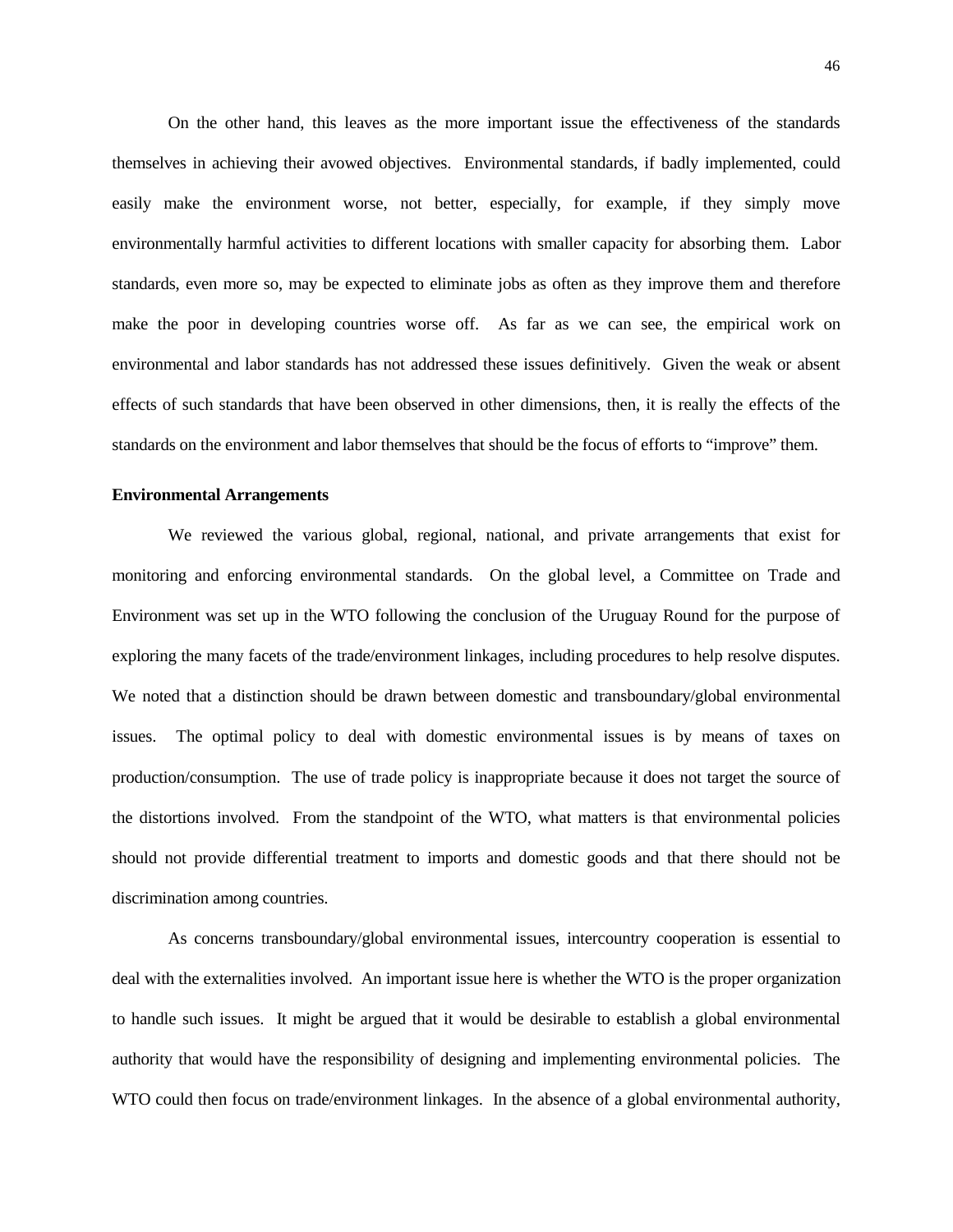multilateral environmental agreements have been used. These multilateral agreements may permit trade sanctions to be used for noncompliance, suggesting that there could be conflicts with WTO rules and procedures. There is a need accordingly for the WTO to work closely with the administration of multilateral environmental agreements to minimize the welfare costs of trade sanctions. Some environmental advocates argue for a stronger representation and role for environmental NGOs in the WTO framework and procedures. In our view, environmental NGOs should concentrate their efforts at the national level. There is no reason why only these NGOs, and not other interest groups, should be given special treatment in the WTO, which is an intergovernmental organization whose responsibility is to promote multilateral trade liberalization and to oversee the operation of the global trading system.

We had occasion to examine briefly the environmental arrangements that have been set up in the European Union (EU) and NAFTA. These regional arrangements reflect pressures for harmonization of domestic environmental policies as well as the need to deal with transboundary environmental issues as bloc member countries become more closely integrated. Unfortunately, there is a lack of information assessing the effectiveness of these regional environmental arrangements and how they relate to global arrangements. More research needs to be done accordingly.

#### **Labor-Standards Arrangements**

In our discussion, we noted that there has been considerable debate on the question of whether international labor standards should be incorporated into the rules and mandate of the WTO. However, it is difficult to make this case convincingly for reasons already mentioned. What then should be done on the global level? Issues of international labor standards have historically been the province of the ILO, which is often criticized because it lacks a mechanism for enforcement of discipline to raise labor standards and because it espouses an interventionist social agenda. While these criticisms may be true, they miss the point in our judgment. There is ample evidence that labor standards are raised as countries achieve higher levels of economic development and per capita incomes. If so, then what is needed are policies to provide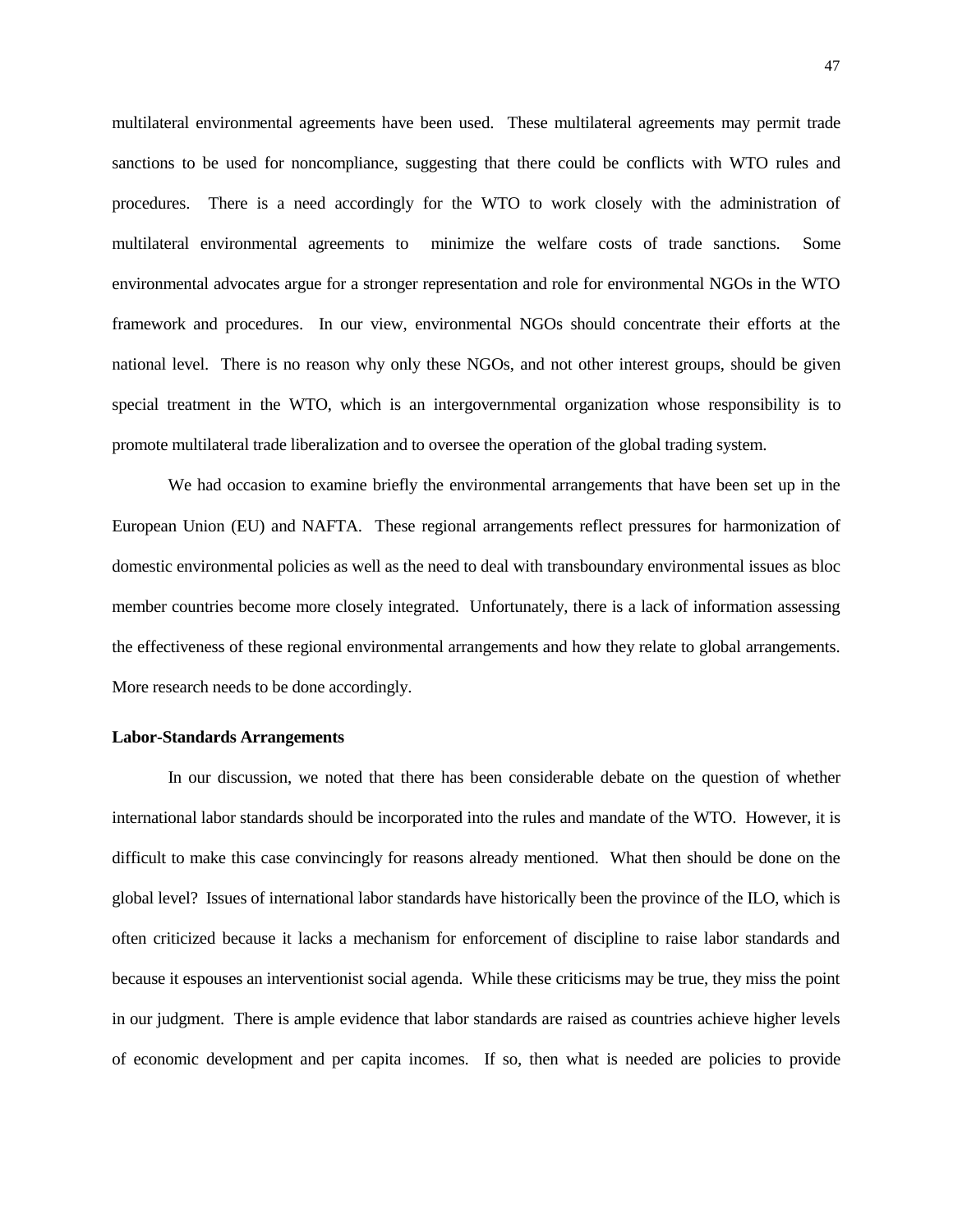technical and financial assistance to promote economic progress and the accompanying realization of higher labor standards in low-income countries.

With sufficient encouragement and increased financial support, the ILO can provide a multilateral forum that would serve to strengthen its role and authority in pursuing improved labor standards internationally. While the United States and many of the EU-member countries wanted to link labor standards and trade in the WTO, their efforts were unsuccessful at the WTO Ministerial Meeting in Singapore in December 1996. The challenge then is to reinforce the institutional role for which the ILO has been designed.<sup>38</sup>

The EU arrangements governing labor standards have been constrained because of the resistance of EU-member countries as well as business interests. Nonetheless, fiscal transfers to EU members have made it possible for them to raise their standards as they have become more closely integrated into the EU. As for NAFTA, actions initiated to date under the NAFTA Labor Side Agreement have primarily involved alleged noncompliance with the right of freedom of association. Cross-national fiscal transfers have not been made because the NAFTA is designed as a free trade area which permits member countries the autonomy to design and carry out their policies governing labor standards.

# **Conclusion**

 $\overline{a}$ 

As already stated, U.S. policies should be directed to maintaining open markets and encouraging the economic growth of its developing country trading partners. This is the surest way to achieve both higher environmental and labor standards since there is pervasive evidence that standards are improved with higher levels of per capita incomes.

 $38$  See Charnovitz (1995) for suggestions for reinvigorating the ILO and for changes especially in U.S. policies that would serve to strengthen the ILO.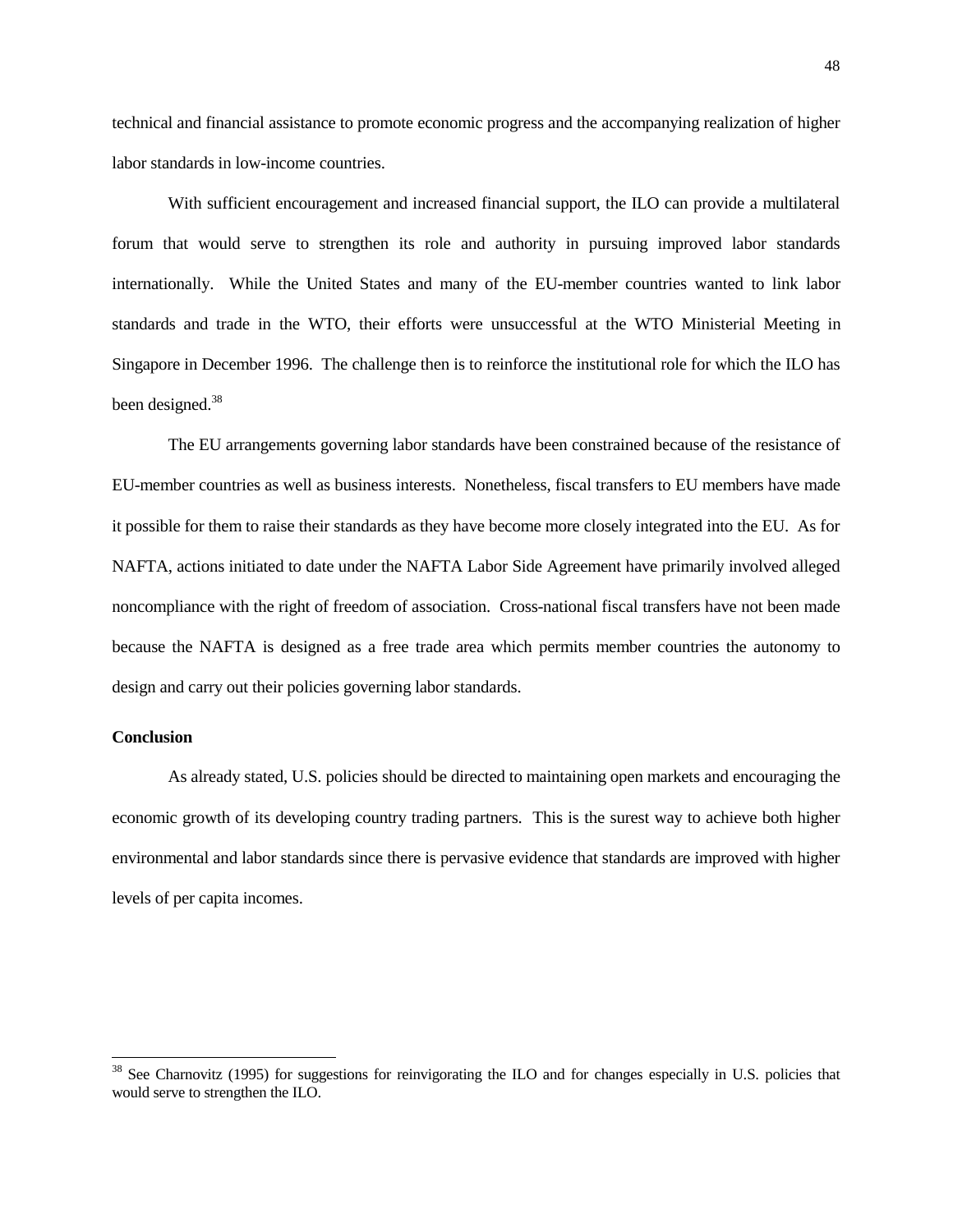#### **References**

- Abraham, Filip, Kurt Deketelaere, and Jules Stuyck (eds.). 1995. *Recent Economic and Legal Developments in European Environmental Policy*. Leuven: Leuven University Press.
- Aggarwal, Mita. 1995. "International Trade, Labor Standards, and Labor Market Conditions: An Evaluation of the Linkages," USITC, Office of Economics Working Paper No. 95-06-C (June).
- Anderson, Kym. 1996. "Environmental and Labor Standards: What Role for the World Trade Organization," presented at Conference on "Institutional Aspects of the World Trade Organization's Effectiveness," Stanford University (September 26-28).
- Bhagwati, Jagdish. 1988. *Protectionism*. Cambridge: MIT Press.
- Bhagwati, Jagdish. 1995. "Trade Liberalisation and 'Fair Trade' Demands: Addressing the Environmental and Labour Standards Issues," *The World Economy* 18:745-59.
- Bhagwati, Jagdish. 1996. "The Demand to Reduce Domestic Diversity Among Trading Nations," in Jagdish Bhagwati and Robert E. Hudec (eds.), *Fair Trade and Harmonization: Prerequisites for Free Trade?* Vol. 1. Cambridge: MIT Press.
- Bhagwati, Jagdish and T. N. Srinivasan. 1996. "Trade and the Environment: Does Environmental Diversity Detract from the Case for Free Trade?" In Jagdish Bhagwati and Robert E. Hudec (eds.), *Fair Trade and Harmonization: Prerequisites for Free Trade?* Cambridge: MIT Press.
- Brown, Drusilla K., Alan V. Deardorff, and Robert M. Stern. 1996. "International Labor Standards and Trade: A Theoretical Analysis," in Jagdish Bhagwati and Robert Hudec (eds.), *Harmonization and Fair Trade: Prerequisites for Free Trade?* Cambridge: MIT Press.
- Charnovitz, Steve. 1987. "The Influence of International Labor Standards on the World Trading Regime: A Historical Review," *International Labour Review* 126:565-84.
- Charnovitz, Steve. 1995. "Promoting Higher Labor Standards," *The Washington Quarterly* 18:167-90.
- Commission for Environmental Cooperation (CEC). 1996. *1995 Annual Report*. Montreal: CEC.
- Commission for Labor Cooperation (CLC). *1995 Annual Report*. Dallas: CLC.
- Commission of the European Communities. 1990. *The Community Charter of Fundamental Social Rights for Workers.* European File 6/90. Brussels: Commission of the European Communities.
- Compa, Lance. 1995. "The First NAFTA Labor Cases: A New International Labor Rights Regime Takes Shape," *U.S.-Mexico Law Journal* 3:159-181.
- De Boer, Elizabeth and Gilbert R. Winham. 1993. "Trade Negotiations, Social Charters, and the NAFTA," in Jonathan Lemco and William B.P. Robson (eds.), *Ties Beyond Trade: Labor and Environmental Issues under the NAFTA.* Canadian-American Committee: C.D. Howe Institute (Canada) and National Planning Association (U.S.A.).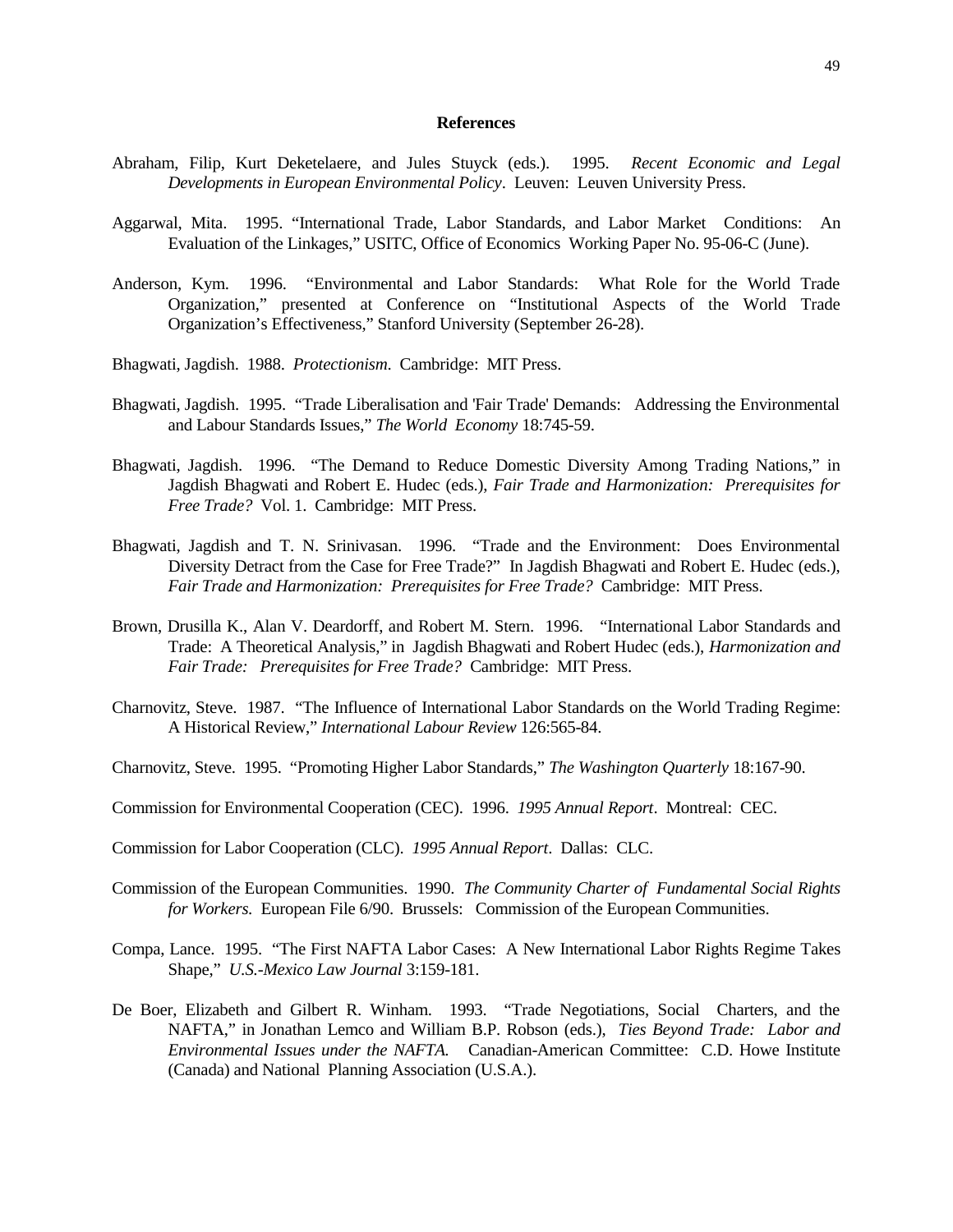- de Jonquieres, Guy and Frances Williams. 1996. "Balancing fair trade and fair work," *The Financial Times* (June 20), p. 8.
- Erickson, Christopher L. and Daniel J.B. Mitchell. 1996. "Labor Standards and International Trade: Background Analysis," presented at conference on "The Multilateral Trading System in a Globalizing World," sponsored by the East-West Center (August 7-9).
- Esty, Daniel C. 1993. "Making Trade and Environmental Policies Work Together: Lessons from NAFTA," *Aussenwirtschaft* 49. Reprinted in Damien Geradin et al. (eds.), *Trade and the Environment: The Search for Balance*. London: Cameron-May, 1994.
- Esty, Daniel C. 1994. *Greening the GATT: Trade, Environment and the Future*. Washington, D.C.: Institute for International Economics.
- Esty, Daniel C. 1996. "Greening World Trade," in Jeffrey Schott (ed.), *The World Trading System: Challenges Ahead*. Washington, D.C.: Institute for International Economics.
- Esty, Daniel C. 1997. "Environmentalists and Trade Policymaking," in Alan V. Deardorff and Robert M. Strern (eds.), *Representation of Constituent Interests in the Design and Implementation of U.S. Trade Policies*. Ann Arbor: University of Michigan Press.
- Fields, Gary. 1995. *Trade and Labour Standards: A Review of the Issues.* Paris: OECD.
- Freeman, Richard B. 1993. "Labor Market Institutions and Policies: Help or Hindrance to Economic Development?" *Proceedings of the World Bank Annual Conference on Development Economics 1993,* pp. 117-44.
- Freeman, Richard B. 1994a. "A Hard-Headed Look at Labor Standards," in U.S. Department of Labor, Bureau of International Labor Affairs, *International Labor Standards and Global Economic Integration: Proceedings of a Symposium*. Washington, D.C.: U.S. Department of Labor.
- Freeman, Richard B. 1994b. "Lessons for the United States," in Richard B. Freeman (ed.), *Working Under Different Rules.* New York: Russell Sage Foundation.
- Greenfield, Victoria. 1997. "Promoting Worker Rights in Developing Countries: U.S. Policies and Their Rationale," *CBO Memorandum*. Washington, D.C.: Congressional Budget Office.
- Greenhouse, Steven. 1997a. "Apparel Industry Group Moves to End Sweatshops," *The New York Times*, April 9, 1997, p. A11.
- Greenhouse, Steven. 1997b. "Union Leaders Oppose Expanding Free-Trade Treaty Without Modifications," *The New York Times*, February 20, p. C3.
- Herzstein, Robert E. 1995. "The Labor Cooperation Agreement Among Mexico, Canada, and the United States: Its Negotiation and Prospects," *U.S.-Mexico Law Journal* 3:121-131.
- International Labour Organization (ILO). 1988. *Human Rights: A Common Responsibility.* International Labour Conference, 75th Session, 1988. Geneva: ILO.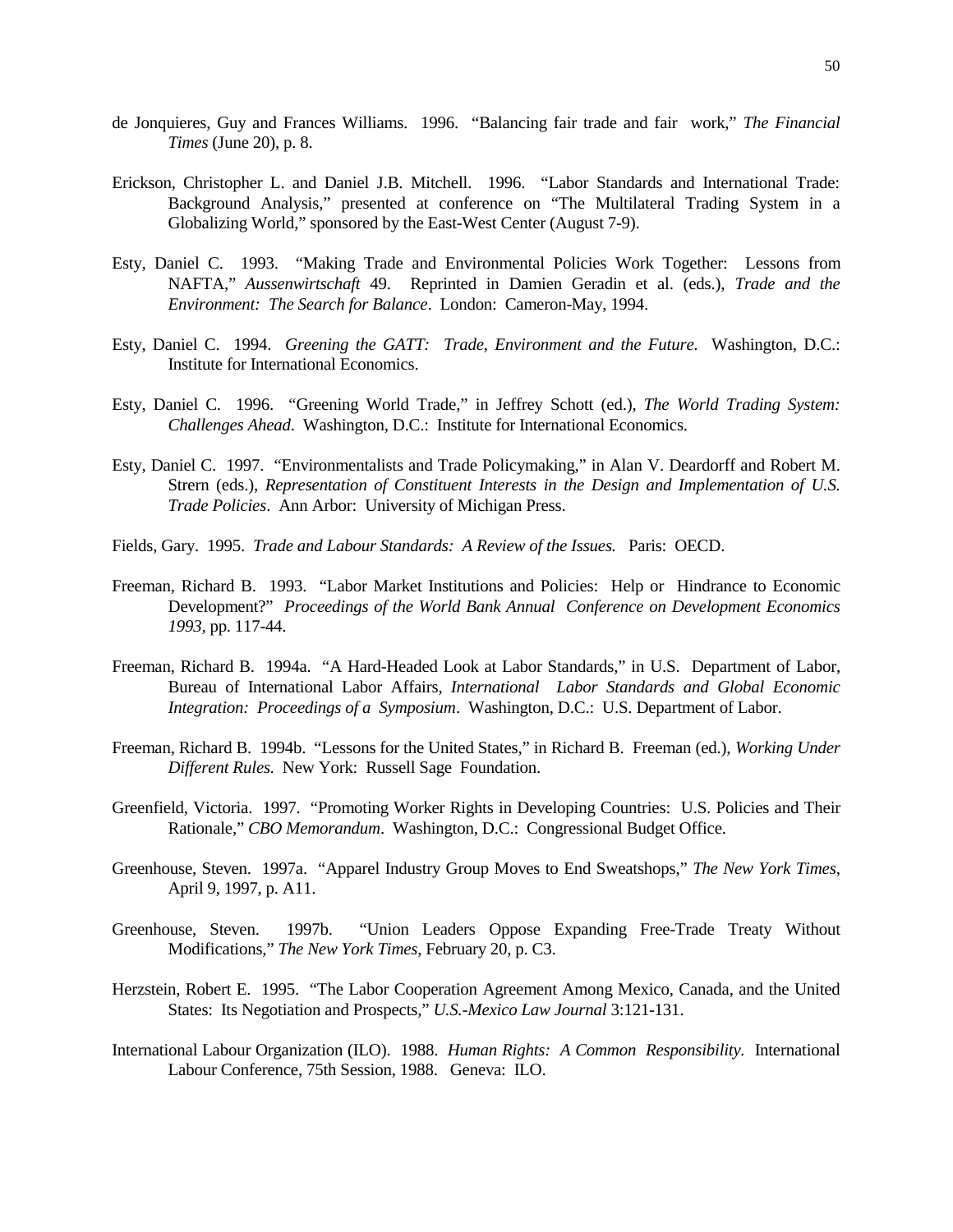- Krueger, Alan. 1997. "International Labor Standards and Trade," *Annual World Bank Conference on Development Economics 1996*. Washington, D.C.: The World Bank, 281-302.
- Lemco, Jonathan and William B.P. Robson (eds.). 1993. *Ties Beyond Trade: Labor and Environmental Issues under the NAFTA.* Canadian-American Committee: C.D. Howe Institute (Canada) and National Planning Association (U.S.A.).
- Levinson, Arik. 1996. "Environmental Regulation and Industry Location: International and Domestic Evidence," in Jagdish Bhagwati and Robert E. Hudec (eds.), *Fair Trade and Harmonization: Prerequisites for Free Trade?* Cambridge: MIT Press.
- Organization for Economic Cooperation and Development (OECD). 1994. *OECD Employment Outlook*. Paris: OECD.
- Organization for Economic Cooperation and Development (OECD). 1996. *Trade, Employment and Labour Standards: A Study of Core Workers' Rights and International Trade*. Paris: OECD.
- Otera, Joaquin. 1995. "The North American Agreement on Labor Cooperation: An Assessment of Its First Year's Implementation," *Columbia Journal of Transnational Law* 33:639-662.
- Pangestu, Mari. 1996. "Asia to West: Stop Playing the Labor Game," *The Asian Wall Street Journal Weekly* (July 1, p. 18).
- Perez-López, Jorge F. 1995. "The Institutional Framework of the North American Agreement on Labor Cooperation," *U.S.-Mexico Law Journal* 3:133-147.
- Pierson, Paul and Stephan Liebfried. 1995. "The Dynamics of Social Policy Integration," in Stephan Liebfried and Paul Pierson (eds.), *European Social Policy: Between Fragmentation and Integration*. Washington, D.C.: The Brookings Institution.
- Rodrik, Dani. 1996. "Labor Standards in International Trade: Do They Matter and What Do We Do About Them?" In Robert Lawrence, Dani Rodrik, and John Whalley, *Emerging Agenda for Global Trade: High Stakes for Developing Countries*. Washington, D.C.: Overseas Development Council.
- Ross, George. 1995. "Assessing the Delors Era and Social Policy," in Stephan Liebfried and Paul Pierson (eds.), *European Social Policy: Between Fragmentation and Integration*. Washington, D.C.: The Brookings Institution.
- Sapir, André. 1995a. "Symposium: Does Free Trade Require Fair Trade and Harmonisation? Introduction," *The World Economy* 18:741-44.
- Sapir, André. 1995b. "The Interaction Between Labour Standards and International Trade Policy," *The World Economy* 18:791-803.
- Smith, James R. et al. 1995. "Panel Discussion: The Challenges and Opportunities under the NAFTA Labor Cooperation Agreement," *U.S.-Mexico Law Journal* 3:149-157.
- Squire, Lyn and Sethaput Suthiwart-Narueput. 1997. "The Impact of Labor Market Regulations," *World Bank Economic Review* 11:119-43.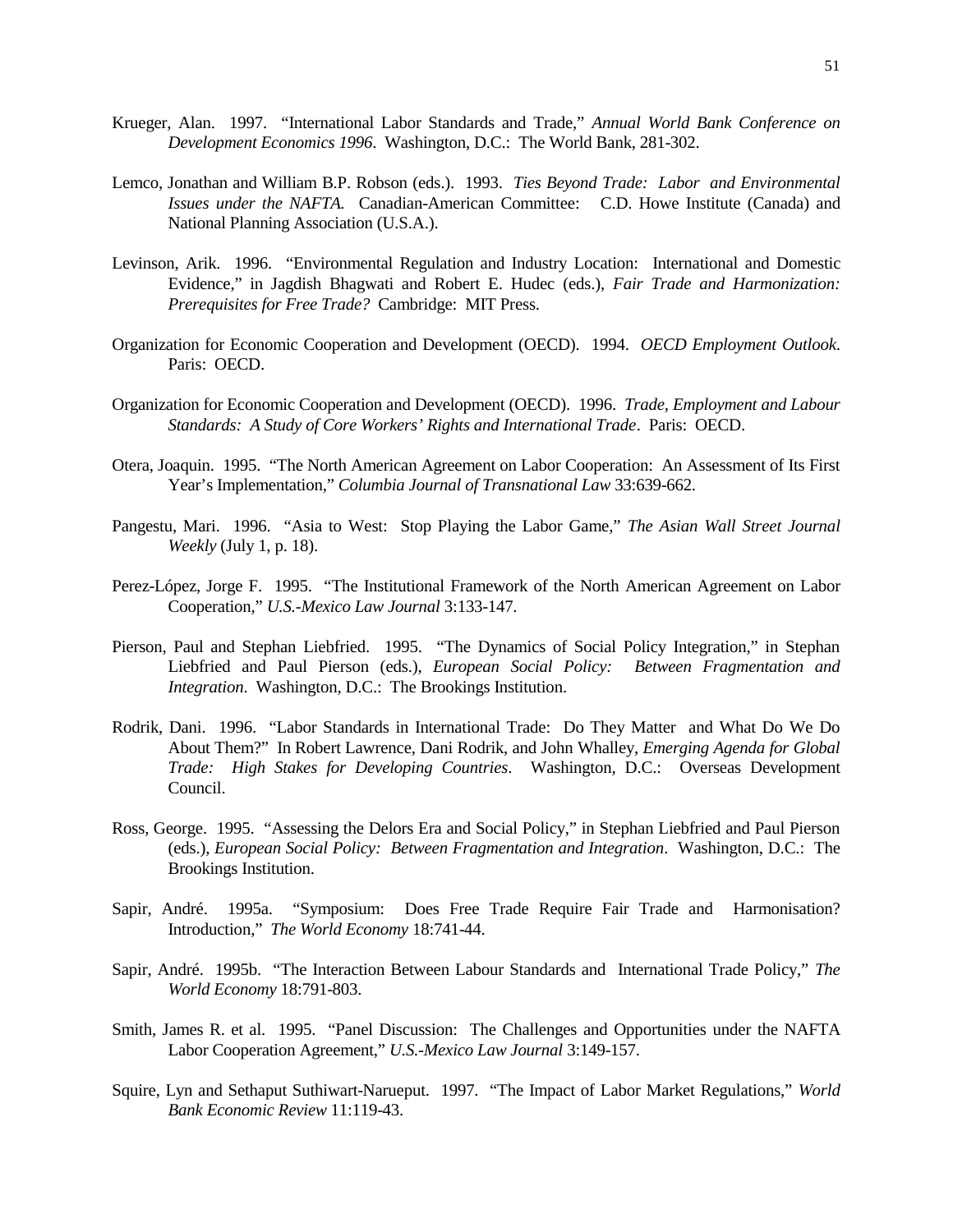- Srinivasan, T. N. 1994. "International Labor Standards Once Again!" in U.S. Department of Labor, Bureau of International Labor Affairs, *International Labor Standards and Global Economic Integration: Proceedings of a Symposium.* Washington, D.C.: U.S. Department of Labor.
- Srinivasan, T. N. 1995. "International Trade and Labour Standards," in Pitou van Dijck and Gerrit Faher (eds.), *Challenges to the New World Trade Organization*. Amsterdam: Martinus Nijhoff/Kluwer.
- Srinivasan, T. N. 1996. "Post-Uruguay Round Issues for Asian Member Countries," in process (August).
- Srinivasan, T. N. 1997. "Trade and Human Rights," in Alan V. Deardorff and Robert M. Stern (eds.), *Representation of Constituent Interests in the Design and Implementation of U.S. Trade Policies*. Ann Arbor: University of Michigan Press, forthcoming.
- Stern, Robert M. 1997. "Issues of Trade and International Labor Standards in the WTO System," in *The Emerging WTO System and Perspectives from East Asia*, Joint U.S.-Korea Academic Studies, Vol. 7. Washington, D.C.: Korea Economic Institute of America. With comments by T. N. Srinivasan, Linda Lim, and Mari Pangestu.
- Streeck, Wolfgang. 1995. "From Market Making to State Building? Reflections on the Political Economy of European Social Policy," in Stephan Liebfried and Paul Pierson (eds.), *European Social Policy: Between Fragmentation and Integration*. Washington, D.C.: The Brookings Institution.
- Swann, Dennis. 1995. *The Economics of the Common Market: Integration in the European Union*, 8<sup>th</sup> ed. London: Penguin Books.
- Taylor, Robert. 1997. "ILO chief in appeal for 'social labeling'," *The Financial Times*, April 23, 1997, p. 5.
- U.S. Department of Labor, Bureau of International Labor Affairs, U.S. National Administrative Office (NAO). 1995. "North American Agreement on Labor Cooperation: A Guide." Washington, D.C.: U.S. Department of Labor.
- U.S. Department of Labor, Bureau of International Labor Affairs. 1996. *The Apparel Industry and Codes of Conduct: A Solution to the International Child Labor Problem*. Washington, D.C.: U.S. Department of Labor.
- U.S. House of Representatives, One Hundred Fourth Congress, First Session, Joint Hearing Before the Subcommittee on Trade of the Committee on Ways and Means and the Subcommittee on Rules and Organization of the House of the Committee on Rules. 1995. *Fast Track Issues*. Washington, D.C.: U.S. Government Printing Office (May 11 and 17).
- Williams, Frances. 1996. "Singapore deals give a boost to WTO," *The Financial Times* (December 16), p. 8.
- World Trade Organization. 1996a. "Information for the Media," Ministerial Congress, Singapore, 9-13 December 1996.
- World Trade Organization. 1996b. "Report of the WTO Committee on Trade and Environment," 14 November 1996, PRESS/TE 014.